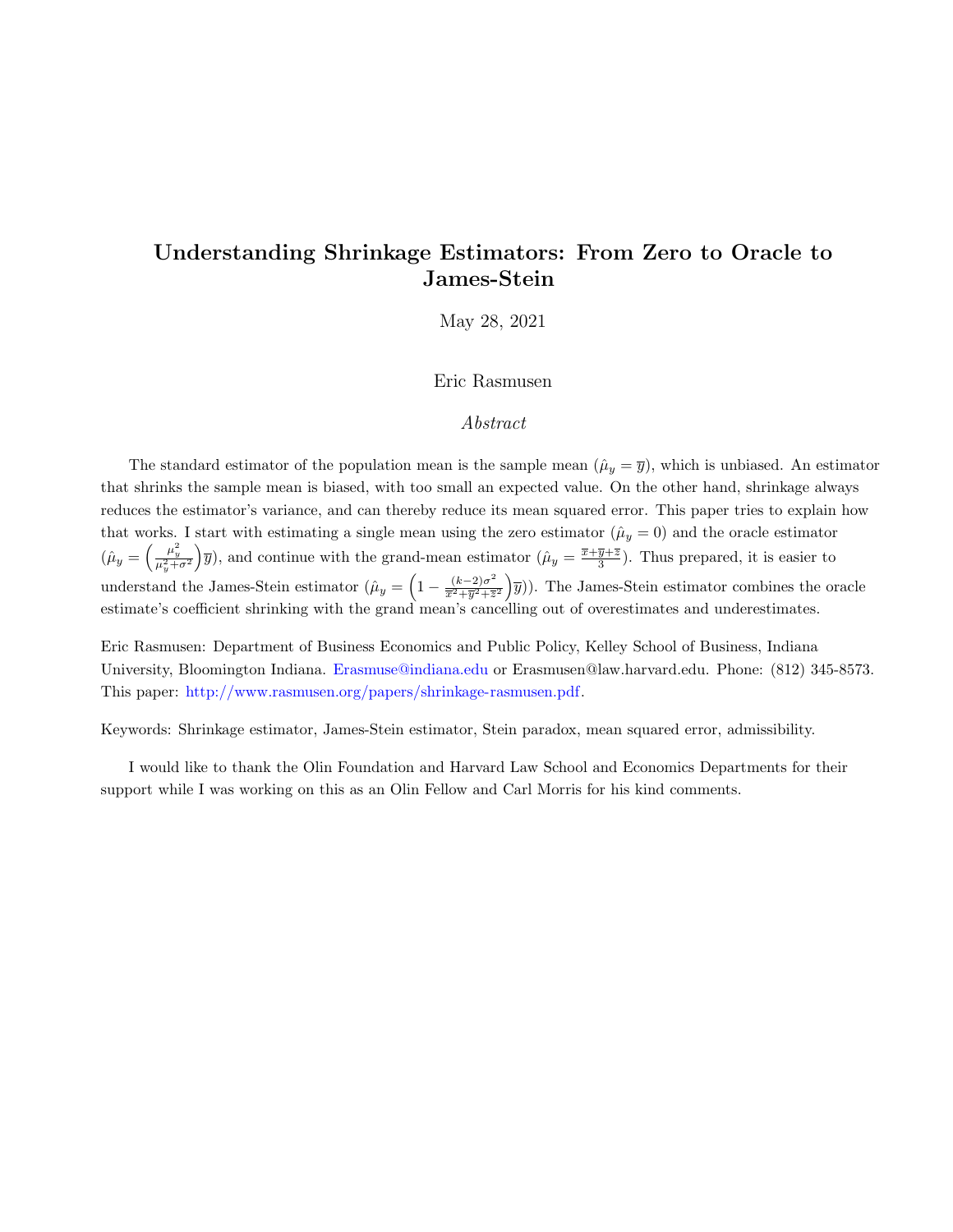1

"Basically, I'm not interested in doing research and I never have been. I'm interested in understanding, which is quite a different thing. And often to understand something you have to work it out yourself because no one else has done it." —David Blackwell

### I. Introduction

My main field is game theory. I find my biggest challenge in teaching Ph.D. game theory is just in making the students understand the idea of Nash equilibrium. That's an idea which is easy to define, but very hard to "get into one's gut". I've decided maybe the same thing is true of the mean in statistics. Fourth graders can define it— but I, an MIT economics Ph.D. (with a major field in econometrics) 62 years of age, find that I still don't understand it fully. And so I write this note. Partly it's so I myself can finally understand the shrinkage estimators I first heard about in graduate school from Herman Chernoff, and partly it's to help other people understand them. Indeed, I would have benefitted from an entire semester just on the James-Stein paper. Various papers are helpful— Efron & C. Morris (1977) in Scientific American (baseball example), C. Morris (1983) in JASA (an empirical Bayes explanation), S. Stigler (1990), and Charnigo & Srinivasan (2011), for example, but I wanted something simpler and with more steps laid out.

A big part of simplification and explanation is departing from the safe quotation of what has already been written, and that is perilous. If you see something that looks wrong, let me know. I've included more steps of algebra than usual because if anyone does actually want to go through it that will help them; most readers will skip from top line to bottom line (or to the words) instead.

First, notation. Suppose we are interested in a variable called Y that has a population of values. We take a sample, where the sample variable is  $y$  and the particular observations drawn are  $y_1 \ldots y_n$ . The population mean is the "true value"  $\mu_y$ , which we will call "the estimand": the thing to be estimated. The sample mean is  $\bar{y}$ . The population variance is  $\sigma^2$ . We might want to have more than one estimand (more than one "dimension"), in which case we'll denote the number of estimands by k. We'll often look at the case of  $k = 3$  with independent variables  $X, Y, Z$ .

What I aim to explain is this. Suppose  $X, Y$ , and Z are normally distributed with unknown means  $\mu_x, \mu_y$ , and  $\mu_z$  and known identical variance  $\sigma^2$ . We have one observation on each variable, w, y, z. The obvious estimators are the sample means,  $\hat{\mu}_x = \overline{x} = x$ ,  $\hat{\mu}_y = \overline{y} = y$ , and  $\hat{\mu} = \overline{z} = z$ . But for any values that  $\mu_x, \mu_y$ , and  $\mu_z$  might happen to have, an estimator with lower total mean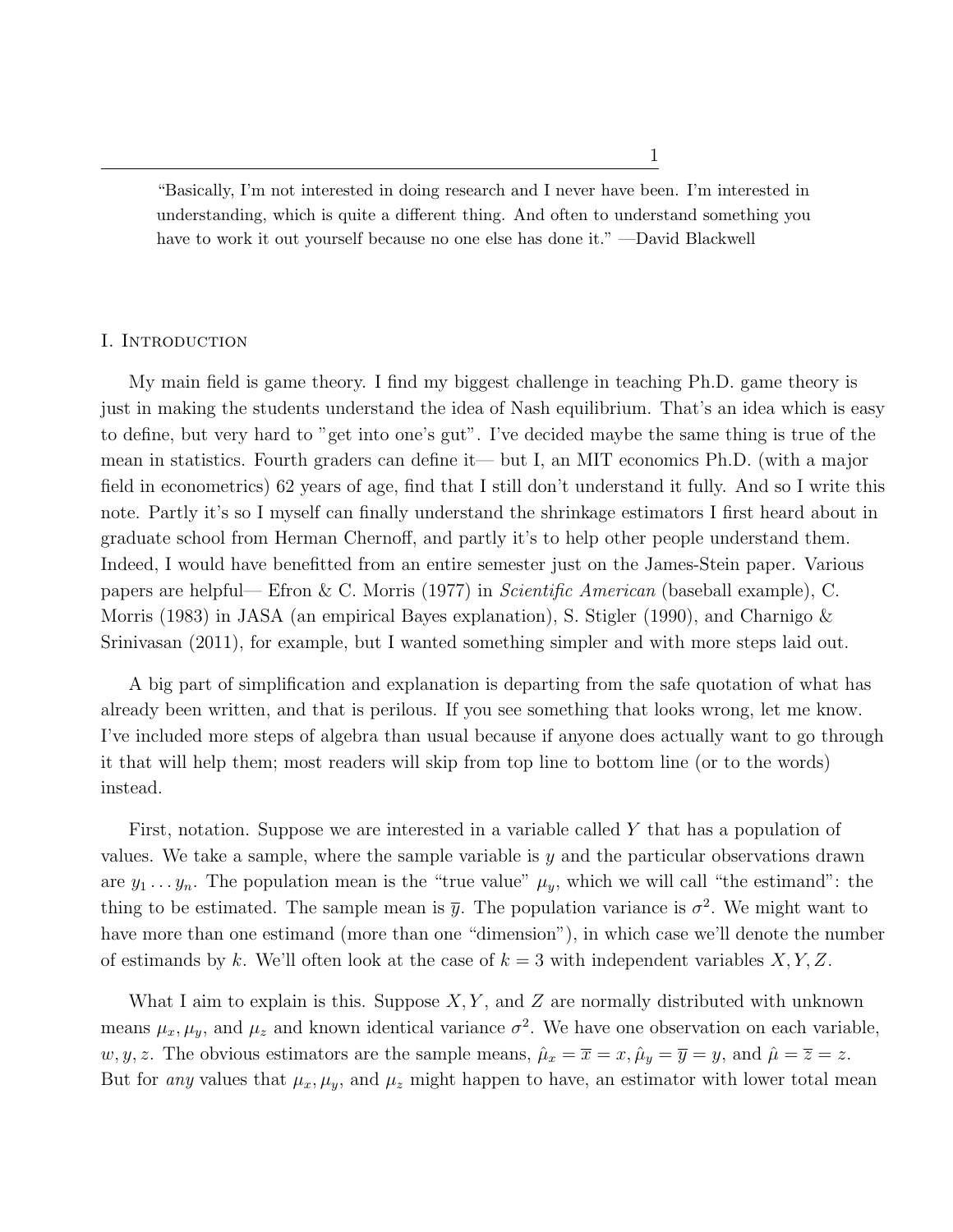squared error is the James-Stein estimator,

$$
\hat{\mu}_{JS,x} = \overline{x} - \frac{(k-2)\sigma^2}{x^2 + y^2 + z^2} \overline{x}
$$
\n
$$
\hat{\mu}_{JS,y} = \overline{y} - \frac{(k-2)\sigma^2}{x^2 + y^2 + z^2} \overline{y}
$$
\n
$$
\hat{\mu}_{JS,z} = \overline{z} - \frac{(k-2)\sigma^2}{x^2 + y^2 + z^2} \overline{z}
$$
\n(1)

How strange! The variables  $X, Y$ , and  $Z$  are independent, entirely unrelated. We did assume they have the same variance, but that's a matter of scale. Yet we can use apparently irrelevant information to improve our estimators. Also, rather than use the sample mean for each variable which in this simple case is the single observation we have— we make our estimator smaller.

Understanding how this works out is more than just understanding one paradox. It's also useful to understand the "machine learning" that has become so important a competitor to the bayesian and classical approaches to statistics. We'll approach this slowly. I'll also lay out lots of algebra steps, since the longer the mathematical derivation, the quicker it is to read. And I'll start with some other estimators whose ideas will combine later in the James-Stein estimator.

Even before that, it's important to get the sequence of thought right. Here is how our evaluation of an estimator will proceed.

- (1) Arbitrarily pick a possible value  $\mu^r$  for the true parameter,  $\mu$ .
- (2) Construct an estimator function  $\hat{\mu}(y)$  for  $\mu$ , a function of the observed sample y.
- (3) Compare  $\mu$  and  $\hat{\mu}(y)$  for the various possible samples that might be drawn, under the assumption that  $\mu = \mu^r$ . Usually we'll compare the mean, variance, and mean squared error of the estimator:<sup>[1](#page-2-0)</sup>  $E\hat{\mu}(y), E(\hat{\mu}(y) - E\hat{\mu}(y))^2$ , and  $E(\hat{\mu}(y) - \mu^2)$ .
- (4) Go back to step (1) to see how the estimator does for another hypothetical value of  $\mu$ . Keep looping till you've covered all possible value of  $\mu$ . If you want to be bayesian you can put probabilities on each value, and even a loss function, but we won't do that here. We'll just explore which estimators do best for which true values, with particular attention to the possibility that estimator  $\hat{\mu}^*$  is better than  $\hat{\mu}^{**}$  for all values that  $\mu$  might take. Then we could say  $\hat{\mu}^*$  dominates  $\hat{\mu}^{**}$ , or that  $\hat{\mu}^{**}$  is dominated, or that  $\hat{\mu}^{**}$  is inadmissible.

<span id="page-2-0"></span><sup>&</sup>lt;sup>1</sup>The expected value of the mean squared error, or of a loss function generally, is often called "the risk" in statistics, a very different meaning than "risk" in economics.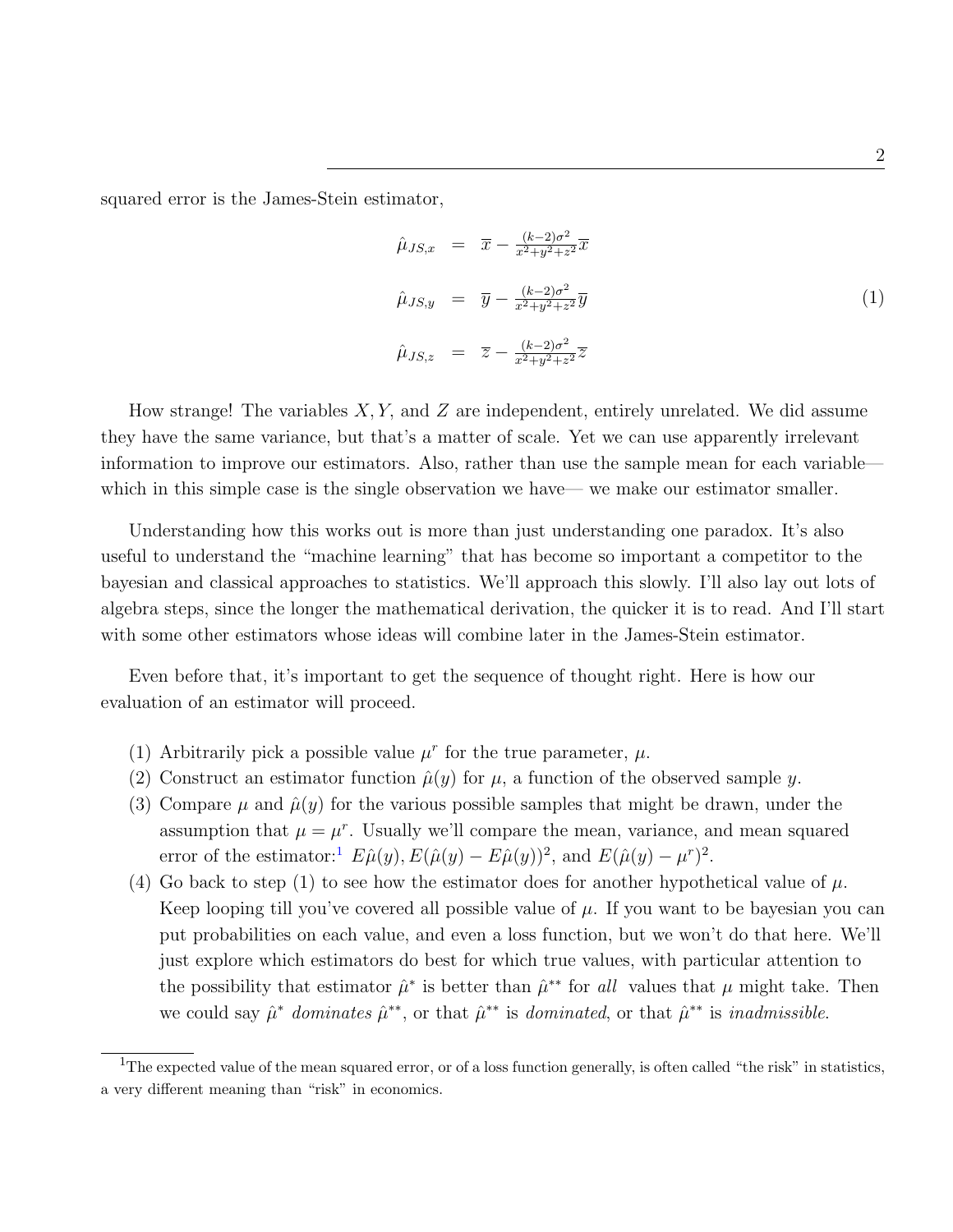Consider a little paradox first, to make the simple point that a biased estimator can be better than an unbiased one. Suppose we have one observation on Y and  $Z$ — say,  $y = 100$ ,  $z = 120$ . We'd like to estimate  $\mu_y$ , and all we know is that it lies between 50 and 150 and has variance of 20. The mean of y is the obvious estimator,  $\hat{\mu}_{\overline{y},y} \equiv \overline{y} = y = 100$ . That's unbiased because  $Ey = 100$ . If we took another million observations,  $\bar{y}$  would get more and more likely to be close to  $\mu_y$ ; it's consistent. But we only have one observation.

Now suppose I tell you that  $Z = Y + 2$ , having the same distribution except a different mean, and I propose a new estimator, the average of the two means  $y$  and  $z$ . That estimate is 110 with our particular values. I claim the estimator  $\hat{\mu}_{new,y} = (\overline{y} + \overline{z})/2$  is better than  $\hat{\mu}_{\overline{y},y} = \overline{y}$ . I don't say it's the best possible estimator, just a better one than  $\bar{y}$ . You would no doubt agree. The variable  $Z$  is almost the same as  $Y$ , and two observations are better than one. But my new estimator is biased. Its expected value is  $\mu_y + 1$ , not  $\mu_y$ . Thus, it can happen that a biased estimator is better than an unbiased one. By adding a little bit of bias, it reduces sampling error a  $\text{lot.}^2$  $\text{lot.}^2$ 

If we had a billion observations on y and a billion observations on z then  $\hat{\mu}_{new,y}$  would be worse than  $\bar{y}$ . The estimator  $\hat{\mu}_{new,y}$  would keep the same bias, 1, but using the Z data would give only trivially improve the already-extremely-good estimate. But for small samples, the biased estimator is better.

What do I mean by "better"? I mean the same thing as you do in everyday language: a better estimate is one that is probably closer to the true value. More formally, the expected size of the error is smaller. So is the square of the expected size of the error. So, in fact, are most weakly increasing functions of the error (not all of them, maybe— suppose a function put all of its weight on being within 1 of the true value; I'm not sure what would happen then).

You can complain of this example that an even better estimator is the average of the meanso f Y and Z, which is correct. That improved estimator fully uses all of our information. But my point was to show that the mean of just Y is a bad estimator– "inadmissible" one might say— not to show that my new biased estimator was the best one possible. The Stein Paradox does that too.

<span id="page-3-0"></span><sup>&</sup>lt;sup>2</sup>The reason to assume we know a priori that  $\mu_y \in (50, 150)$  and  $\sigma_y^2 = 20$  is that if the truth were that  $\mu_y = .01$ and  $\sigma_y^2 = 0.02$ , for example, it would be better to use one observation rather than two observations with bias of 1, because the sampling error in  $y$  is much smaller than the bias of 1.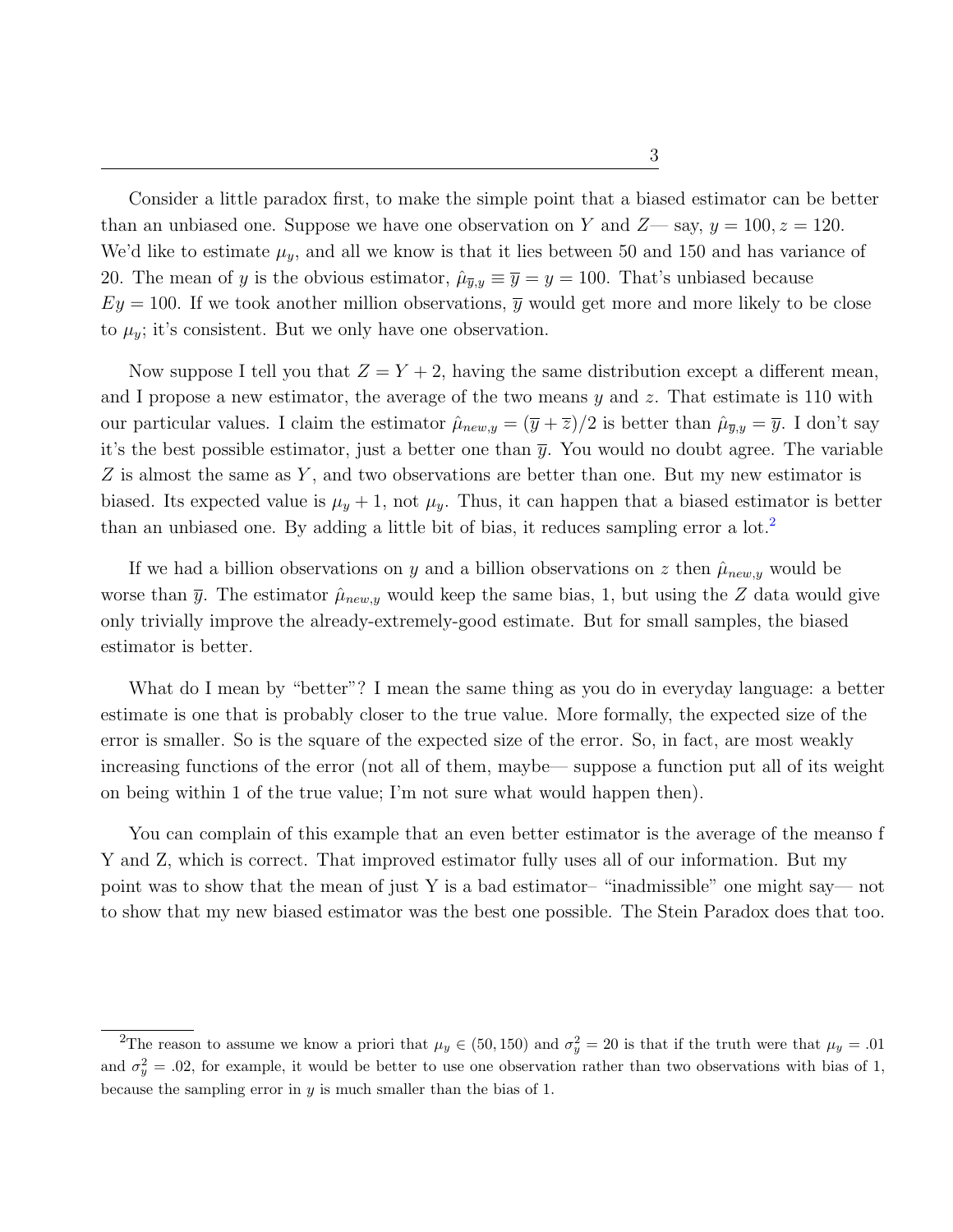#### II. The Zero Estimator

Next we'll look at an estimator that uses no data at all to estimate  $\mu$ . It sounds crazy, but it will sometimes have lower mean squared error than  $\bar{y}$ , despite being biased and inflexible. Suppose we have one observation on Y,  $y = 100$ . We'd like to estimate  $\mu$ , the population mean of Y. The sample mean is the obvious estimator:  $\hat{\mu}_{\overline{y}} \equiv \overline{y} = y$ , a value of 100. Using the sample mean is unbiased, so  $Ey = 100$ . If we took another million observations,  $\overline{y}$  would get more and more likely to be close to  $\mu_y$ ; it is both unbiased and consistent. But we only have one observation.

Our new estimator, "the zero estimator" is  $\hat{\mu}_{zero} \equiv 0$ . This estimator ignores the data and give the answer of zero every time, regardless of the sample.

Which estimator is better, the mean, or the zero estimator?

Which is better depends on your objective and on the true value of  $\mu$ . An estimator's error can be divided into two parts, the sampling error and the bias.[3](#page-4-0) The sampling error is the distance between  $\hat{\mu}$  and  $\mu$  that you get because the sample is randomly drawn, different every time you draw it. The bias is the distance between  $\hat{\mu}$  and  $\mu$  that you'd get if your sample was the entire population, so there was no sampling error. Both are bad things. If an estimator is worse in both sampling error (in expectation, of course, since that error changes depending on the luck of the draw) and bias, then it is easy to argue that it's worse, though even some estimators like that have their uses.<sup>[4](#page-4-1)</sup> Often, though, one estimator will be better in sampling error and another one in bias. Or, it might be that which estimator is better depends on the true value of  $\mu$ .

As in the previous section, we don't even need mean squared error to see what's going on. We'll start with total expected error, the absolute value (the magnitude) of how far off the

<span id="page-4-0"></span><sup>&</sup>lt;sup>3</sup>Sampling error and bias incorporate measurement error and human error. Measurement error is in the data, not the estimator, but some estimators handle it better than others— an estimator that drops outliers, for example, or the zero estimator, which drops all the data. "Human error" is what I call goofing up by the person doing the analysis. It depends not just on the analyst, but on the data and the estimator. More data increases the chances of human error, e.g. mistakenly entering a row of numbers twice. A more complicated estimator also increases the chances of human error, e.g. adding something instead of subtracting. The estimators in this paper are simple to use, though I have still had a good bit of trouble with human error in doing the derivations!

<span id="page-4-1"></span><sup>&</sup>lt;sup>4</sup>This is tricky, because sometimes bias and sampling error is not all you care about; you also care about very particular kinds of mistakes. You, might, for example, have a loss function that cares entirely about the error of estimating  $\mu$  to take a value between  $\mu + 3$  and  $\mu + 5$ . Then an estimator like  $\hat{\mu} = \bar{y} + 8,000$  would be more attractive than  $\bar{y}$ , because it makes the probability that  $\hat{\mu} \in [\mu+3, \mu+5]$  very small. So let's just stick to bias and sampling error here.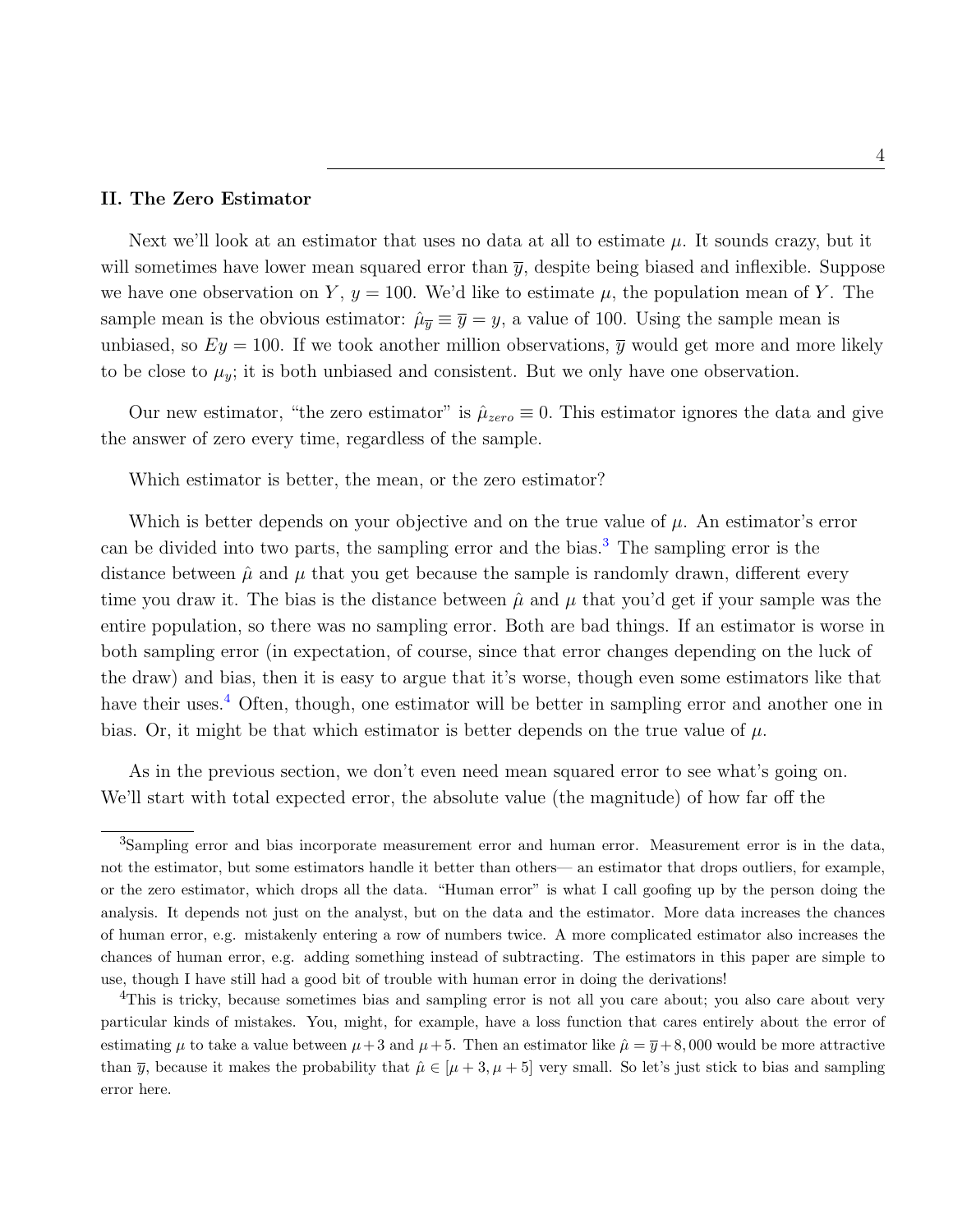expected value of the estimator is from the estimand.

$$
Expected Error(\hat{\mu}) = E(Sampling error) + Bias
$$
  

$$
E|\hat{\mu} - \mu| = E|(\hat{\mu} - E\hat{\mu}) + (E\hat{\mu} - \mu)|
$$
  

$$
= E|\hat{\mu} - E\hat{\mu}| + E|\hat{\mu} - \mu|
$$
 (2)

Use  $\lambda$  to measure how much we weight the two kinds of error, so

$$
Loss(\hat{\mu}) = \lambda(sampling error) + (1 - \lambda)(bias)
$$
  
=  $\lambda E|\hat{\mu} - E\hat{\mu}| + (1 - \lambda)E|\hat{\mu} - \mu|$  (3)

The loss from an unbiased estimator like  $\bar{y}$  is

$$
Loss(\hat{\mu}_{\overline{y}}) = \lambda E|\overline{y} - E\overline{y}| + (1 - \lambda)E|\overline{y} - \mu|
$$
  

$$
= \lambda E|\overline{y} - \mu| + (1 - \lambda)(0)
$$
  

$$
= \lambda E|\overline{y} - \mu|.
$$
 (4)

Thus, the estimator  $\bar{y}$  is unbiased, but it has sampling error.<sup>[5](#page-5-0)</sup> It has the lowest sampling error of any linear unbiased estimator, in fact, whatever the value of  $\mu$  may be— it is BLUE (the best linear unbiased estimator). As for the zero estimator,

$$
Loss(\hat{\mu}_{zero}) = \lambda E|0 - E(0)| + (1 - \lambda)E|0 - \mu|
$$
  
\n
$$
Loss(\hat{\mu}_{zero}) = (1 - \lambda)\mu
$$
\n(5)

We see that the zero estimator has its own advantage. It is biased but it has zero sampling error, because it doesn't vary with the sample: for every sample you pick,  $\hat{\mu}_0 = 0$ . Which estimator is best depends on how much you care about bias relative to sampling error.

I've done this so far with a loss function that is just linear in the magnitude of the error. Usually we think a loss function should be convex, with a bigger marginal loss as the error gets

<span id="page-5-0"></span><sup>5</sup>In general  $E|\overline{y} - \mu| \neq E\sqrt{|\overline{y} - \mu|^2} = \sum$ , which is why I didn't simplify it further.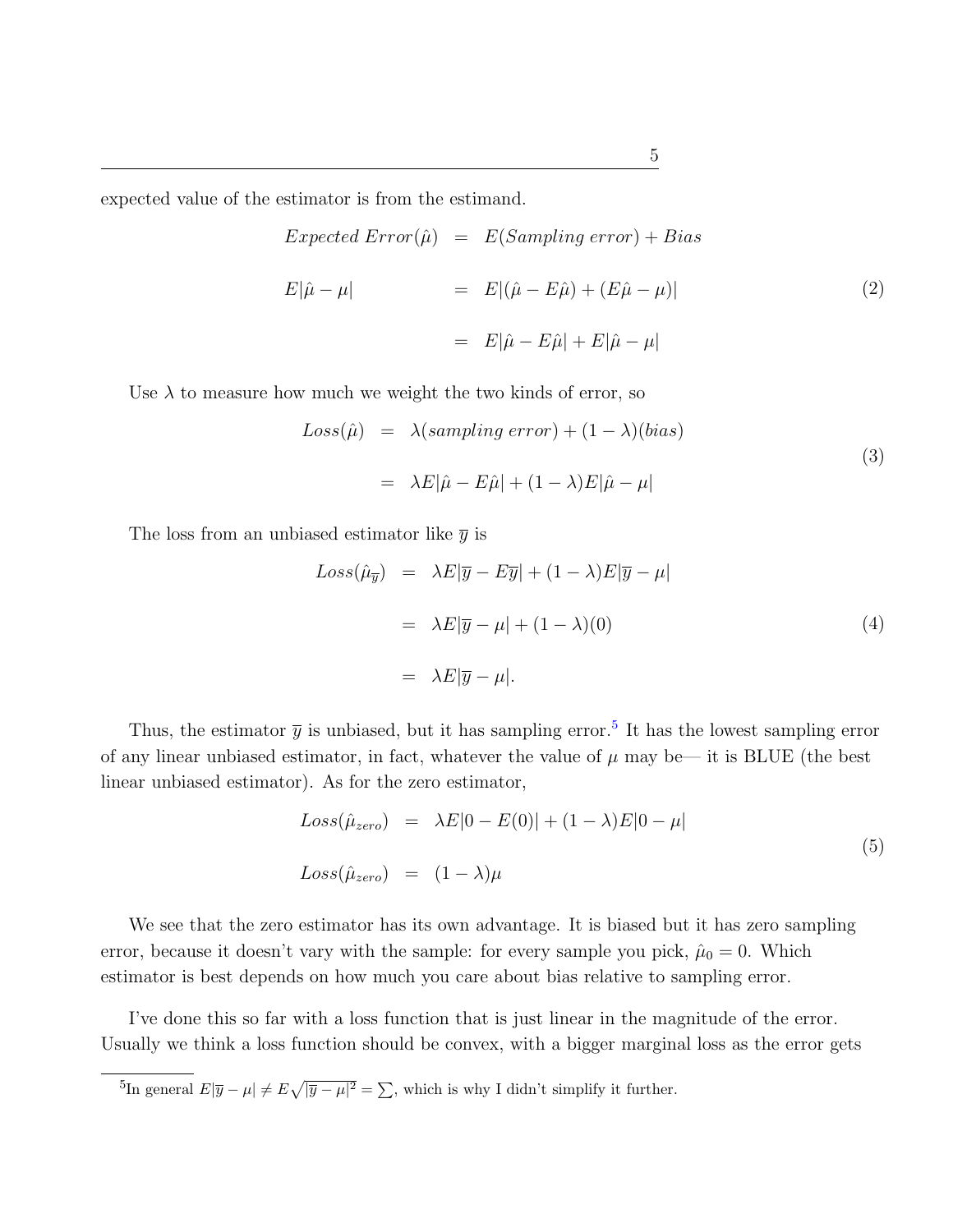bigger. Typically we use mean squared error, where  $Loss(\hat{\mu})$  equals

and

<span id="page-6-0"></span>
$$
MSE(\hat{\mu}) = E(\hat{\mu} - \mu)^2
$$
  
=  $E([\hat{\mu} - E\hat{\mu}] + [E\hat{\mu} - \mu])^2 = E([Sampling Error] + [Bias])^2$   
=  $E[\hat{\mu} - E\hat{\mu}]^2 + E[E\hat{\mu} - \mu]^2 + 2E[\hat{\mu} - E\hat{\mu}] \cdot E[E\hat{\mu} - \mu]$   
=  $E[\hat{\mu} - E\hat{\mu}]^2 + E[E\hat{\mu} - \mu]^2 + 2E\hat{\mu}^2 - 2\mu E\hat{\mu} - 2E\hat{\mu}^2 + 2\mu E\hat{\mu}$   
=  $E[\hat{\mu} - E\hat{\mu}]^2 + E[E\hat{\mu} - \mu]^2$   
=  $E(Sampling Error)^2 + Bias^2$  (6)

Equation [\(6\)](#page-6-0) says that mean squared error weights sampling error and bias equally, but extremes of either of them get more than proportional weight.

How do our two estimators do in terms of mean square error? The population variance is  $\sigma^2$ .

$$
MSE(\hat{\mu}_{\overline{y}}) = E[\overline{y} - E\overline{y}]^{2} + E[E\overline{y} - \mu]^{2}
$$
  
\n
$$
= E[\overline{y} - \mu]^{2} + E[\mu - \mu]^{2}
$$
(7)  
\n
$$
MSE(\hat{\mu}_{\overline{y}}) = \sigma^{2}
$$
  
\n
$$
MSE(\hat{\mu}_{zero}) = E[0 - E(0)]^{2} + E[E(0) - \mu]^{2}
$$
  
\n
$$
= 0 + E\mu^{2}
$$
(8)

$$
MSE(\hat{\mu}_{zero}) = \mu^2
$$

Thus,  $\bar{y}$  is better than the zero estimator if and only if  $\sigma < \mu$ . That makes sense. The zero estimator's bias is  $\mu$ , but its variance is zero. By ignoring the data, it escapes sampling error. If you take the mean of a sample, it's a different number every time, depending on the sample, but the zero estimator always is  $0.6$  $0.6$ 

6

<span id="page-6-1"></span><sup>&</sup>lt;sup>6</sup>If  $\mu < \sigma$  the zero estimator beats  $\bar{y}$  "in expectation", not for every sample. We need that qualifier because in a particular sample draw,  $\bar{y}$  might well win. The estimator  $\bar{y}$  is like the stopped clock that beats the 5-minutes-slow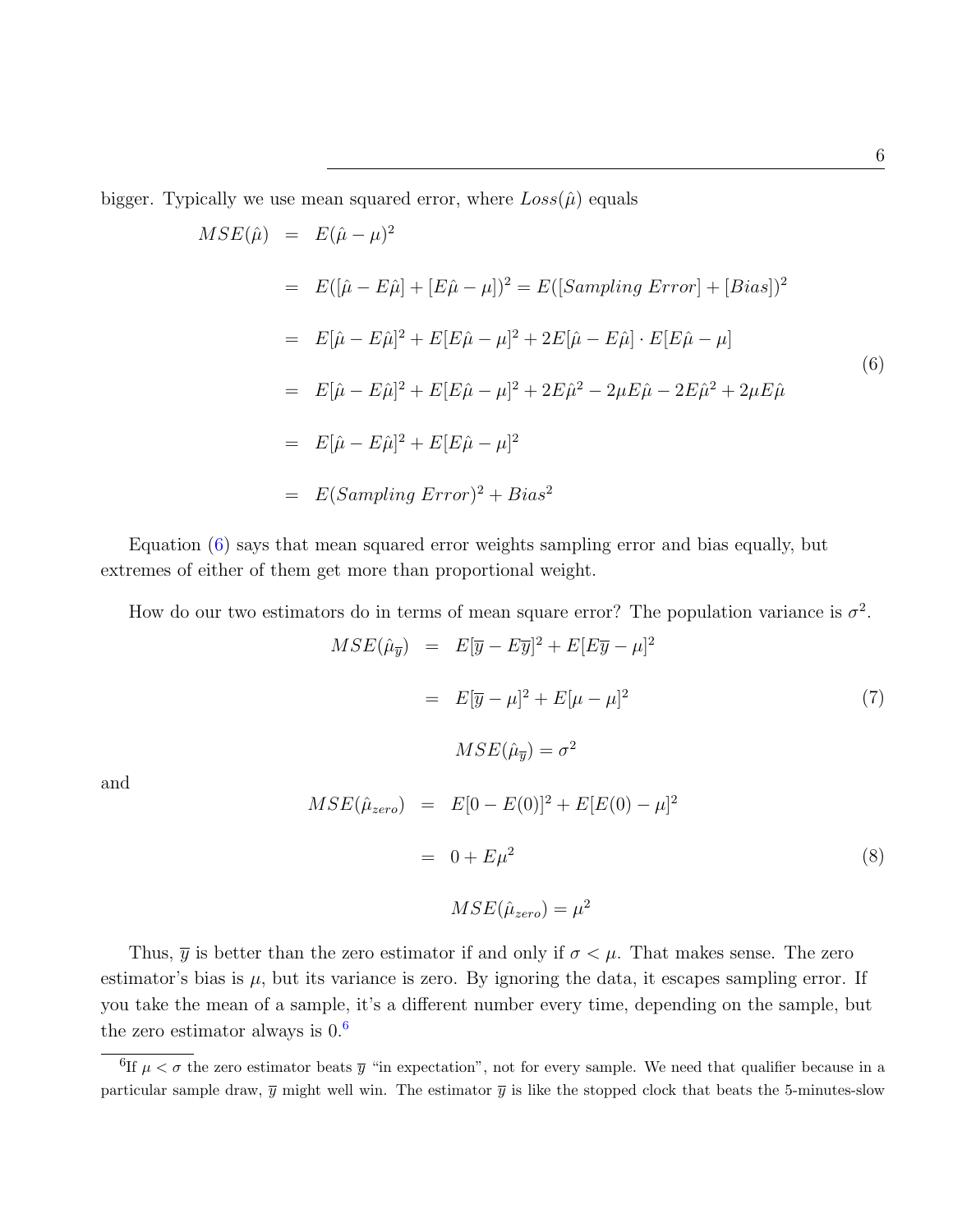The estimator  $\bar{y}$  is best if the population variance is small relative to the mean, so sampling error is not such a big problem. If the population variance is high, it is better to give up on using the sample for estimation and just guess zero. If the population mean is less than its standard deviation, you shouldn't be trying to estimate the mean using a single observation. Guessing zero is better. Trying to come up with something better than the zero estimator is like trying to come up with a roulette strategy that's better than just betting equally on all the numbers. Of course, with  $n > 1$  observations,  $\overline{y}$  gets to be a better estimator, because the variance of  $\overline{y}$  is  $\frac{\sigma^2}{n}$  $\frac{\sigma^2}{n}$ .

Is this unfair? After all,  $\mu$  is what we're trying to estimate, so we can't tell if it is smaller than σ. We don't know µ before we see the sample, and even then we don't know for sure. And, if we did know that  $\mu = 5$  and  $\sigma = 8$ , for instance, the best estimator is not the zero estimator with its zero variance; it's a different zero-variance estimator:  $\hat{\mu}_{eight} = 8$ . That is, we should just use our prior information. The paradox would boil down to pointing out that if we know the population mean, the best estimator isn't the sample mean; it's the population mean itself.<sup>[7](#page-7-0)</sup> So to have a really first-rate paradox we really want to impose the restriction that an estimator has to always beat the sample mean in expectation, whatever value the population mean may take.

There are two replies to that objection. First, we also can't tell if  $\mu$  is bigger than  $\sigma$ , so the objection still doesn't give us the conclusion that  $\bar{y}$  is best, just that it isn't always worst. Second, we may well have *some* information about the random variable Y, even if we don't know its exact distribution. In particular, it is quite plausible that we might have an idea of the magnitude of the variance relative to the mean, which is all we need to know whether the zero estimator should be used. Nonetheless, the surprise of the Stein Paradox in 1956 was not that a biased estimator *could* do better, depending on the value of  $\mu$ , but that it *always* does better under fairly broad assumptions that don't include assumptions on  $\mu$  and  $\sigma^2$  except that they must exist.

Note that the key to the superiority of the zero estimator over  $\bar{y}$  is that variance is high so sampling error is high. The key is *not* that 0 is a low estimate. The intuition is that there is a tradeoff between bias and sampling error, and so a biased estimator might be best. Consider the " seventeen estimator". This is like the zero estimator, except it is defined as  $\hat{\mu}_{17} = 17$ ; that is, we

clock twice a day by the maximax "optimist's" criterion: if you're lucky and look at the right time, the stopped clock will be exactly right sometimes, but the slow clock never is. For some distributions, though,  $\bar{y}$  can never do better, not even in a particular realization, than a shrinkage estimator. That happens if the distribution is discrete and  $\bar{y}$  is not one of the possible y values. Then  $\overline{y}$  can never equal  $\mu$  "by accident".

<span id="page-7-0"></span><sup>&</sup>lt;sup>7</sup>A Bayesian might say that this so-called trivial paradox isn't really trivial, because most statisticians don't understand it— they're frequentists. A frequentist ignores his prior information, and knowing in advance the exact true value of the parameter to be estimated is just the extreme case of prior information.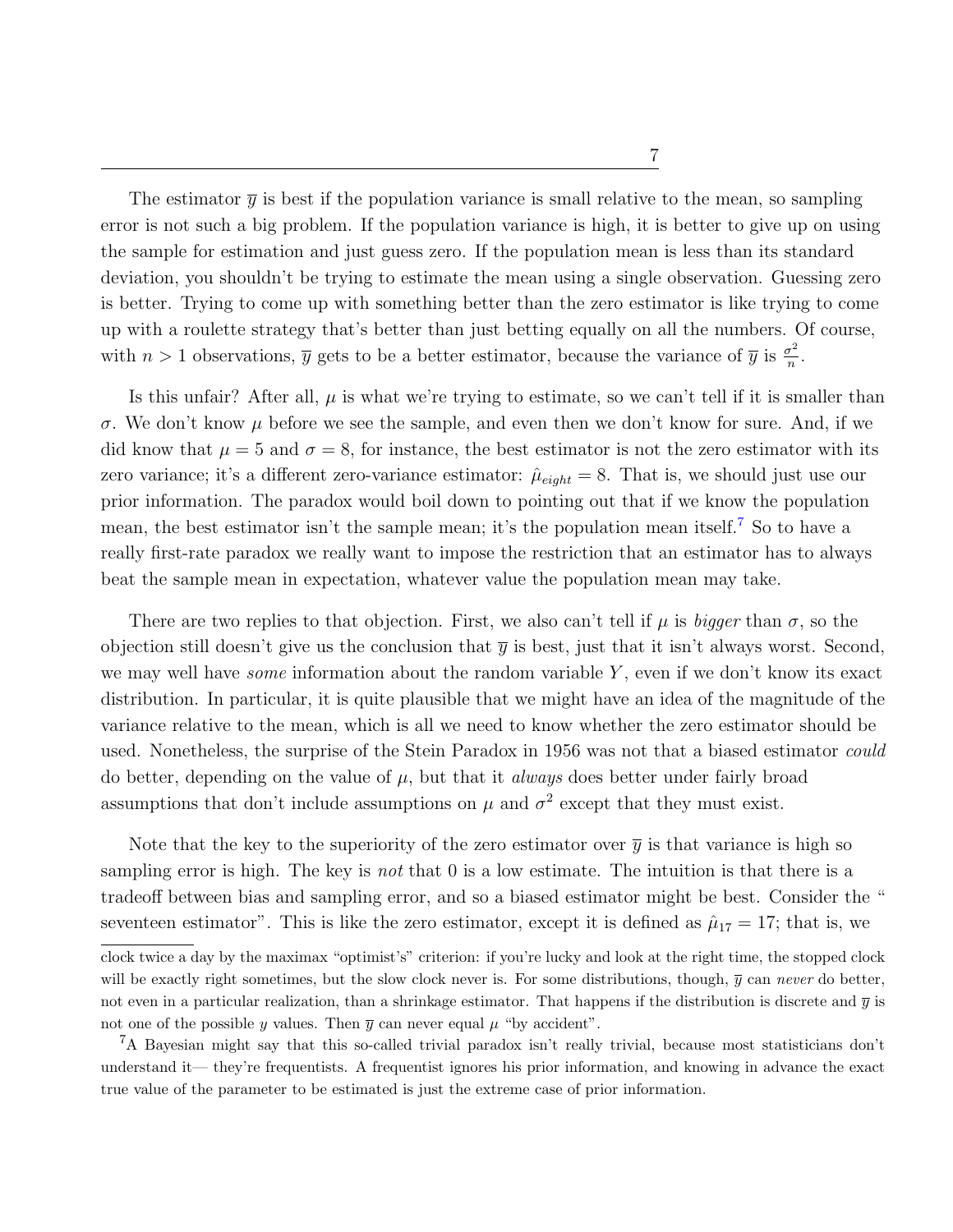always guess 17. Its mean squared error is

$$
MSE(\hat{\mu}_{seventeen}) = E[17 - E(17)]^2 + E[E(17) - \mu]^2
$$
  

$$
MSE(\hat{\mu}_{seventeen}) = (17 - \mu)^2
$$
 (9)

The seventeen estimator is better than  $\bar{y}$  if  $\sigma > |17 - \mu|$ — that is, if the variance is big relative to the difference between 17 and  $\mu$ . It is not shrinking the estimate from  $\bar{y}$  to 0 that helps when variance is big: it is making the estimate depend less on the data. Whether we use the zero estimator, the seventeen estimator. The "trick" is  $\sigma^2$  being big enough relative to the difference between  $\mu$  and our fixed estimator.

Consider, for example the "1,244 estimator". If  $\mu = 20$  and  $\sigma = 30$  then the 1,244 estimator does badly compared to  $\bar{y}$ . If  $\mu = 20$  and  $\sigma = 1,000$ , they do about the same—  $MSE(\hat{\mu}_{1,244}) = (1, 244 - 20)^2 \approx 1.5$  million and  $MSE(\bar{y}) = (1, 000)^2 = 1$  million. If  $\mu = 20$  and  $\sigma = 2,000$ , the 1,244 estimator is superior—  $MSE(\hat{\mu}_{1244}) = (1,244 - 20)^2 \approx 1.5$  million and  $MSE(\bar{y}) = (2,000)^2 = 4$  million.

This works for negative values too. We could use a "-5 estimator", which is  $\hat{\mu} = -5$ , with  $MSE(\hat{\mu} = (-5 - \mu)^2$ . It, too, does well compared to  $\bar{y}$  when  $\sigma^2$  is big relative to the  $\mu$ .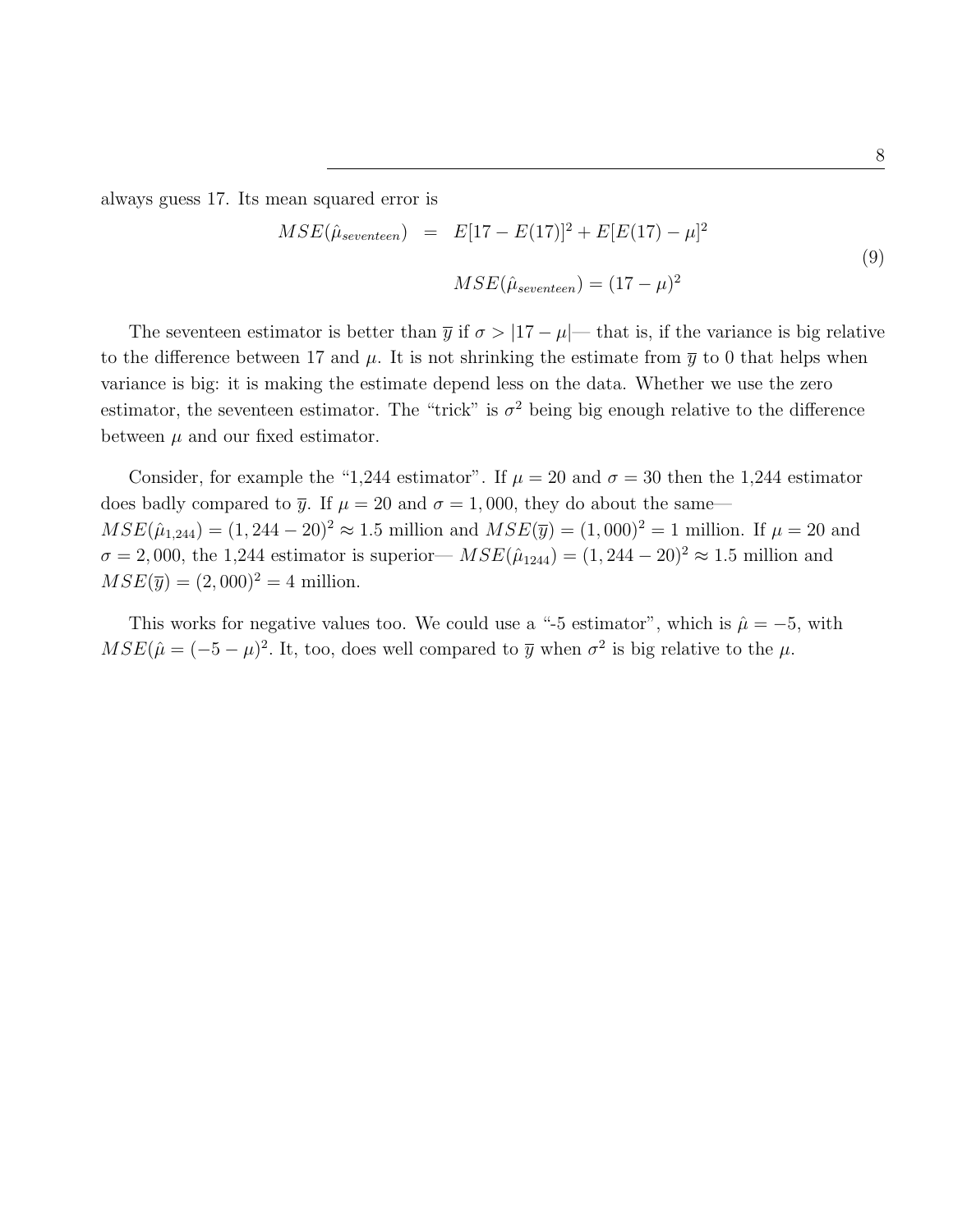## III. The Oracle Estimator

Let's next think about shrinkage estimators generally, of which  $\bar{y}$  and the zero estimator are the extremes.<sup>[8](#page-9-0)</sup>

Take a sample of 1 observation, y, from a distribution with mean  $\mu$  and variance  $\sigma^2$ . The best unbiased estimator of  $\mu$  is the mean,  $\hat{\mu} = \overline{y} \equiv \frac{\sum_{i=1}^{n} y_i}{n} = y_1$ . The shrinkage estimator is  $(1 - \gamma)y$  for some particular  $\gamma \in [0, 1]$ . The shrinkage estimator is biased if  $\gamma \neq 0$  because then  $E(1-\gamma)\overline{y} = (1-\gamma)\mu \neq \mu.$ 

The variance of the sample mean is

$$
Var(\overline{y}) = E \sum_{1}^{n} (\overline{y} - y_i)^2
$$
  
=  $E \sum_{1}^{n} \overline{y}^2 + E \sum_{1}^{n} y_i^2 - E2 \sum_{1}^{n} \overline{y} y_i$  (10)

For a sample with one observation,  $MSE(\bar{y}) = \sigma^2$ . The mean squared error of the general shrinkage estimator is

$$
MSE((1 - \gamma)\overline{y}) = E([1 - \gamma]\overline{y} - \mu)^{2}
$$
  
=  $E([1 - \gamma]\overline{y} - [1 - \gamma]\mu] - [\mu - [1 - \gamma]\mu])^{2}$   
=  $E([1 - \gamma]^{2}(\overline{y} - \mu)^{2} + \gamma^{2}\mu^{2} - 2[1 - \gamma](\overline{y} - \mu)\gamma\mu)$   
=  $[1 - \gamma]^{2}E(\overline{y} - \mu)^{2} + \gamma^{2}\mu^{2} - 2[1 - \gamma]\gamma(\mu^{2} - \mu^{2})$   
=  $[1 - \gamma]^{2}E(\overline{y} - \mu)^{2} + \gamma^{2}\mu^{2}$  (11)

Since  $E(\bar{y} - \mu)^2 = \sigma^2$ , this equals

$$
MSE((1 - \gamma)\overline{y}) = [1 - \gamma]^2 \sigma^2 + \gamma^2 \mu^2 \tag{12}
$$

<span id="page-9-0"></span><sup>&</sup>lt;sup>8</sup>How about an "expansion estimator", e.g.  $\hat{\mu} = 1.4\overline{y}$ ? That estimator is biased, plus it depends more on the data, not less, so it will have even bigger sampling error than  $\bar{y}$ . Hence, we can restrict attention to shrinkage estimators.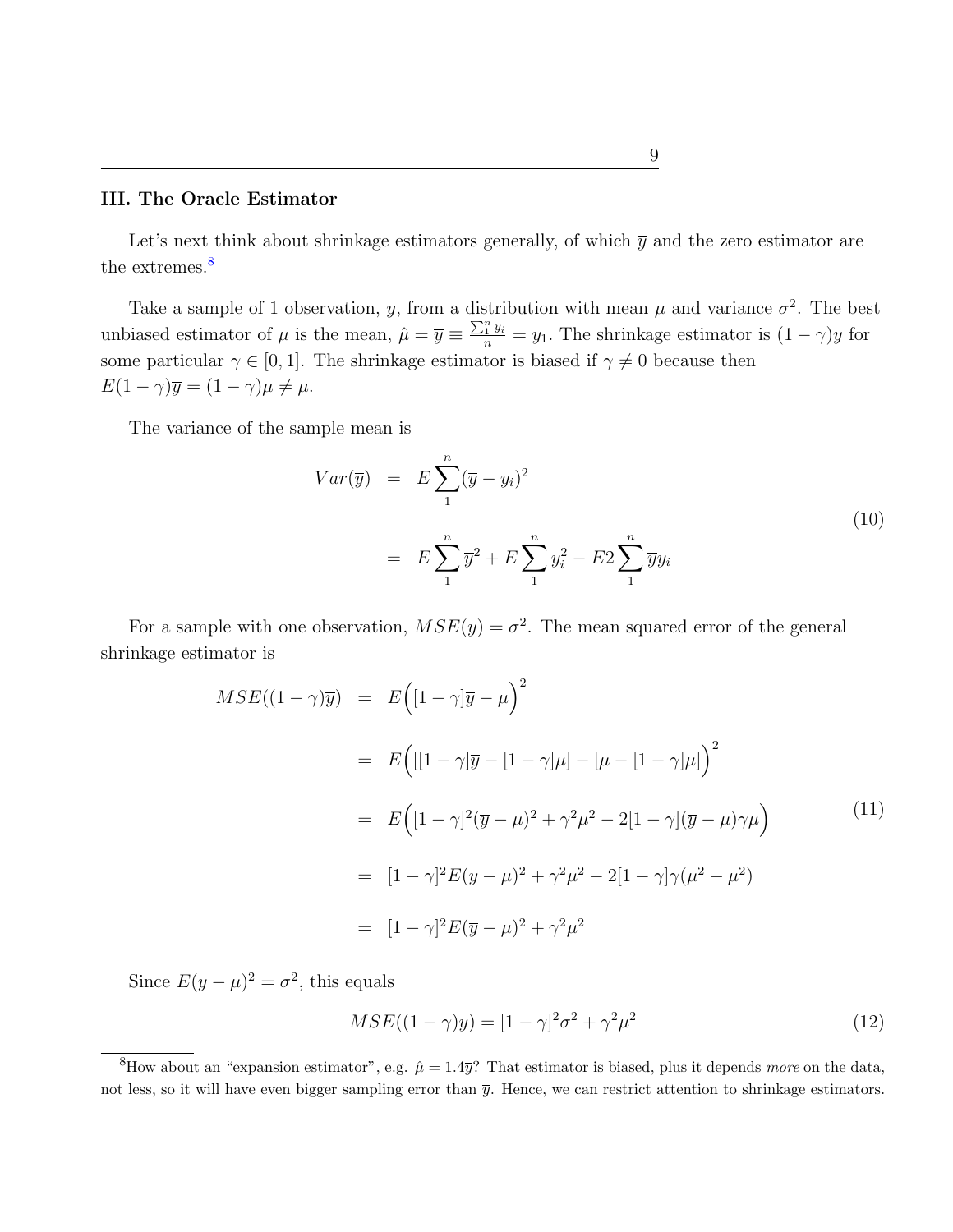We can now find the value of  $\gamma$  that yields the lowest mean squared error by differentiating and equating to zero:

<span id="page-10-0"></span>
$$
\frac{dMSE((1-\gamma)\overline{y})}{d\gamma} = 2[1-\gamma](-1)2\sigma^2 + 2\gamma\mu^2 = 0
$$
  

$$
-2\sigma^2 + 2\gamma\sigma^2 + 2\gamma\mu^2 = 0
$$
  

$$
-2 + \gamma(\sigma^2 + \mu^2) = \sigma^2
$$
  

$$
\gamma^* = \frac{\sigma^2}{\sigma^2 + \mu^2}
$$
 (13)

There are two, equivalent, ways of representing the " oracle estimator that uses equation  $(13)$ 's optimal shrinkage amount (thus called because we need to ask the oracle for  $\mu$  and  $\sigma$ ):

<span id="page-10-1"></span>
$$
\hat{\mu}_{oracle} \equiv \overline{y} - \left(\frac{\sigma^2}{\sigma^2 + \mu^2}\right) \overline{y}
$$
\n
$$
\hat{\mu}_{oracle} = \left(\frac{\mu^2}{\sigma^2 + \mu^2}\right) \overline{y}
$$
\n(14)

Equation [\(14\)](#page-10-1) says that if  $\mu$  is small we should shrink a bigger percentage. If  $\sigma^2$  is big, we should shrink a lot. The James-Stein estimator will use that idea.

## Shrinking towards T instead of 0: The T-Oracle Estimator

Shrinkage towards zero is no more essential for the oracle estimator than for the zero estimator. We could move  $\bar{y}$  towards any number, e.g. 17 or 1,244, shrinking the distance between  $\bar{y}$  and our fixed number. Zero is convenient because then we have a simple rule that the zero estimator is better than  $\bar{y}$  if  $\sigma > \mu$ . This will show us a crucial feature of the gains from the shrinkage estimator. Also, it will illustrate that it is not crucial that we shrink the magnitude of the estimate— "shrinkage estimator" is actually a bit of a misnomer. What is crucial is to shrink the distance between the estimate and some constant.

Suppose our estimator is the "T-oracle estimator",

$$
\hat{\mu}_T \equiv y - \gamma(y - T) \tag{15}
$$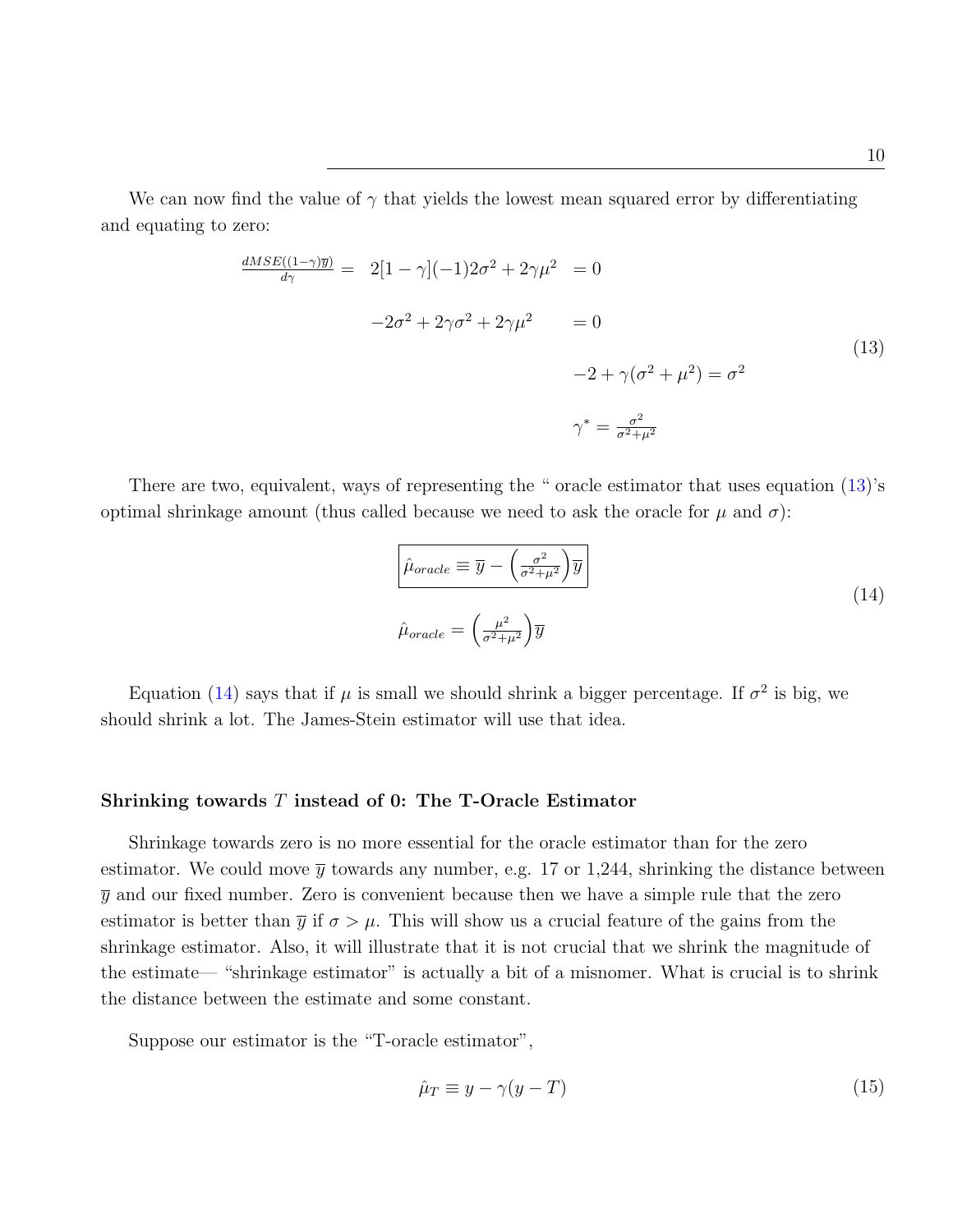for some target T and some  $\gamma \in [0, 1]$ . The target was 0 for our original oracle estimator. Note that if  $y < T$  our estimate will greater than y, just as if  $y < 0$  our estimate would be greater than 0 with the oracle estimator.

The mean squared error of the T-oracle estimator is

$$
MSE(\hat{\mu}_T) = E(y - \gamma(y - T) - \mu)^2
$$
  
=  $E((y - \mu) - \gamma(y - T))^2$   
=  $E(y - \mu)^2 + \gamma^2(y - T)^2 - 2(y - \mu)\gamma(y - T)$   
=  $\sigma^2 + \gamma^2 E(y^2 + T^2 - 2Ty) - 2\gamma E(y^2 - yT - \mu y + \mu T)$   
=  $\sigma^2 + \gamma^2 ((\sigma^2 + \mu^2) + T^2 - 2T\mu) - 2\gamma ((\sigma^2 + \mu^2) - \mu T - \mu^2 + \mu T)$   
=  $\sigma^2 + \gamma^2 (\sigma^2 + (\mu - T)^2) - 2\gamma \sigma^2$  (6)

We can now find the value of  $\alpha$  that yields the lowest mean squared error by differentiating and equating to zero:

$$
\frac{dMSE}{d\gamma} = 2\gamma(\sigma^2 + (\mu - T)^2) - 2\sigma^2 = 0
$$
\n
$$
\gamma^* = \frac{\sigma^2}{(T - \mu)^2 + \sigma^2}
$$
\n(17)

and

$$
\hat{\mu}_T = y - \frac{\sigma^2}{(T - \mu)^2 + \sigma^2} (y - T) \tag{18}
$$

Subsituting in the optimal  $\gamma$ , the mean squared error is:

<span id="page-11-0"></span>
$$
MSE(\hat{\mu}_T) = \sigma^2 + \left(\frac{\sigma^2}{(T-\mu)^2 + \sigma^2}\right)^2 (\sigma^2 + (\mu - T)^2) - 2 \frac{\sigma^2}{(T-\mu)^2 + \sigma^2} \sigma^2
$$
  

$$
= \sigma^2 - \left(\frac{\sigma^2}{(T-\mu)^2 + \sigma^2}\right) \sigma^2
$$
 (19)

Since  $MSE(y) = \sigma^2$ , the T-oracle estimator has lower mean squared error than the sample mean, just as the 0 oracle estimator did. Notice, however, that if  $T - \mu$  takes a large value then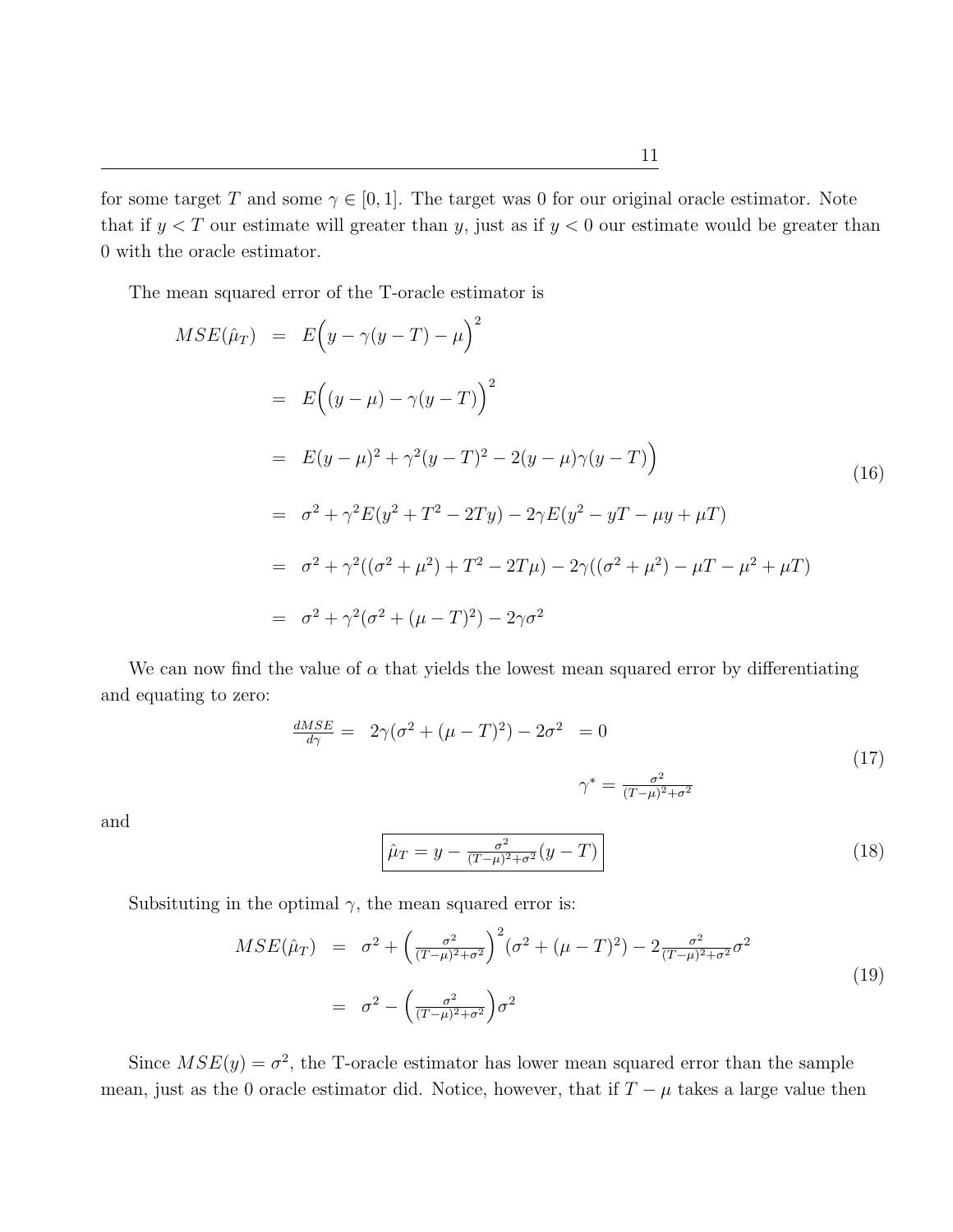the estimator approaches  $\bar{y}$  and  $MSE(\hat{\mu}_T)$  approaches  $\sigma^2$ . The T-oracle estimator's advantage depends on starting with a good guess for T.

The 0-oracle estimator is the easiest to think about, because  $MSE(\hat{\mu}_0) = \sigma^2 - \left(\frac{\sigma^2}{\mu^2 + 1}\right)$  $\frac{\sigma^2}{\mu^2+\sigma^2}$   $\sigma^2$ . We did not discuss the savings in mean squared error earlier, but our new expression [\(19\)](#page-11-0) shows that it is proportional to the shrinkage. If  $\sigma = \mu$ , the estimate is .5y, with  $MSE = .5\sigma^2$ . If  $\sigma = .5\mu$ , the estimate is  $\hat{\mu} = y - \frac{(.5\mu)^2}{u^2 + (.5\mu)^2}$  $\frac{(.5\mu)^2}{\mu^2 + (.5\mu)^2} y = .8y$ , with  $MSE = .8\sigma^2$ . If  $T = 10\mu$  and  $\sigma = \mu$ , on the other hand, the estimate is  $\hat{\mu}_T = y - \frac{\mu^2}{(10\mu - \mu^2)}$  $\frac{\mu^2}{(10\mu-\mu)^2+\mu^2}(y-\mu)=y-\frac{1}{82}y$ , which is extremely close to y. The oracle estimator still has lower mean squared error, but the difference from  $\bar{y}$  is tiny if T is chosen to be far from  $\mu$ .

It's interesting to think about what happens if T is chosen perfectly. If  $T = \mu$  then the estimate is  $\hat{\mu}_T = y - \frac{\sigma^2}{(\mu - \mu)^2}$  $\frac{\sigma^2}{(\mu-\mu)^2+\sigma^2}(y-\mu)=y-y+\mu=\mu.$  In that case, the T-oracle estimator starts with  $\bar{y}$  and shrinks the gap between  $\bar{y}$  and T to zero so that  $\hat{\mu}_T = \mu$ . The result is perhaps obvious: if you know  $\mu$  in advance, ignore the data and use that as your estimate.

One reason to think about the T-oracle estimator is to see that its advantage over  $\bar{y}$  is small unless T is picked close to  $\mu$ . A second reason is to show that 0 is not special. The lesson of the zero estimator and the 17 estimator and the -4 estimator carries through. The shrinkage estimator is not working by diminishing the magnitude of the estimate, but by moving it in a predetermined direction.

So far we have seen that the zero estimator beats  $\bar{y}$  if the population variance is big relative to the value of the estimand; that something intermediate between the zero estimator and the mean is even better (the oracle estimator); and that the reduction in error relative to  $\bar{y}$  is small if  $\sigma^2$  is small relative to  $T - \mu$ . Zero is special only insofar as it is an arbitrary target towards which to shrink, and without knowing something about  $\mu$  and  $\sigma^2$  we cannot say if the shrinkage estimators are better than  $\overline{\eta}$  or worse. Next, we will move to a situation with 3 different estimands, a step along the way to an estimator which is always superior to  $\bar{y}$ .

## IV. The Grand Mean Estimator

Suppose we have  $k = 3$  independent estimands, X, Y, and Z. We could use the oracle estimator for each one if we knew all the means and variances. But suppose we just have one observation for each estimand and we don't know anything else— no means, no variances, not even distributions. We can still use the sample means, of course— that is to say, we could use the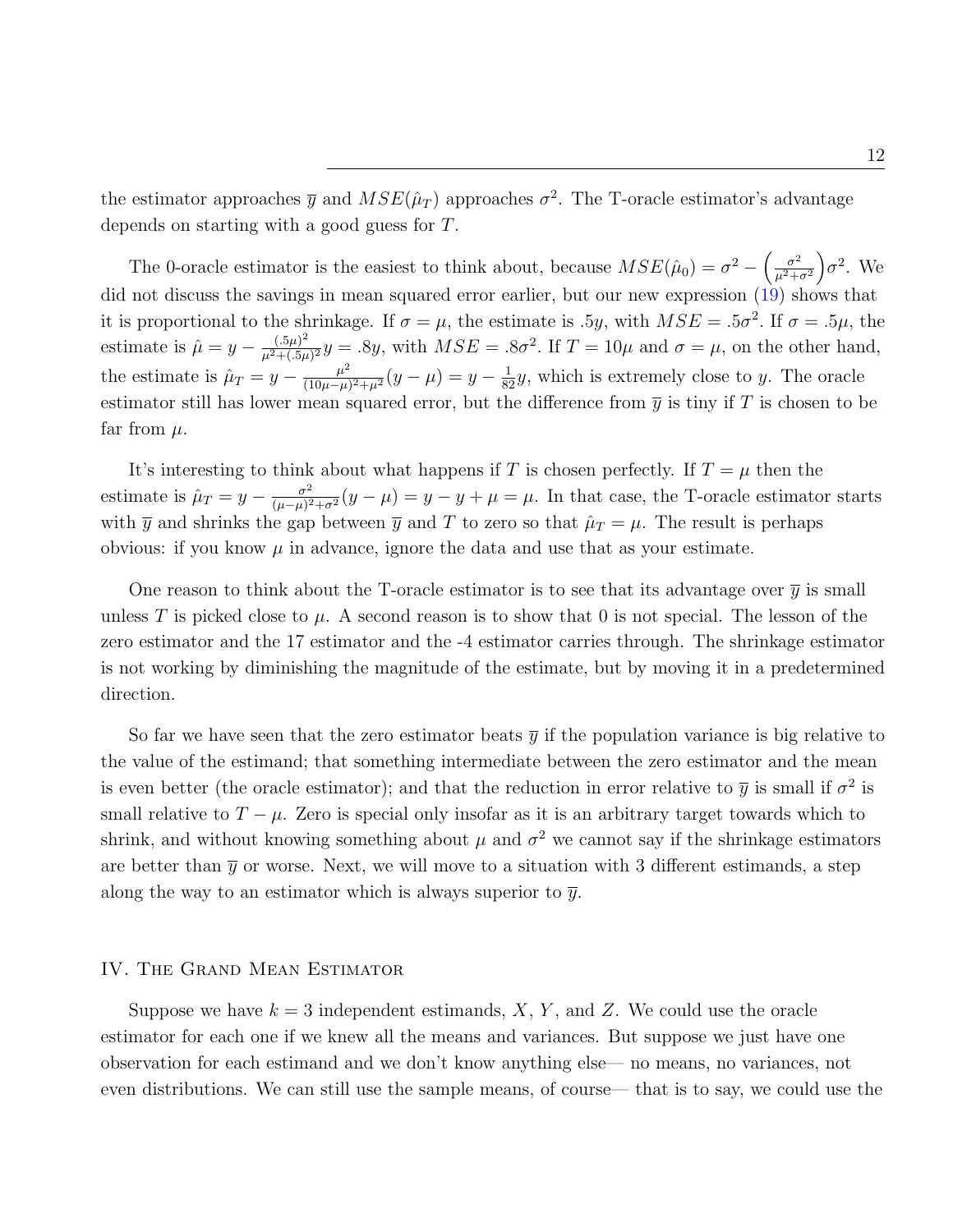observed values x, y, and z as our estimator. Or we could use the zero estimator,  $(0,0,0)$ . But we have another interesting alternative now that we have data on three variables. That's what I will call the "grand mean estimator." The grand mean estimator is the average of the three independent estimands, which like the zero estimator is the same number for each estimand:

$$
\hat{\mu}_{grand,x} = \hat{\mu}_{grand,y} = \hat{\mu}_{grand,z} \equiv \frac{x + y + z}{3}
$$
\n(20)

Let's assume that although we don't know the means of the three variables we do know the variances, and they are equal:  $\sigma_x^2 = \sigma_y^2 = \sigma_z^2 = \sigma^2$ . This is unrealistic, but it will cut down on the number of terms to keep track of, and our purpose here is to explain how shrinkage estimators work, not how to use them in practical applications.

The mean squared error of the grand mean estimator for Y is

$$
MSE_{grand,y} = E\left(\frac{x+y+z}{3} - \mu_y\right)^2
$$
  
=  $E\frac{(x+y+z)^2}{9} + \mu_y^2 - 2E\frac{x\mu_y + y\mu_y + z\mu_y}{3}$   
=  $E\frac{x^2 + xy + xz + y^2 + xy + yz + z^2 + xz + yz}{9} + \mu_y^2 - \frac{2\mu_x\mu_y + 2\mu_y^2 + 2\mu_y\mu_z}{3}$   
=  $E\frac{x^2 + y^2 + z^2}{9} + \frac{\mu_x\mu_y + \mu_x\mu_z + \mu_x\mu_y + \mu_y\mu_z + \mu_x\mu_z + \mu_y\mu_z}{9} + \mu_y^2 - \frac{6\mu_x\mu_y + 6\mu_y^2 + 6\mu_y\mu_z}{9}$  (21)

Now we'll use the fact that, as derived earlier,  $Ey^2 = \sigma^2 + \mu_y^2$ .

<span id="page-13-0"></span>
$$
MSE_{grand,y} = E \frac{\sigma^2 + \mu_x^2 + \sigma^2 + \mu_y^2 + \sigma^2 + \mu_z^2}{9} + \frac{\mu_x \mu_y + \mu_x \mu_z + \mu_x \mu_y + \mu_y \mu_z + \mu_x \mu_z + \mu_y \mu_z}{9} + \mu_y^2 - \frac{6\mu_x \mu_y + 6\mu_y^2 + 6\mu_y \mu_z}{9}
$$
  

$$
= \frac{\sigma^2 + \mu_x^2 + \sigma^2 + \mu_y^2 + \sigma^2 + \mu_z^2}{9} + \frac{\mu_x \mu_y + \mu_x \mu_z + \mu_x \mu_y + \mu_y \mu_z + \mu_x \mu_z + \mu_y \mu_z}{9} + \frac{9\mu_y^2}{9} - \frac{6\mu_x \mu_y + 6\mu_y^2 + 6\mu_y \mu_z}{9}
$$
  

$$
= \frac{1}{9} \Big( 3\sigma^2 + \mu_x^2 + 4\mu_y^2 + \mu_z^2 + 2\mu_x \mu_z - 4\mu_x \mu_y - 4\mu_y \mu_z \Big)
$$
(22)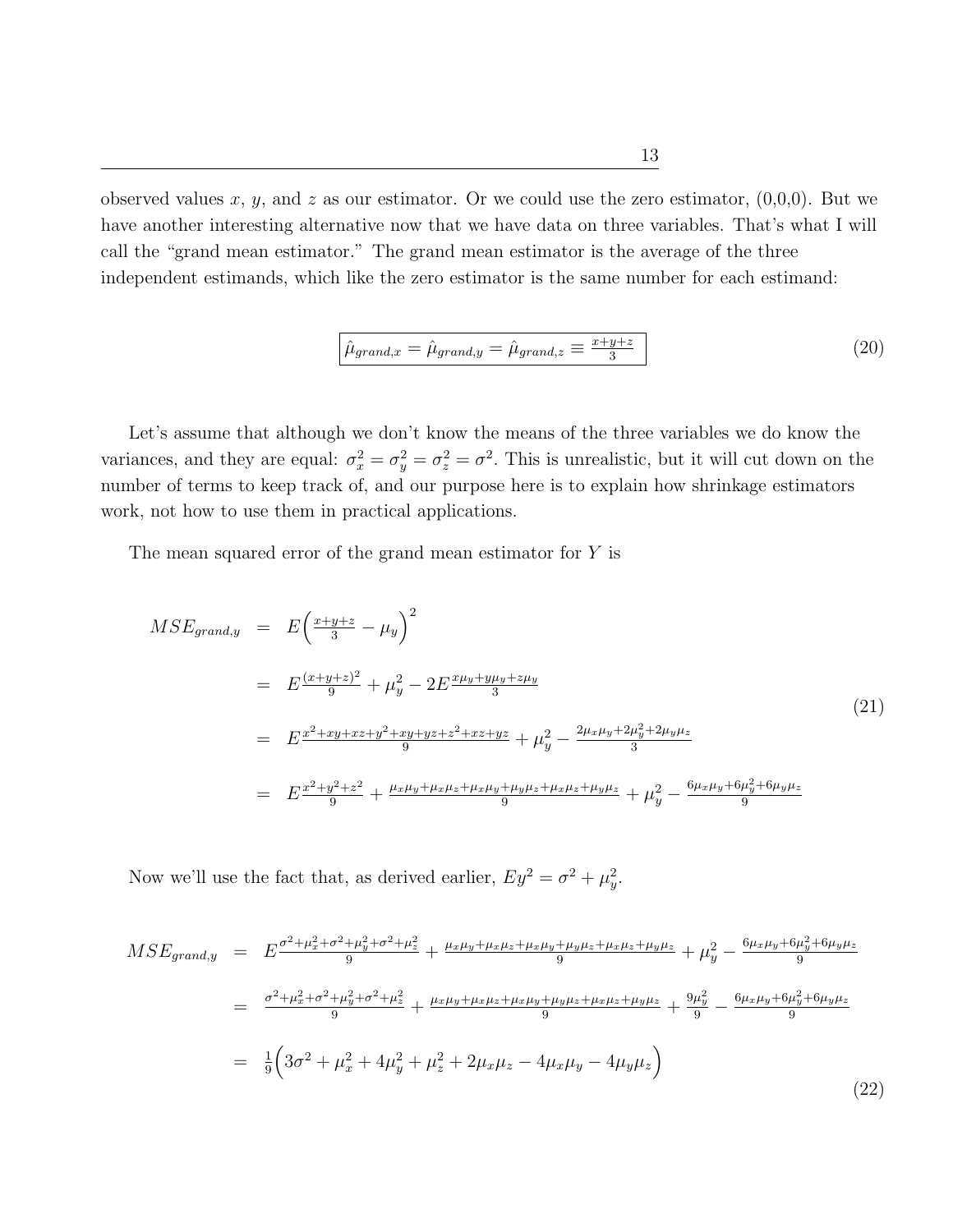It's not clear whether expression [\(22\)](#page-13-0) is less than  $MSE_{\overline{y}} = \sigma^2$  or not, since it has both positive terms and negative terms. But let's add up  $MSE_{UAE,x} + MSE_{UAE,y} + MSE_{UAE,z}$ . We get

<span id="page-14-0"></span>
$$
MSE_{grand,w,y,z} = \frac{1}{9} \Big( 3\sigma^2 + \mu_x^2 + 4\mu_y^2 + \mu_z^2 + 2\mu_x\mu_z - 4\mu_x\mu_y - 4\mu_y\mu_z \Big) + \frac{1}{9} \Big( 3\sigma^2 + 4\mu_x^2 + \mu_y^2 + \mu_z^2 - 4\mu_x\mu_z - 4\mu_x\mu_y + 2\mu_y\mu_z \Big) + \frac{1}{9} \Big( 3\sigma^2 + \mu_x^2 + \mu_y^2 + 4\mu_z^2 - 4\mu_x\mu_z + 2\mu_x\mu_y - 4\mu_y\mu_z \Big) = \frac{1}{9} \Big( 9\sigma^2 + 6(\mu_x^2 + \mu_y^2 + \mu_z^2) - 6(\mu_x\mu_z + \mu_x\mu_y + \mu_y\mu_z) \Big) MSE_{grand} = \sigma^2 + \frac{2}{3} \Big( (\mu_x^2 + \mu_y^2 + \mu_z^2) - (\mu_x\mu_z + \mu_x\mu_y + \mu_y\mu_z) \Big)
$$
(23)

That mean squared error has real potential, because the mean squared error of the estimate using sample means is

$$
MSE_{\overline{x},\overline{y},\overline{z}} = 3\sigma^2 \tag{24}
$$

The grand mean estimator cuts the sampling error back by  $2/3$ , though at a cost of adding bias equal to  $\frac{2}{3}((\mu_x^2+\mu_y^2+\mu_z^2)-(\mu_x\mu_z+\mu_x\mu_y+\mu_y\mu_z)).$  So if the variances are high and the means aren't too big, we have an improvement over  $(\overline{x}, \overline{y}, \overline{z})$ .

It gets even better. Notice what happens if  $\mu_x = \mu_y = \mu_z = \mu$ . Then

$$
MSE_{grand} = \sigma^2 + \frac{2}{3} \left( (\mu^2 + \mu^2 + \mu^2) - (\mu \cdot \mu + \mu \cdot \mu + \mu \cdot \mu) \right) = \sigma^2,
$$
 (25)

better than  $(\bar{x}, \bar{y}, \bar{z})$  no matter how low the variance is! (Unless, of course,  $\sigma^2 = 0$ , in which case the two estimators perform equally well.)

The closer the three estimands are to each other, the better the grand mean estimator works. If they're unequal, though, the negative terms in the second part of  $(23)$  can easily be outweighed by the positive terms.<sup>[9](#page-14-1)</sup> The unequal means  $\mu_x = 3$ ,  $\mu_y = 4$ ,  $\mu_z = 8$ , and  $\sigma = 2$ , for example, give us

$$
MSE_{grand} = 4 + \frac{2}{3} \Big( (9 + 16 + 64) - (24 + 12 + 32) \Big) = 2 + \frac{2}{3} \Big( 89 - 68 \Big) = 18
$$

and

$$
MSE_{\overline{x},\overline{y},\overline{z}} = 3 \times 4 = 12.
$$

<span id="page-14-1"></span><sup>&</sup>lt;sup>9</sup>Consider 3 unequal numbers a, b, c. Then  $(a - b)^2 > 0$  so  $a^2 + b^2 - 2ab > 0$  so  $a^2 + b^2 > 2ab$ . But then  $(a^{2} + b^{2}) + (b^{2} + c^{2}) + (c^{2} + a^{2}) > 2ab + 2bc + 2ca$  so  $2(a^{2} + b^{2} + c^{2}) > 2(ab + bc + ca)$  so  $a^{2} + b^{2} + c^{2} > ab + bc + ca$ .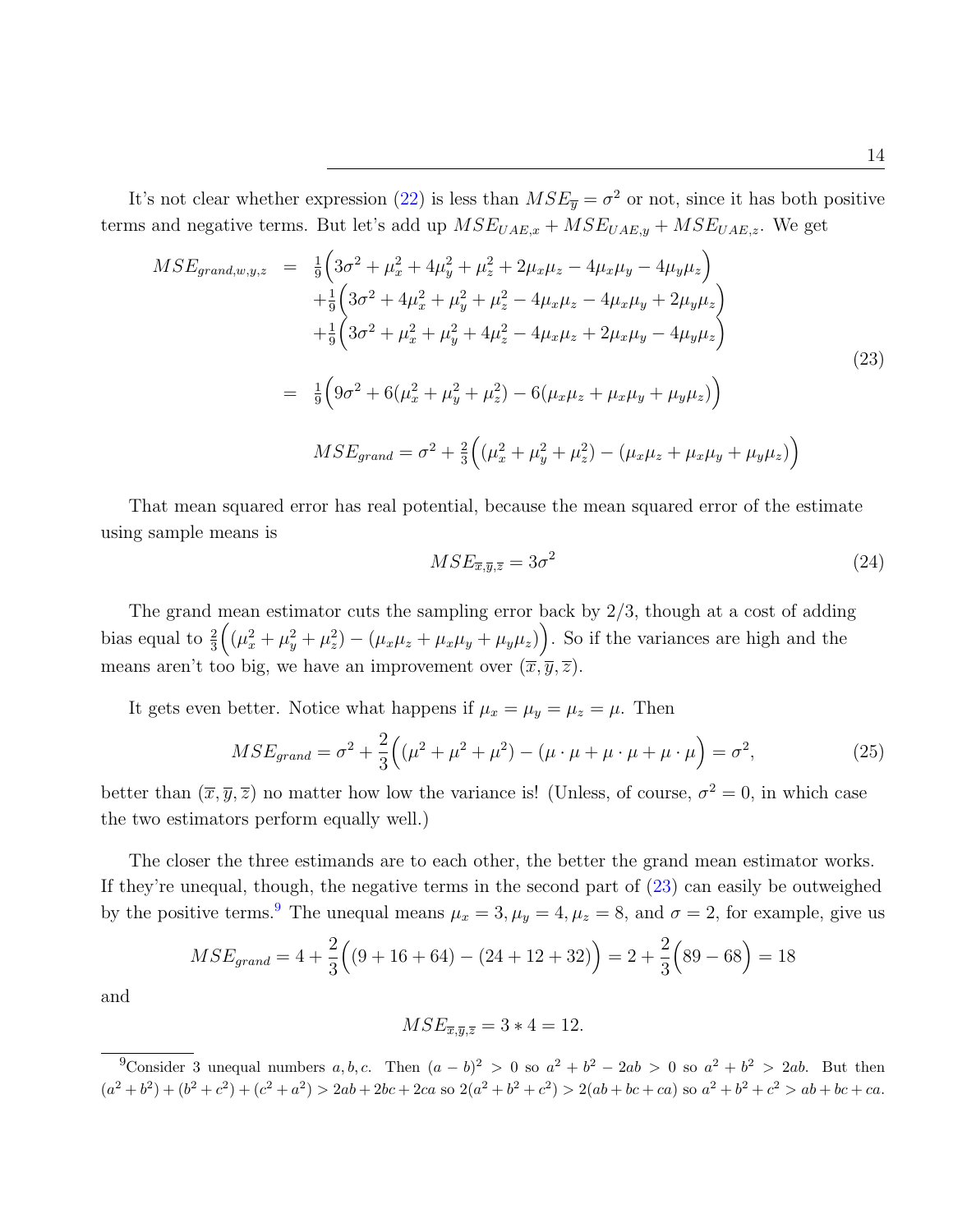The grand mean estimator works better if the population means, though independent and unrelated, happen to be close to each other. Return to the case of  $\mu_x = \mu_y = \mu_z$ , and suppose we know this in advance of getting the data. We have one observation on each of three different independent variables to estimate the population mean when that mean is the same for all three. But that is a problem identical ("isomorphic", because it maps one to one) to the problem of having three independent observations on one variable. That problem is the basic problem of statistics, and it is well known that the average of the three observations is unbiased and has 1/3 of the variance of a single observation, just as happens here.

The insight here is that if the three variables don't have quite the same mean, the average still does pretty well. The extra error from the means being unequal is continuous in how unequal they are. If we think about it as one variable with three observations, it's like having observations with measurement error, where some of the observations' measurement errors don't have zero means. In our example in the paragraph before last, it's as if we have observations  $w$  and  $y$  without error, but observation  $z$  has measurement error. We would then have the decision of whether to use  $z$  in our estimation. If we knew the measurement error was  $-1$ , we'd use z, but if the measurement error were the +7 we'd do better leaving out z. (If we know the exact measurement error, we can use that fact in the estimation, of course, but think of this as knowing  $z$  has a little measurement error bias vs. a lot, without knowing specifics.)

What's going on is regression to the mean. We're shrinking the biggest overestimate from 3 sample means and inflating the biggest underestimate, roughly speaking. When  $k = 1$ , just one estimand, it's either an overestimate or an underestimate, with equal probability. When  $k = 2$ , there is an equal chance of (a) one overestimate and one underestimate, cancelling each other nicely, or (b) an imbalance of two underestimates or two overestimates that don't cancel. When  $k \geq 3$ , we can expect some cancellation on average.

I never understood before why in finance studies they start by putting stocks into "portfolios" before doing their regressions, as in the famous paper Fama & MacBeth (1973). Finance economists say they do this to reduce variance, but it looked to me like they were doing this by throwing away information and it must be a misleading trick. After all, the underlying stock price movements are extremely noisy, even if the portfolios aren't, and the aim is to find out something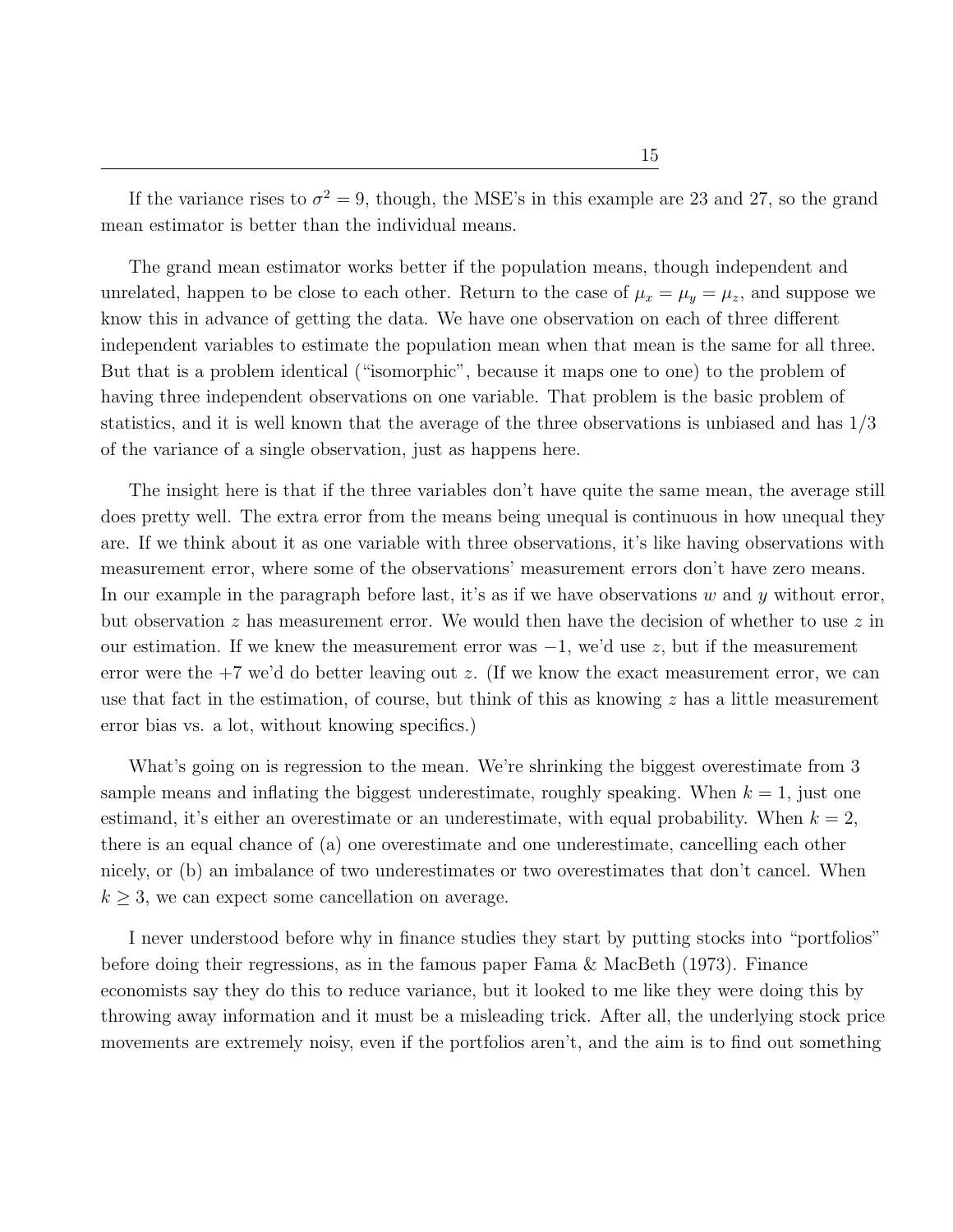about stock prices. Why not do a regression with bigger  $n$  by making the corporation the individual observation instead of the portfolio?

Here, I think, we may have the answer. Fama probably should have made a correction to his results for the fact that he was using portfolios, not individual stocks, since he wanted to apply his estimates to individual stocks in the end. But what he was doing was using the unequal-average estimator. The portfolio average over 20 stocks is really the unequal-average estimator for each stock. It is biased, because each stock is different, but it does cut down the variance a lot. And so for estimating something about hundreds of stocks, where only the total error matters and we don't care about individual stocks, he did the right thing. In economics we traditionally *never* use biased estimators, though, so what Fama did makes me and no doubt other people uncomfortable.<sup>[10](#page-16-0)</sup>

So where are we? We have the zero estimator and the oracle estimator, which shrink  $\bar{y}$ . The problem with them is that besides not knowing  $\mu$ , our estimand, we don't even know the ratio between  $\mu$  and  $\sigma$ . If we did, we'd know whether the zero estimator was superior in MSE to  $\bar{y}$ , because we'd know if  $\frac{\sigma}{\mu} > 1$ . We'd also know how to construct the even better oracle estimator, because we'd be able to figure out  $\frac{\sigma^2}{\sigma^2+}$  $\frac{\sigma^2}{\sigma^2+\mu^2}$ .<sup>[11](#page-16-1)</sup> The oracle estimator is even more useful, because it beats  $\bar{y}$  even if  $\frac{\sigma}{\mu} < 1$ : it can choose just to shrink a little bit, whereas the zero estimator is all or nothing. But we do need to know that  $\frac{\sigma}{\mu}$  ratio.

We have the grand mean estimator as a different approach. It starts with three estimands so we have three pieces of data. We regress each  $\bar{y}$  to the grand mean, so that in expectation we get some cancellation of overestimated sample means by underestimated sample means. If the three estimands have the same population mean, then this amounts to treating it as one estimand and using the sample mean. Otherwise, how well it works depends on how far apart the three means are.

The James-Stein estimator, which we will get to very soon, is something of a combination of both approaches. It won't solve the problem of estimating an individual mean, but it will solve something like Fama and McBeth's problem of helping with the overall accuracy of estimates of three or more means.

<span id="page-16-1"></span><sup>11</sup>Suppose we know that  $\frac{\sigma}{\mu} = \kappa$ . Then  $\sigma = \kappa \mu$  so  $\sigma^2 = \kappa^2 \mu^2$  so  $\frac{\sigma^2}{\sigma^2 + \mu^2} = \frac{\kappa^2 \mu^2}{\kappa^2 \mu^2 + \mu^2} = \frac{\kappa^2 \mu^2}{(\kappa^2 + 1)\mu^2} = \frac{\kappa^2}{\kappa^2 + 1}$ .

<span id="page-16-0"></span> $^{10}$ I think this is related to Ang, Liu & Schwarz (2008), which is about the Fama portfolio trick and computing standard errors.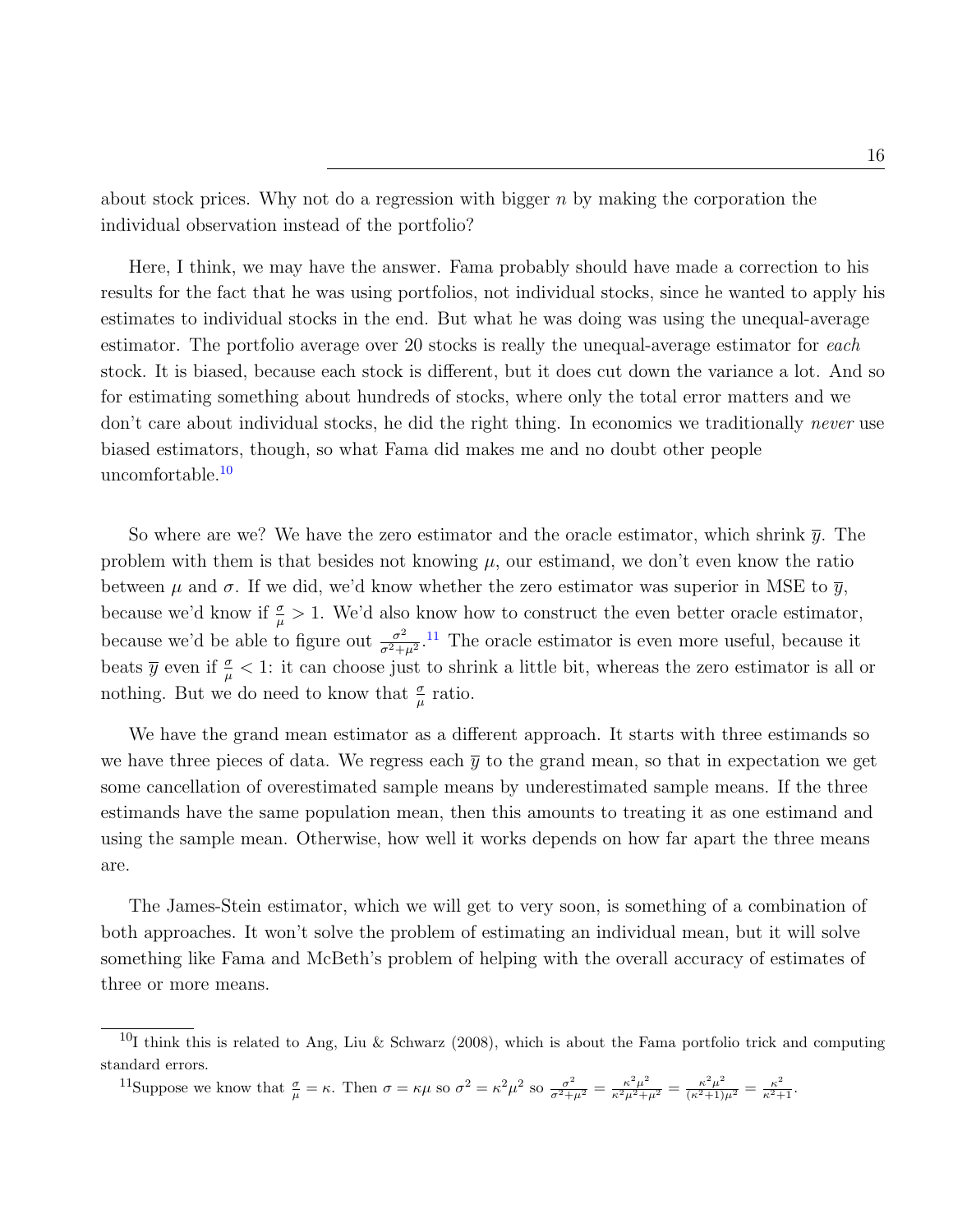### V. The James-Stein Estimator for  $k$  Means, Variances Identical and Known

Finally we come to James-Stein. This estimator gets around the problem of feasibility cleverly but in a way that doesn't apply to our simple case of estimating  $\mu$ , a single estimand. It applies only if we have 3 or more estimands ("dimensions") to estimate. It's a combination of the oracle estimator, which shrinks  $\bar{y}$ , and the grand mean estimator, which cancels out overestimates and underestimates across three estimands. In this section I'll show by algebra that it does better than  $\bar{y}$ , and in the next section I'll try to be more intuitive.

"Stein's Paradox", from Stein (1956), is that there exists an estimator with lower mean squared error than  $\bar{y}$  if  $k \geq 3$  whatever values  $\mu$  might take. The "James-Stein estimator" of James & Stein (1961) describes a particular estimator that does that, so we can use it to demonstrate Stein's Paradox. To add to the confusion, "Stein's Lemma" from Stein (1974, 1981) will turn out to be helpful to show that the James-Stein estimator has lower MSE than using the sample means. $12$ 

The James-Stein estimator is easiest to explain when we have to estimate  $\mu$  but we do know  $\sigma^2$ and  $\sigma^2$  is equal for all k estimands. We will start with that case. It's easy to extend it to heterogeneous but known variances. It's not too hard to extend to identical but unknown variances. Unfortunately, it can't be extended to heterogeneous unknown variances, where  $\bar{y}$  will definitely beat the James-Stein estimator in some situations even if  $k \geq 3$ , and the James-Stein estimator will beat the  $\bar{y}$  in other situations.

Let's keep this simple by using exactly  $k = 3$  estimands, X, Y, and Z, all independently and normally distributed with the same, known, population variance  $\sigma^2$  and with just one observation on each  $(n = 1).^{13}$  $(n = 1).^{13}$  $(n = 1).^{13}$ 

The James-Stein formula is, for  $k = 3$  and  $n = 1$  and known variance  $\sigma^2$  for all k estimands,

$$
\hat{\mu}_{y,JS} \equiv y - \left(\frac{\sigma^2}{x^2 + y^2 + z^2}\right)y\,,\tag{26}
$$

<span id="page-17-0"></span><sup>&</sup>lt;sup>12</sup>There's even a "Stein's Unbiased Risk Estimate", from Stein (1981). This is an estimator for the expected mean squared error. That error depends on the value of  $\mu_y$ , so one could try just plugging  $\hat{\mu}_y$  in place of  $\mu_y$  in our MSE equation, but that would not take account of the estimation error in  $\hat{\mu}_y$ . Stein shows a different way to do it.

<span id="page-17-1"></span><sup>&</sup>lt;sup>13</sup>James & Stein (1961) say that we also need a finite 4th moment  $\sigma^4$  for the population distribution; that is a term you will see appear in the algebra. Here, in the 1-observation case, the expectation of the sample variance is  $\sigma^2$ , the same as the population variance. That is because the sample mean— the one observation— is just like a single random draw from the population, which is what the population variance tells us about. If we had  $n > 1$  for each estimand then we'd use the notation  $\overline{y}$  instead of y and the sample variance would be  $\sigma^2/n$ .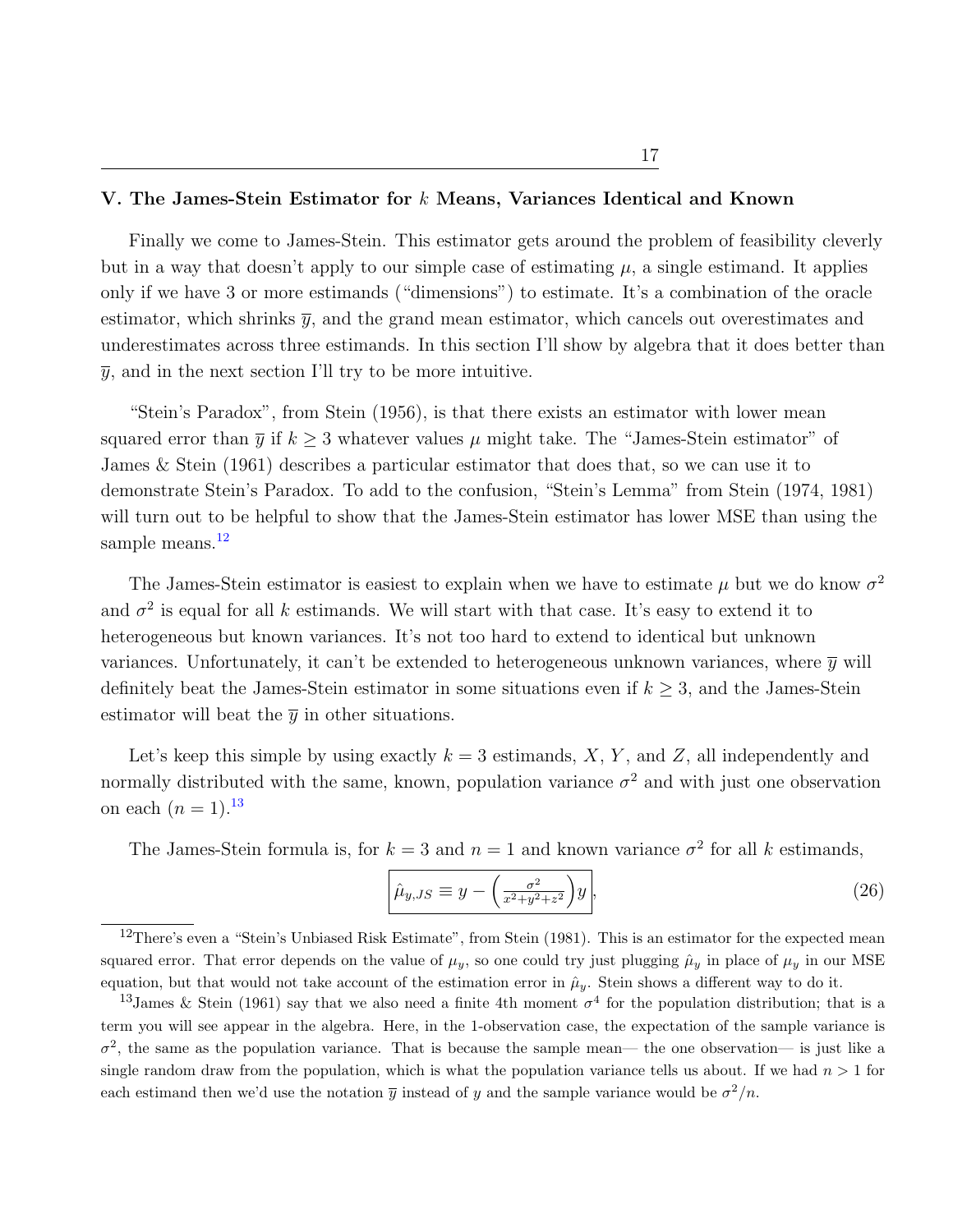with analogous expressions for  $x$  and  $z$ .

Define

$$
g(y) \equiv (k-2)\sigma^2 \left(\frac{1}{x^2+y^2+z^2}\right) y \tag{27}
$$

with derivative

$$
\frac{dg}{dy} = (k-2)\sigma^2 \left( \frac{1}{x^2 + y^2 + z^2} - \frac{2y^2}{(x^2 + y^2 + z^2)^2} \right) \tag{28}
$$

The mean squared error if the estimator is  $y - g(y)$  is

$$
MSE_{JS,y} = E(y - g(y) - \mu_y)^2
$$
  
=  $E((y - \mu_y) - g(y))^2$  (29)  
=  $E(y - \mu_y)^2 + Eg(y)^2 - 2E(y - \mu_y)g(y)$ 

Stein's Lemma (Stein 1974, 1981) applies to "spherically symmetric" densities (Brandwein & Strawderman (2012)). "These are invariant under all rotations (relative to some fixed center). These generalize the one-dimensional case: the "rotations" of the real line are just the reflections" (Whuber 2012). The multivariate normal, uniform, truncated normal, logistic, t, and beta(a,a) are all spherically symmetric. Stein's Lemma implies that for Y distributed  $N(\mu_y, \sigma^2)$ ,

$$
E\left(g(y)(y-\mu_y)\right) = \sigma^2 E \frac{dg}{dy}.
$$
\n(30)

Thus, using our  $g(y)$ ,

<span id="page-18-0"></span>
$$
MSE_{JS,y} = \sigma^2 + E(k-2)^2 \sigma^4 \left(\frac{y}{x^2+y^2+z^2}\right)^2 - 2\sigma^2 E \left[ (k-2)\sigma^2 \left(\frac{1}{x^2+y^2+z^2} - \frac{2y^2}{(x^2+y^2+z^2)^2}\right) \right]
$$
  
\n
$$
= \sigma^2 + (k-2)^2 \sigma^4 E \frac{y^2}{(x^2+y^2+z^2)^2} - 2(k-2)\sigma^4 E \frac{y^2+x^2+z^2-2y^2}{(x^2+y^2+z^2)^2}
$$
  
\n
$$
= \sigma^2 + (k-2)^2 \sigma^4 E \frac{y^2}{(x^2+y^2+z^2)^2} + 2(k-2)\sigma^4 E \frac{y^2}{(x^2+y^2+z^2)^2} - 2(k-2)\sigma^4 E \frac{x^2+z^2}{(x^2+y^2+z^2)^2}
$$
  
\n
$$
= \sigma^2 + (k-2)\sigma^4 \left( (k-2) + 2 \right) E \frac{y^2}{(x^2+y^2+z^2)^2} - 2(k-2)\sigma^4 E \frac{x^2+z^2}{(x^2+y^2+z^2)^2}
$$
  
\n
$$
= \sigma^2 + (k-2)\sigma^4 \left( k E \frac{y^2}{(x^2+y^2+z^2)^2} - 2 E \frac{x^2+z^2}{(x^2+y^2+z^2)^2} \right)
$$
  
\n(31)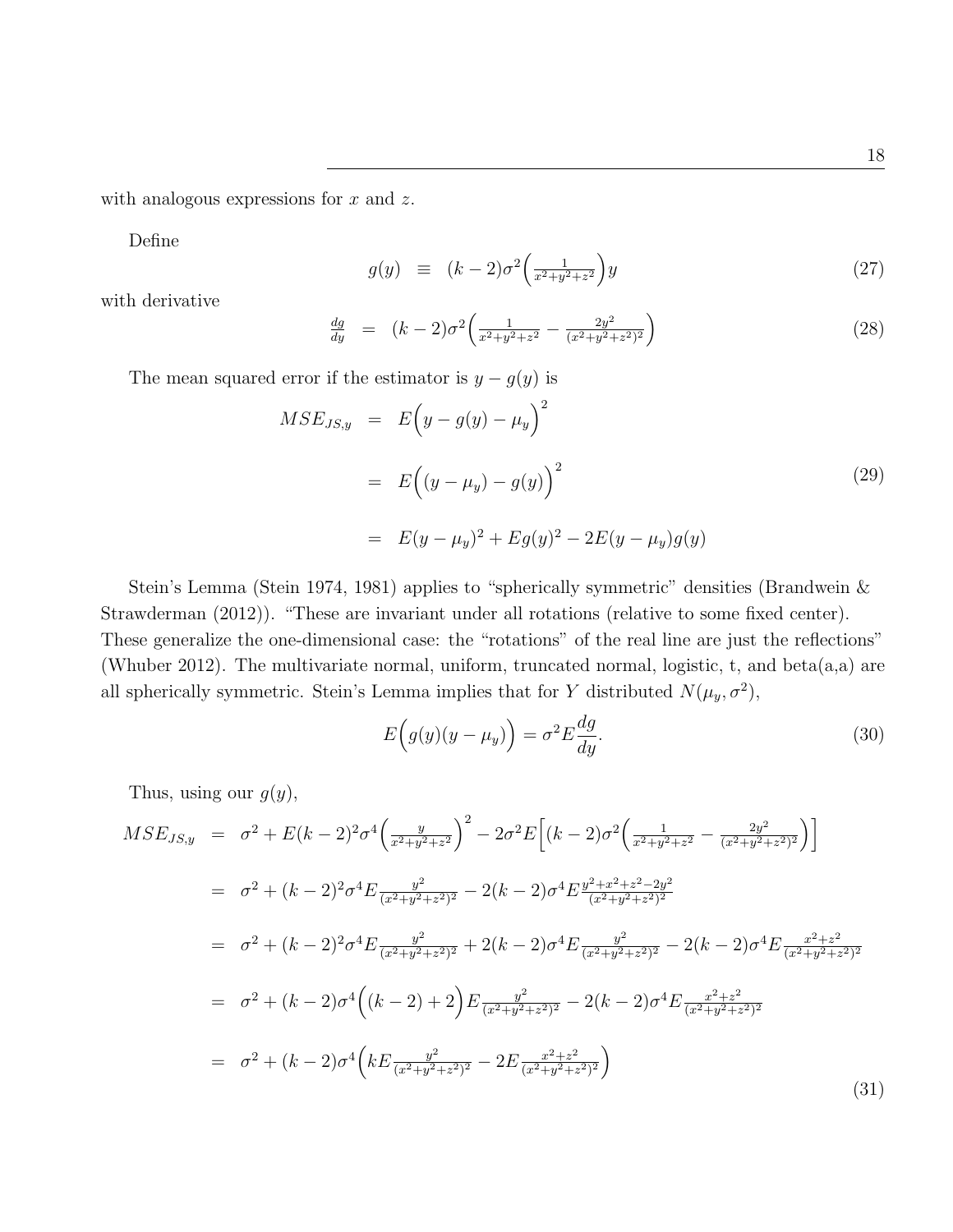Expression [\(31\)](#page-18-0) doesn't have a definite sign. So let's try looking at the full MSE across three estimands.

<span id="page-19-1"></span>
$$
MSE(JS, total) = \sigma^2 + (k-2)\sigma^4 \left( kE \frac{x^2}{(x^2+y^2+z^2)^2} - 2E \frac{y^2+z^2}{(x^2+y^2+z^2)^2} \right)
$$

$$
+ \sigma^2 + (k-2)\sigma^4 \left( kE \frac{y^2}{(x^2+y^2+z^2)^2} - 2E \frac{x^2+z^2}{(x^2+y^2+z^2)^2} \right)
$$

$$
+ \sigma^2 + (k-2)\sigma^4 \left( kE \frac{z^2}{(x^2+y^2+z^2)^2} - 2E \frac{x^2+y^2}{(x^2+y^2+z^2)^2} \right)
$$
(32)

Rearrange to get

<span id="page-19-0"></span>
$$
MSE(JS, total) = 3\sigma^{2} + (k - 2)\sigma^{4} \left[ kE \frac{x^{2} + y^{2} + z^{2}}{(x^{2} + y^{2} + z^{2})^{2}} - 2E \frac{x^{2} + z^{2} + y^{2} + z^{2} + x^{2} + y^{2}}{(x^{2} + y^{2} + z^{2})^{2}} \right]
$$
  

$$
= 3\sigma^{2} + (k - 2)\sigma^{4} \left[ kE \frac{1}{(x^{2} + y^{2} + z^{2})^{2}} - 2E \frac{(k - 1)(x^{2} + z^{2} + y^{2})}{(x^{2} + y^{2} + z^{2})^{2}} \right]
$$
(33)

Notice how  $(k-1)$  got in the last term in [\(33\)](#page-19-0). Expression [\(32\)](#page-19-1) has  $k = 3$  lines, one for each estimand. The last term on each line adds  $(k - 1) = 2$  squares of observed values. Thus, we get  $k(k-1) = 6$  squares of observed values in [\(33\)](#page-19-0), each variable being equally represented.

Now just simplify to get

$$
MSE(JS, total) = 3\sigma^2 - (k-2)\sigma^4 \left( E \frac{1}{x^2 + y^2 + z^2} \right) \left( k - 2(k-1) \right)
$$
  

$$
= 3\sigma^2 - (k-2)\sigma^4 \left[ (k-2)E \frac{1}{x^2 + y^2 + z^2} \right]
$$
  

$$
< 3\sigma^2 \quad \text{if} \quad k \ge 3
$$
  

$$
MSE(JS, total) = 3\sigma^2 - (k-2)^2 \sigma^4 \left[ E \frac{1}{x^2 + y^2 + z^2} \right]
$$
 (34)

Notice that for  $k = 2$  there is no difference between  $MSE_{\overline{y}}$  and  $MSE_{JS}$ , but for  $k \geq 3$  the James-Stein estimator has lower mean squared error.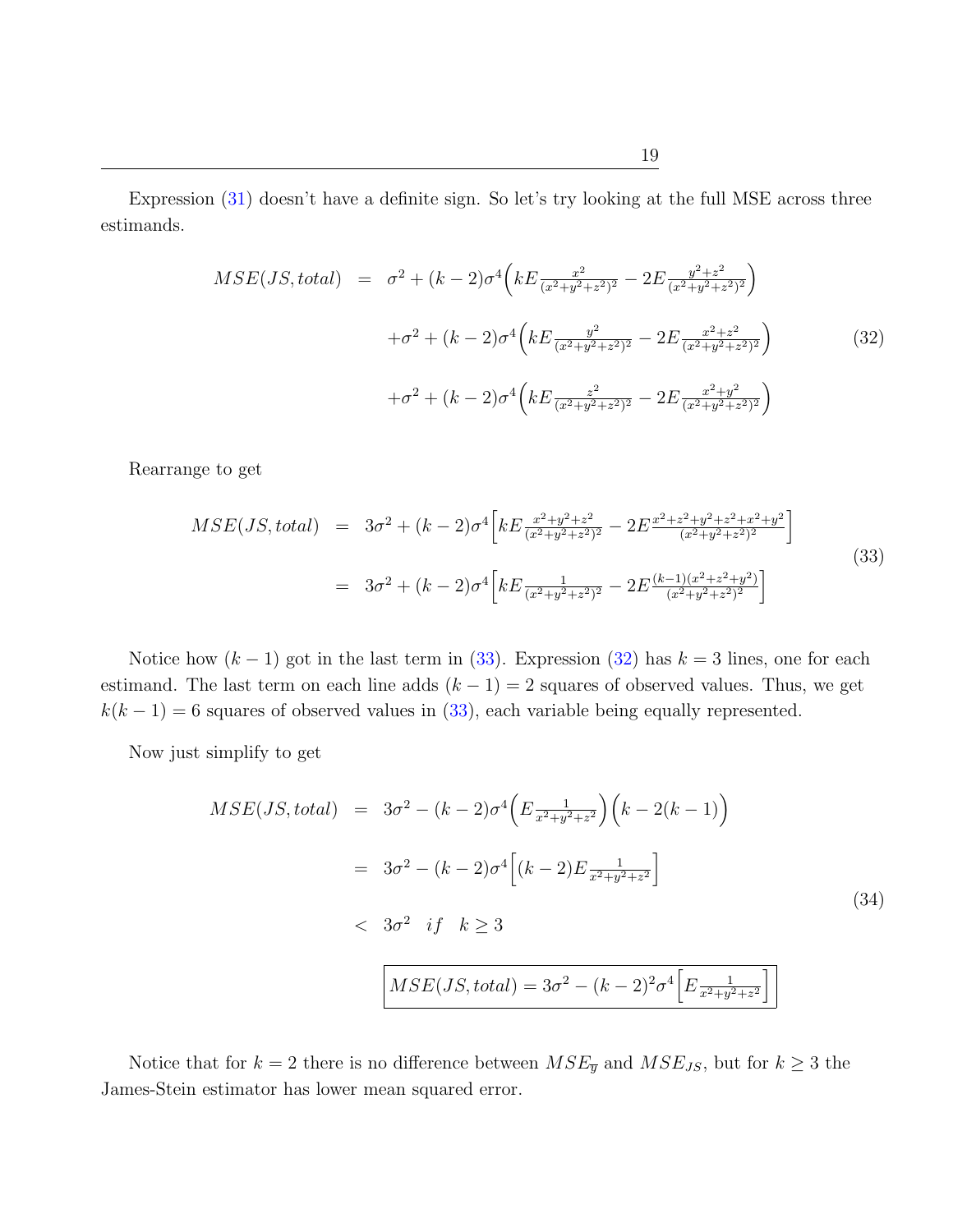The random variable  $\frac{1}{x^2+y^2+z^2}$  has a scaled inverse noncentral chi-squared distribution.<sup>[14](#page-20-0)</sup> The central chi-squared with 2 or fewer degrees of freedom has a mean that doesn't exist (it goes to infinity), but James and Stein showed that  $E_{\overline{x^2+y^2}}$  $\frac{1}{x^2+y^2+z^2}$  does exist and is finite.

The James-Stein estimator's superiority to the sample mean is puzzling. Apparently we can take three different variables that are totally unrelated and get a better estimate by using them together and allowing bias than by looking at each one separately and using an unbiased estimator. We could, for example, estimate the average percentage change in the stock market, the average growth rate of cities, and the average IQ of Bloomington children all together, instead of separately, and reduce the total mean squared error.

To be sure, we have not shown that the James-Stein estimator reduces the MSE of  $\hat{\mu}_x$ , the MSE of  $\hat{\mu}_y$ , and the MSE of  $\hat{\mu}_z$ . Rather, it reduces the sum of those three mean squared errors. It can do that by increasing the MSE of one of them to reduce the MSE of the other two, though as we'll see below, in other circumstances it can reduce the MSE of all three. Yet it is strange enough that we can reduce the sum of the errors.

## What's Really Going On with the James-Stein Estimator?

What is really going on? The algebra works out, but why are we getting lower mean squared error? And why do we need  $k \geq 3$ ?

Compare the James-Stein estimator to the oracle estimator.

<span id="page-20-1"></span>
$$
\hat{\mu}_{JS,y} = \left(1 - \frac{(k-2)\sigma^2}{x^2 + y^2 + z^2}\right)y\tag{35}
$$

and

$$
\hat{\mu}_{oracle,y} = \left(1 - \frac{\sigma^2}{\sigma^2 + \mu_y^2}\right) y \tag{36}
$$

Notice that

$$
Ey2 = E(\mu + \epsilon) \cdot (\mu_y + \epsilon)
$$
  
=  $E\mu_y \cdot \mu_y + E\epsilon \cdot \epsilon + 2E\mu_y \cdot \epsilon$  (37)  
=  $\mu_y^2 + \sigma^2 + 0$ 

<span id="page-20-0"></span><sup>14</sup>See [http://en.wikipedia.org/wiki/Inverse-chi-squared](http://en.wikipedia.org/wiki/Inverse-chi-squared_distribution) distribution and Bock, Judge & Yancey (1984).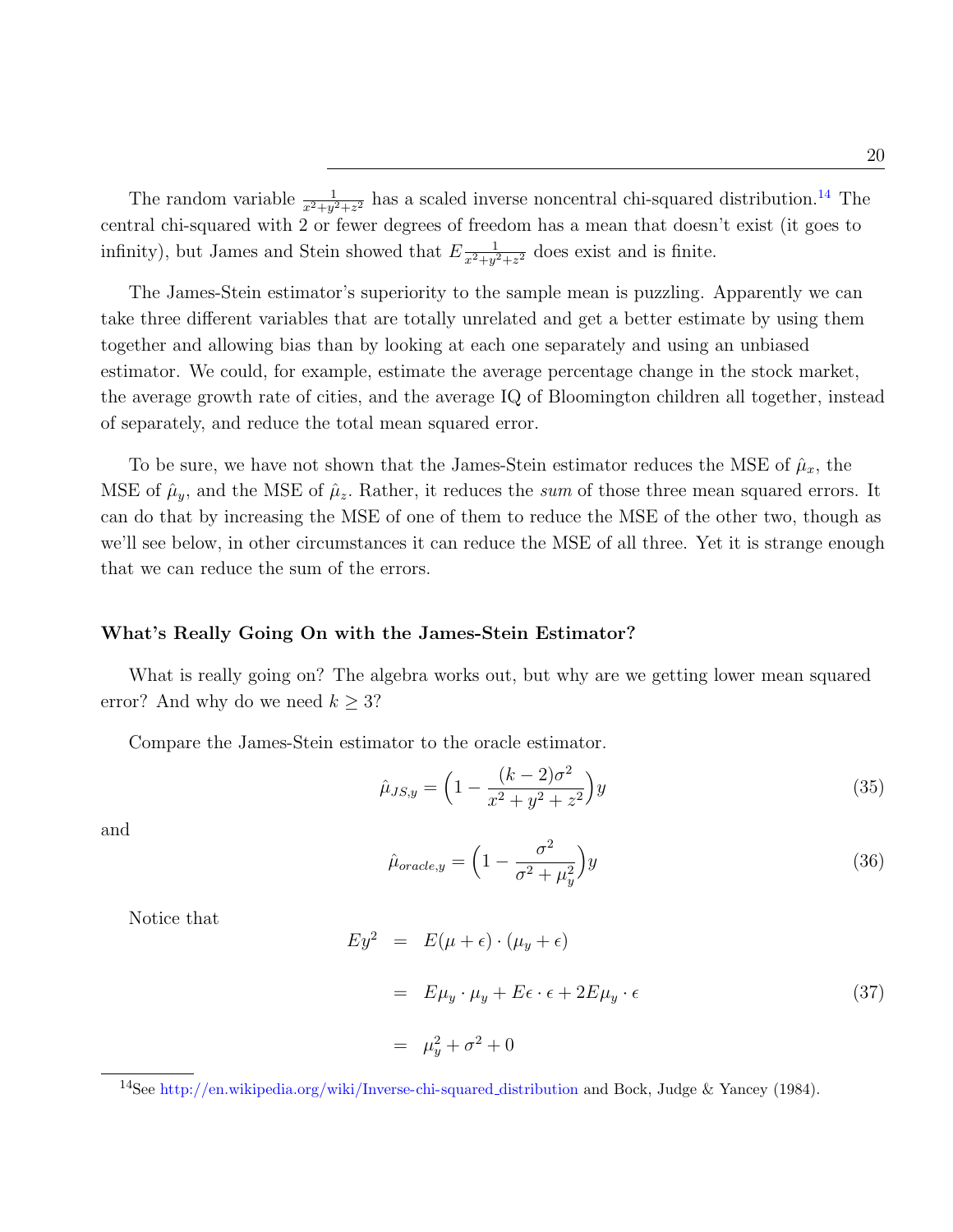Thus, another way to write the optimal oracle estimator for the  $k = 1$  case is

<span id="page-21-2"></span>
$$
\hat{\mu}_{oracle,y} = \left(1 - \frac{\sigma^2}{E y^2}\right) y \tag{38}
$$

For 3 parameters, where we are only allowed to use one shrinkage multiplier, the analog of the oracle estimator would have all three estimands squared in the denominator and so should have  $k = 3$  in the numerator too, like this:<sup>[15](#page-21-0)</sup>

$$
\hat{\mu}_{oracle,y;x,z} = \left(1 - \frac{k\sigma^2}{\sigma_x^2 + \mu_x^2 + \sigma_y^2 + \mu_x^2 + \sigma_z^2 + \mu_z^2}\right)y \n= \left(1 - \frac{k\sigma^2}{E(x^2 + y^2 + z^2)}\right)y
$$
\n(39)

That's pretty close to the James-Stein estimator in  $(35)$  ain't it!<sup>[16](#page-21-1)</sup> The two differences are that in the James Stein estimator the denominator is the sample's value of  $(x^2 + y^2 + z^2)$  rather than the expectation and the multiplier is  $(k-2)$ , not k. We need the  $(k-2)$  correction because of the sampling error in  $y$  being correlated with the sampling error in the shrinkage fraction. If sampling variance makes y big in a particular sample, then it makes  $y^2$  big. Thus, in samples where the big y really requires extra shrinkage the effect of the big  $y^2$  in the denominator is to shrink it by less. That bias is diluted, though, by the presence of the other estimand variables' squares. Using  $k - 2$ instead of k results, when  $k = 3$ , in there being just one  $\sigma^2$  in the numerator and three squares in the denominator, a fraction 1/3. When  $k = 20$ , on the other hand, there are 18  $\sigma^2$ 's in the numerator and 20 squares in the denominator, a fraction of  $18/20$ . As k increases, the shrinkage fraction gets closer to the oracle estimator's in equation [\(38\)](#page-21-2).

So the James-Stein estimator is analogous to the oracle estimator. And remember that the way the oracle estimator works is by trading off sample variance against bias rather than being all or nothing like the zero estimator (all bias) or  $\bar{y}$  (all sampling error). This explains something noted by Baranchik (1964). It can happen that  $\left(1 - \frac{(k-2)\sigma^2}{r^2 + n^2 + r^2}\right)$  $\frac{(k-2)\sigma^2}{x^2+y^2+z^2}$  is negative, in which case the James-Stein estimator shrinks past zero and becomes negative. Baranchik pointed out that the estimator can be improved by using a "positive-part estimator": if it would shrink past zero, set the estimator to zero instead. The reason this helps is that shrinking past the target of zero

<span id="page-21-0"></span><sup>&</sup>lt;sup>15</sup>You might think of using the  $k = 1$  analog of the oracle estimator,  $\hat{\mu}_y = \left(1 - \frac{\sigma^2}{y^2}\right)$  $\left(\frac{\sigma^2}{y^2}\right)y = y - \frac{\sigma^2}{y}$ . The mean and variance of that estimator don't exist, though, because if y is normally distributed then  $1/y$  has a degenerate Cauchy distribution (it is one normal variable— the number 1, with zero variance— divided by another normal variable) and no mean or variance exist. The expected mean squared error would not exist either— you can think of it as infinite.

<span id="page-21-1"></span><sup>&</sup>lt;sup>16</sup>See Brandwein & Stawderman (2012, p. 3) on analogizing the two estimators.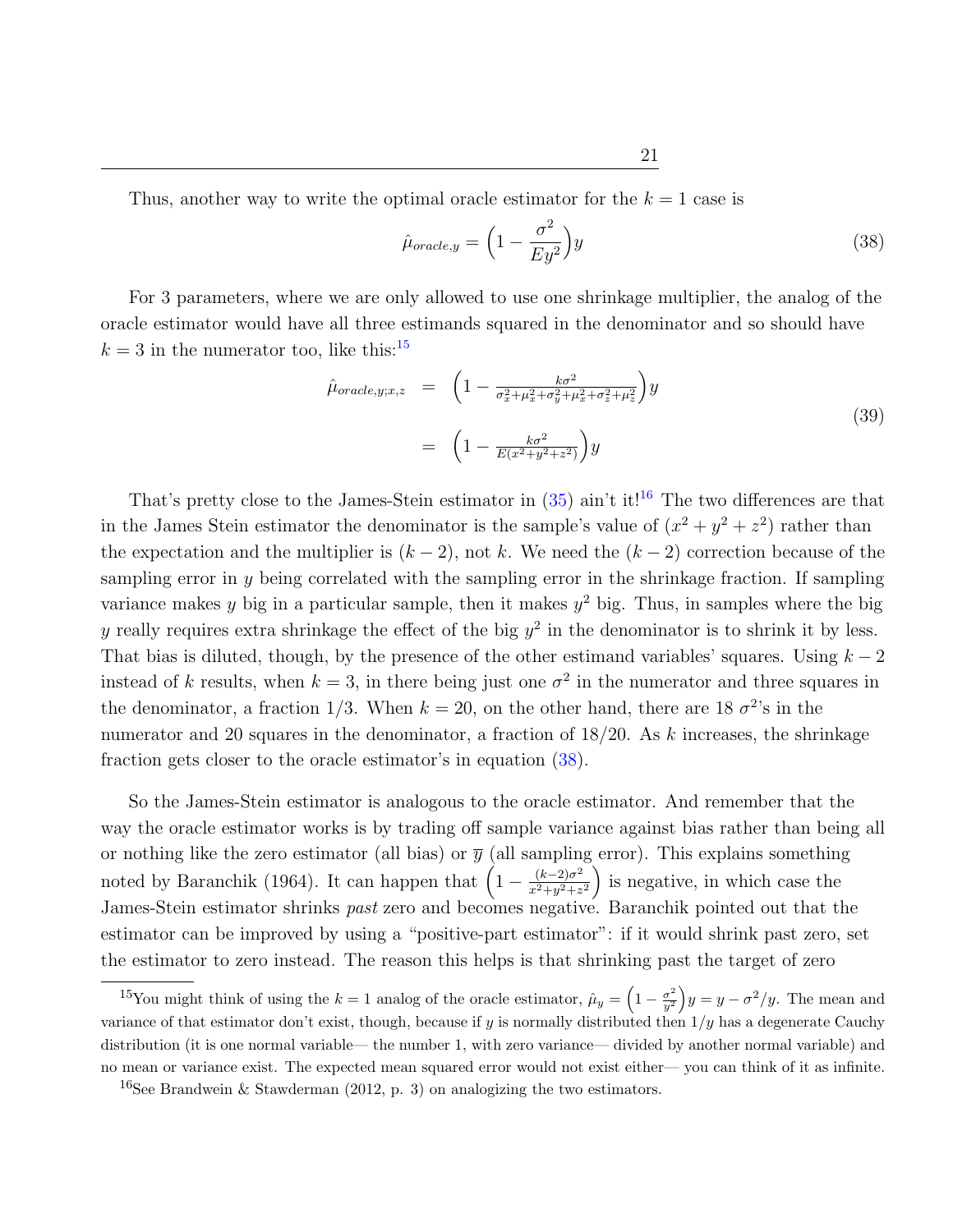introduces new sampling error. On occasions when that would happen, it's better to substitute the zero estimator, with its zero sampling error. The choice of when to use the zero estimator still has sampling error under that procedure, but at least it depends less on the data than shrinking past zero, as well as being closer than a negative estimate to the unbiased estimate,  $\bar{y}$ .

We've thus seen how the James Stein estimator is analogous to the oracle estimator but that doesn't explain how it achieves the goal of shrinking enough, but not shrinking too much. The algebra above shows that a lot of things cancel out nicely if  $k = 3$  and is suggestive of how the cancellation continues to work if  $k > 3$ , but that doesn't help us understand what's really going on.

To understand what's going on, first suppose that  $\mu_x = \mu_y = \mu_z = 10$ . Then we'd really have just one estimand. We could use the mean instead of 0 as the target to which to shrink, and that would work better, but let's stick with shrinking towards zero. Suppose our three observations are 15, 12, and 8. The estimator shrinks all three variables the same percentage— say, 10%, so the estimates would be 13.5, 10.8, and 7.2. The variables  $x = 15$  and  $y = 12$  have not been shrunk enough, and  $z = 8$  has been shrunk too much. The estimate  $z = 8$  starts out too low, and should have been increased, not shrunk. But since the *fraction* of shrinkage is the same for all three, the smallest observation, the one closest to our target of 0, has been shrunk the least  $(0.8)$ , and the larger observations, the ones more likely to be above  $\mu$ , have been shrunk more (1.2 and 1.5). On average, there is an improvement, both with these particular numbers and in expectation.<sup>[17](#page-22-0)</sup>

This idea of absolute versus percentage shrinkage is a little harder to think about when the three estimands have different values, but even in this case the observation might either underestimate or overestimate the mean. If we shrink all of them using the same fraction, we will shrink the "overestimate" means by a greater absolute amount than the "underestimate" means, so on average we will get closer to the true mean.

This still wouldn't work unless we have a good enough method for getting the shrinkage fraction, though. Remember that in the denominator of the oracle estimator we wanted to have three  $\mu^2$  terms. The squares  $x^2$ ,  $y^2$ , and  $z^2$  are being used to estimate them because, for example,  $\mu_x^2 = Ex^2 - \sigma^2$ . Each estimate has sampling error, but the variances are all  $\sigma^2$ . Thus, we can rely on the errors tending to cancel out. It's more likely that there are two overestimates and one underestimate than three overestimates. Thus, with three estimands instead of one— or two—

<span id="page-22-0"></span><sup>&</sup>lt;sup>17</sup>Later I will discuss using a target different from  $T = 0$ . If we had a target  $T = 20$ , then all the observations would be "shrunk" towards 20— that is, they'd be increased. The observation  $z = 8$ , being furthest away from 20, would be increased by the biggest absolute amount. So the intuition carries through even with a nonzero target.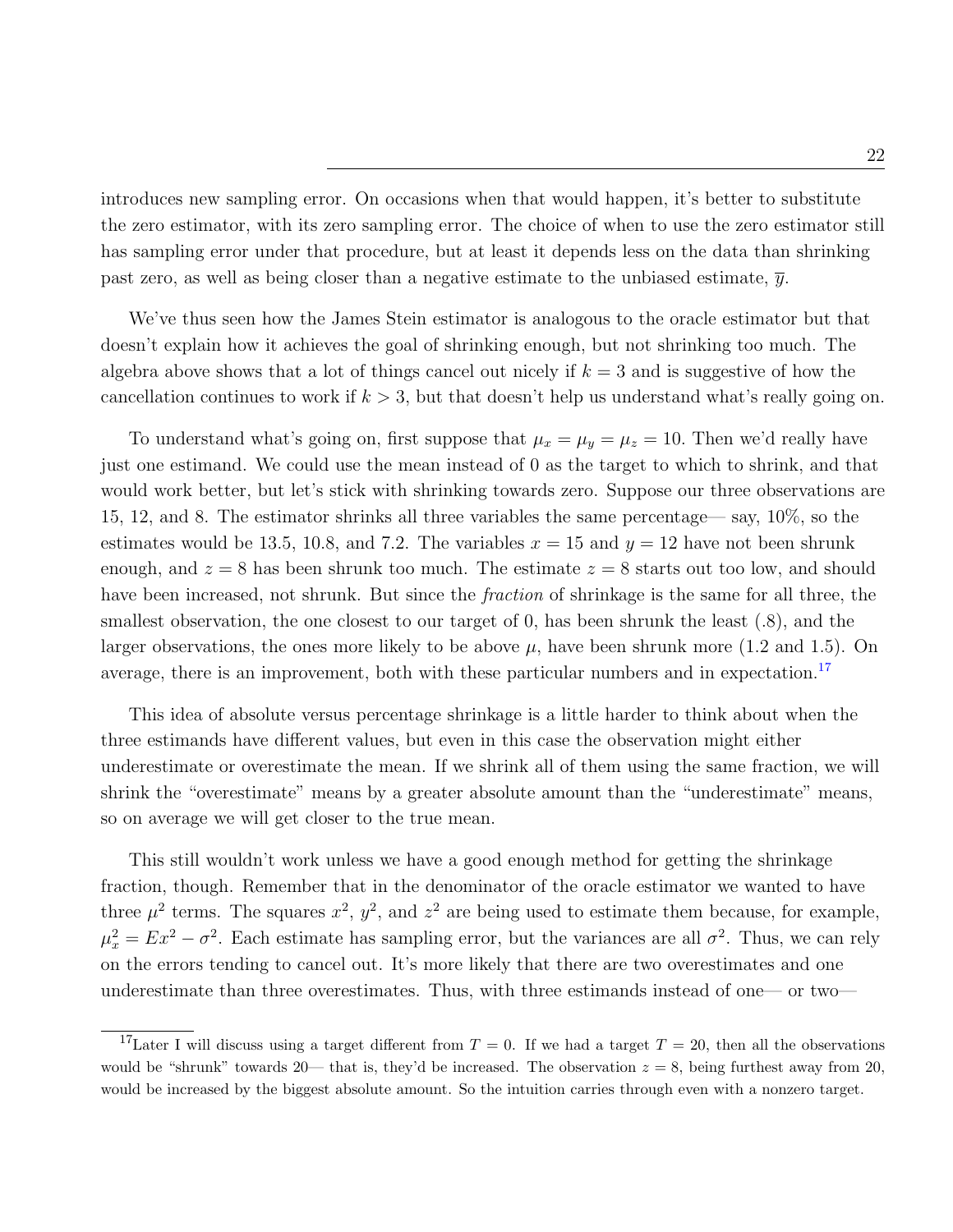some errors cancel out and we have an improvement. This didn't help so much with the grand mean estimator because it uses the cancellation to estimate  $(\mu_x, \mu_y, \mu_z)$  directly, and that's a problem when the three estimands have different means. In the James-Stein estimator, however, we are just using the cancellation to estimate the parameters  $(\mu_x^2, \mu_y^2, \mu_z^2)$  in the shrinkage fraction. Think of letting k get very large. We would get a progressively better estimate of the oracle estimator's fraction, so long as the new estimands that are being added as k increases are not drastically different from the old ones.

Note the importance in this intuition of the variances all equalling  $\sigma^2$ , so no error in the estimation of one of the  $\mu_i^2$  dominates the others. If  $\sigma_y^2$  is giant compared to  $\sigma_x^2$  and  $\sigma_z^2$ , then the James-Stein estimator loses its clear superiority. Later in the paper is a section that shows with algebra what happens if they differ.

## The Possibility of Reducing Mean Squared Error on All Three Estimands

Think about what happens with the James-Stein estimator when  $\mu_x = \mu_y = \mu_z$ . We will of course end up with an overall improvement in the sum of the mean squared error, since that's true even when the population means aren't equal. But it works out even better. The mean squared error back in equation  $(31)$  for just Y was

<span id="page-23-0"></span>
$$
MSE_{JS,y} = \sigma^2 + (k-2)\sigma^4 \left( kE \frac{y^2}{(x^2 + y^2 + z^2)^2} - 2E \frac{x^2 + z^2}{(x^2 + y^2 + z^2)^2} \right)
$$
  
=  $\sigma^2 + \sigma^4 \left( 3E \frac{y^2}{(x^2 + y^2 + z^2)^2} - 2E \frac{x^2}{(x^2 + y^2 + z^2)^2} - 2E \frac{z^2}{(x^2 + y^2 + z^2)^2} \right)$  (40)

As I said then, we can't tell if [\(40\)](#page-23-0) is bigger than  $\sigma^2$  or not, even though when we combine it with the X and Z errrors we can tell the sum is less than  $3\sigma^2$ . But suppose  $\mu_x = \mu_y = \mu_z$ . Then,

$$
E\frac{x^2}{(x^2+y^2+z^2)^2} = E\frac{y^2}{(x^2+y^2+z^2)^2} = E\frac{z^2}{(x^2+y^2+z^2)^2}
$$
(41)

so

<span id="page-23-1"></span>
$$
MSE_{JS,y} = \sigma^2 + \sigma^4 \left( 3E \frac{y^2}{(x^2 + y^2 + z^2)^2} - 2E \frac{y^2}{(x^2 + y^2 + z^2)^2} - 2E \frac{y^2}{(x^2 + y^2 + z^2)^2} \right)
$$
  
=  $\sigma^2 - \sigma^4 E \frac{y^2}{(x^2 + y^2 + z^2)^2}$  (42)

Equation [\(42\)](#page-23-1) tells us that the mean squared error for each estimand is lower with James-Stein than with  $\bar{y}$  if the true population means are equal. That means that it will be lower for each estimand if the true population means are fairly close to each other, too. We can't say that the expected mean squared error for each estimand is lower whatever values the population means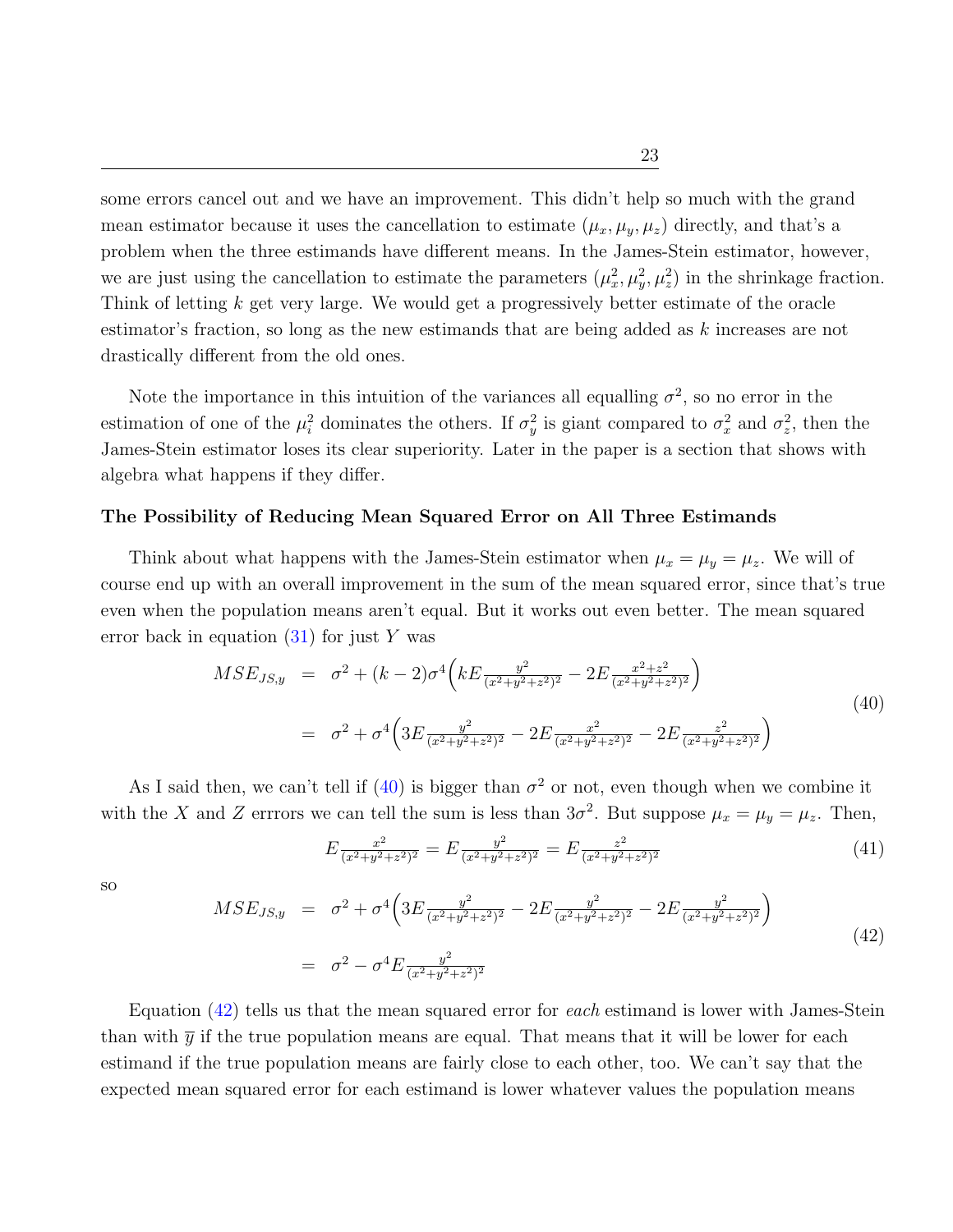take, but that doesn't mean there's always a tradeoff, with at least one estimand being estimated worse by the James-Stein estimator. All three errors can be improved, and we could even be sure of that if we had prior knowledge that restricted the three population means to be close enough to each other.

## VI. Shrinking towards  $T \neq 0$  or towards the Grand Mean

I talked about how the oracle estimator could shrink towards any number T when we had just one estimand,  $k = 1$ . For any T, the mean squared error was better than that of  $\overline{y}$ , but picking a T far from  $\mu_y$  resulted in the oracle estimator value being very close to  $\bar{y}$  and hence little improvement in mean squared error, so choice of T did matter.  $T = 0$  is a bad choice if  $\mu_y$  is large, and  $T = 100,000$  is a bad choice if  $\mu_y$  is small.

Two natural conjectures are (a) not just for zero, for any T, the mean squared error would still be lower for the James-Stein estimator than for  $\bar{y}$ , and (b) we could use the grand mean as the target and improve over the  $T = 0$  James-Stein estimator. Both conjectures seem to be false, though I haven't seen this written up and have concluded it only from the algebra below. For a very bad choice of T, the James-Stein estimator is worse than  $\bar{y}$ . Setting T equal to the grand mean in the James-Stein estimator results in an estimator that is always superior to  $\bar{y}$  but not always better than James-Stein with  $T = 0$ . It is attractive, though, as providing a less arbitrary target than zero. Unlike zero, the grand mean has at least has some connection to  $\mu_y$ , yet it is "empirical bayesian" rather than "bayesian" because it does not require any subjective input by the statistician. It is the estimator in Efron & Morris (1973).

Let's try, for  $k = 3$  and  $n = 1$  and known homogeneous variance  $\sigma^2$ , the James-Stein estimator modified to allow for shrinkage towards  $T$ , not zero. We will look at both a fixed  $T$  and at using the grand mean of x, y, and z as a target:  $T = \frac{x+y+z}{3}$  $\frac{y+z}{3}$ .

$$
\hat{\mu}_y \equiv y + (k-2)\sigma^2 \left(\frac{1}{x^2 + y^2 + z^2}\right) (T - y) \tag{43}
$$

Define

$$
g(y) \equiv (k-2)\sigma^2 \left(\frac{1}{x^2 + y^2 + z^2}\right) (T - y) \tag{44}
$$

with derivative

$$
\frac{dg}{dy} = (k-2)\sigma^2 \left( \frac{\frac{dT}{dy} - 1}{x^2 + y^2 + z^2} - \frac{2y(T-y)}{(x^2 + y^2 + z^2)^2} \right)
$$
\n(45)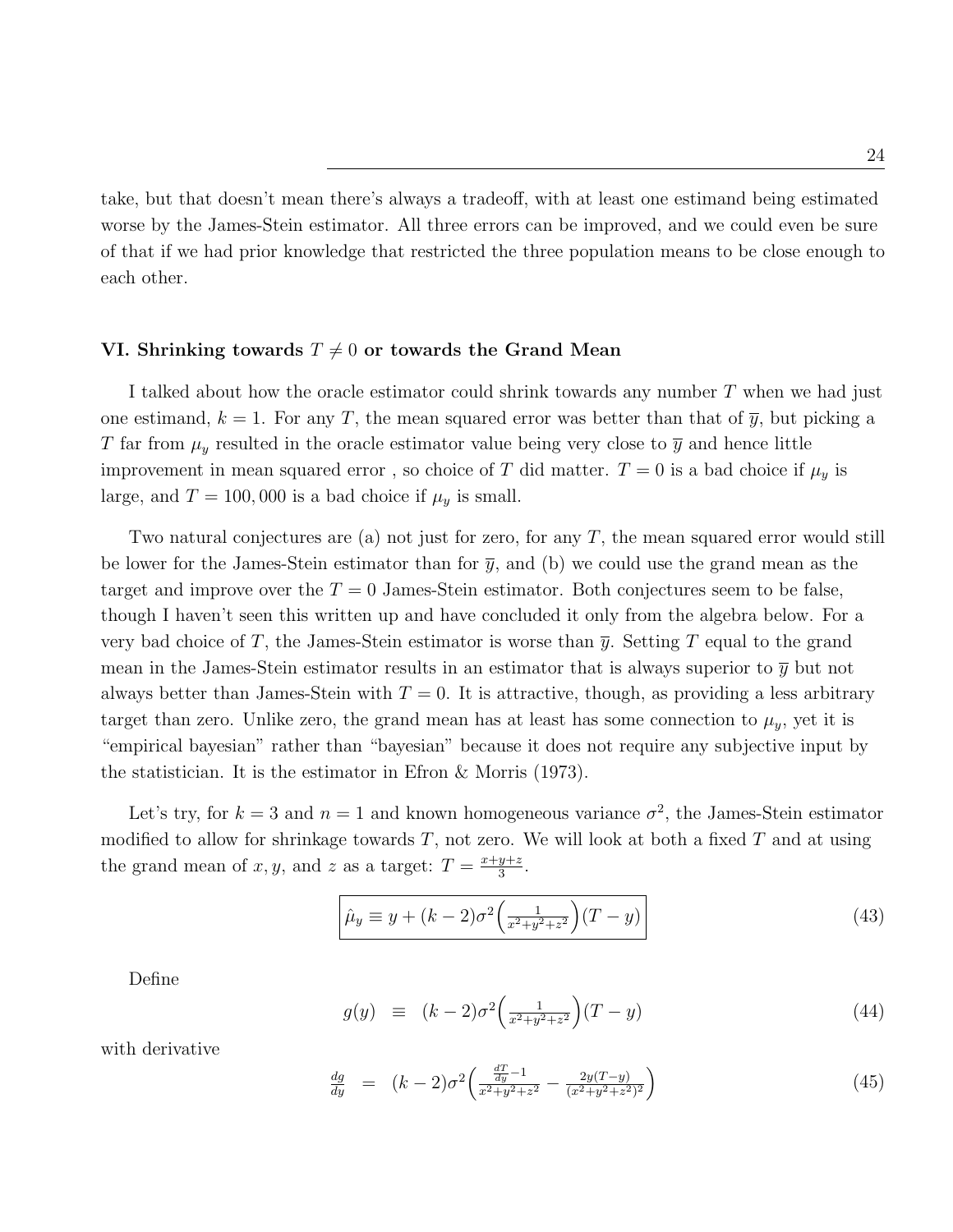The mean squared error is

$$
MSE_{y,JST} = E(y + g(y) - \mu_y)^2
$$
  
=  $E((y - \mu_y) + g(y))^2$  (46)  
=  $E(y - \mu_y)^2 + Eg(y)^2 + 2E(y - \mu_y)g(y)$ 

Stein's Lemma implies that for Y distributed  $N(\mu_y, \sigma^2)$ ,

$$
E\left(g(y)(y-\mu_y)\right) = \sigma^2 E \frac{dg}{dy}.
$$
\n(47)

so we get

$$
MSE_{y,JS,T} = \sigma^2 + E(k-2)^2 \sigma^4 \left(\frac{T-y}{x^2+y^2+z^2}\right)^2 + 2\sigma^2 E \left[ (k-2)\sigma^2 \left(\frac{\frac{dT}{dy}-1}{x^2+y^2+z^2} - \frac{2y(T-y)}{(x^2+y^2+z^2)^2} \right) \right]
$$
  
=  $\sigma^2 + (k-2)^2 \sigma^4 E \frac{(y-T)^2}{(x^2+y^2+z^2)^2} + 2(k-2)\sigma^4 E \frac{(\frac{dT}{dy}-1)(x^2+y^2+z^2) - 2y(T-y)}{(x^2+y^2+z^2)^2}$  (48)

Start with  $T$  being a number. Then

$$
MSE_{y,JS,T} = \sigma^2 + (k-2)^2 \sigma^4 E \frac{y^2 + T^2 - 2Ty}{(x^2 + y^2 + z^2)^2} + 2(k-2) \sigma^4 E \frac{(0-1)(x^2 + y^2 + z^2) - 2y(T - y)}{(x^2 + y^2 + z^2)^2}
$$
(49)

Adding this up across all three estimands we get

$$
MSE_{total,JS,T} = \sigma^2 + (k-2)^2 \sigma^4 E \frac{x^2 + T^2 - 2Tx}{(x^2 + y^2 + z^2)^2} + 2(k-2) \sigma^4 E \frac{-(x^2 + y^2 + z^2) - 2x(T - x)}{(x^2 + y^2 + z^2)^2} + \sigma^2 + (k-2)^2 \sigma^4 E \frac{y^2 + T^2 - 2Ty}{(x^2 + y^2 + z^2)^2} + 2(k-2) \sigma^4 E \frac{-(x^2 + y^2 + z^2) - 2y(T - y)}{(x^2 + y^2 + z^2)^2} + \sigma^2 + (k-2)^2 \sigma^4 E \frac{z^2 + T^2 - 2Tx}{(x^2 + y^2 + z^2)^2} + 2(k-2) \sigma^4 E \frac{-(x^2 + y^2 + z^2) - 2z(T - z)}{(x^2 + y^2 + z^2)^2} = 3\sigma^2 + (k-2)^2 \sigma^4 E \frac{x^2 + T^2 - 2Tx - 4Tx + 4x^2 + y^2 + T^2 - 2Ty - 4Tyx + 4y^2 + z^2 + T^2 - 2Tz - 4Tz + 4z^2 - 6x^2 - 6y^2 - 6z^2}{(x^2 + y^2 + z^2)^2}
$$

$$
(50)
$$

$$
MSE_{total,JS,T} = 3\sigma^2 - (k-2)^2 \sigma^4 E^{\frac{x^2 + y^2 + z^2 - 3T^2 + 6T(x + y + z)}{(x^2 + y^2 + z^2)^2}}
$$
(51)

Unlike the oracle estimator, which is better than  $\overline{y}$  regardless of the value of T, T = 0 is special here. It alone (of fixed numbers) guarantees that the James-Stein estimator is better than  $(\bar{x}, \bar{y}, \bar{z})$ . If T is too distant from  $\mu_x$ ,  $\mu_y$ , and  $\mu_z$  then the negative 3T<sup>2</sup> term will outweigh the positive terms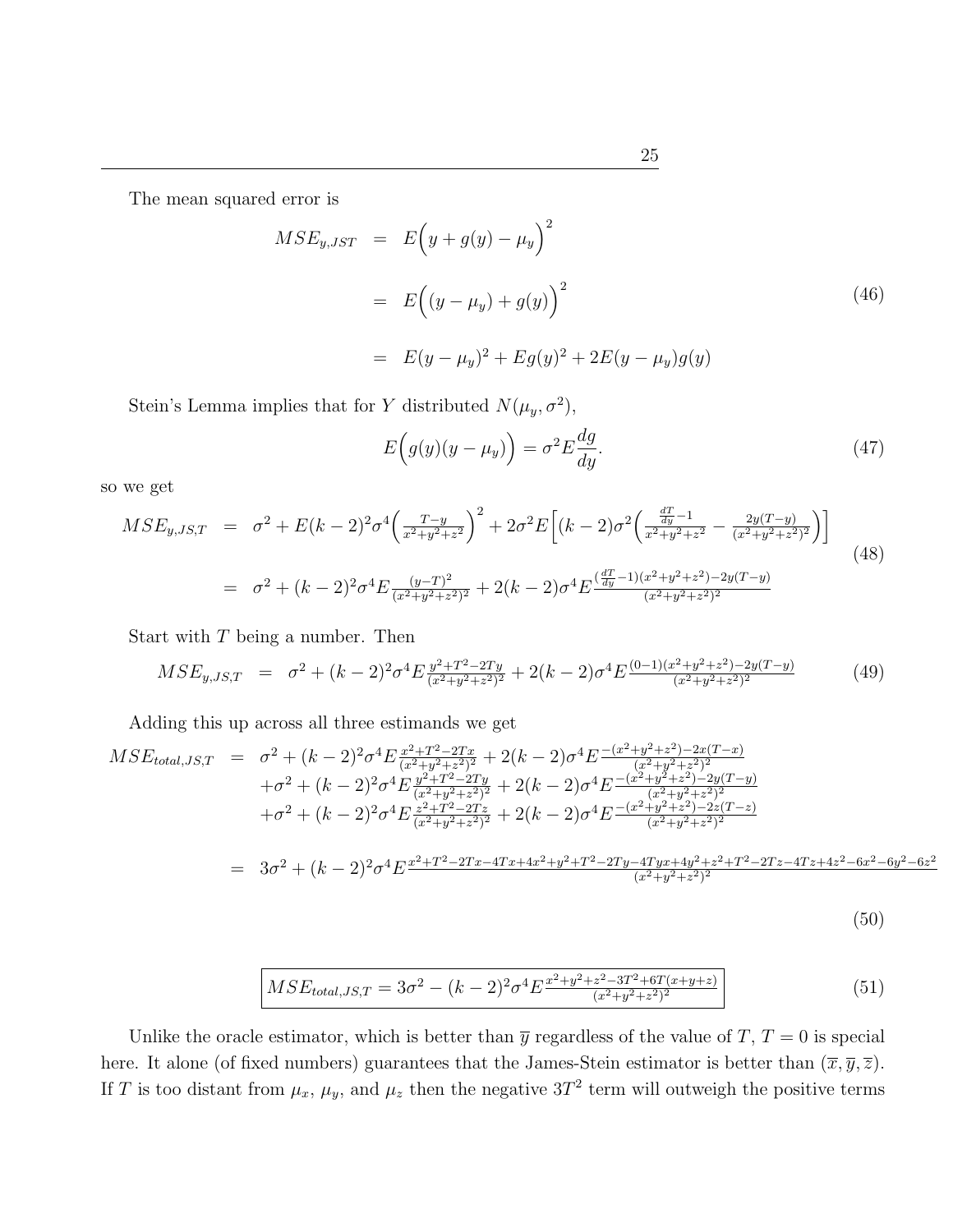and  $\bar{y}$  will be superior. Think of the case where T is 100, the estimands are all zero, and  $\sigma^2 = 1$ . Then the MSE will be close to  $3 * 1 - 1 * 1 * E \frac{-3 * 100^2}{(x^2 + y^2 + z^2)}$  $\frac{-3*100^2}{(x^2+y^2+z^2)^2}$ , a much larger number than  $MSE_{\overline{y}} = 3.^{18}$  $MSE_{\overline{y}} = 3.^{18}$  $MSE_{\overline{y}} = 3.^{18}$ 

The mean squared error will be smallest, naturally, when  $T$  is close to the means, in which case  $E(x^2 + y^2 + z^2 - 3T^2)$  would be close to zero and  $E6T(x + y + z)$  would be close to  $6T^2$ (though do keep in mind that  $E \frac{f_1(x)}{f_2(x)}$  $\frac{f_1(x)}{f_2(x)} \neq \frac{Ef_1(x)}{Ef_2(x)}$  $\frac{E f_1(x)}{E f_2(x)}$  so the interaction of  $(x^2 + y^2 + z^2)^2$  with the numerator complicates things a bit).

Let's next set the target equal to the grand mean, so  $T = \frac{x+y+z}{3}$  $\frac{y+z}{3}$ . This will be able to dominate  $(\overline{x}, \overline{y}, \overline{z})$  because it will prevent T from being too distant from the estimands. Efron & Morris (1973) tell us to use  $(k-3)$  in the expression in this case instead of  $(k-2)$ . Recall how multiplying by  $(k-2)$  instead of k was helpful because y is correlated with  $y^2$  in the denominator of the shrinkage fraction. Now that we're shrinking towards  $T = \frac{x+y+z}{3}$  $\frac{y+z}{3}$ , there's another correlation with  $\gamma$  to worry about, so we should be even more conservative.<sup>[19](#page-26-1)</sup>

Using 
$$
T = \frac{x+y+z}{3}
$$
,

$$
MSE_{y,T=gr.mean} = \sigma^2 + (k-3)^2 \sigma^4 E \frac{T^2 + y^2 - 2Ty}{(x^2 + y^2 + z^2)^2} + 2(k-3) \sigma^4 E \frac{\left(\frac{dT}{dy} - 1\right)(x^2 + y^2 + z^2) - 2Ty + 2y^2}{(x^2 + y^2 + z^2)^2}
$$
  
\n
$$
= \sigma^2 + (k-3)^2 \sigma^4 E \frac{T^2 + y^2 - 2Ty}{(x^2 + y^2 + z^2)^2} + 2(k-3) \sigma^4 E \frac{\left(\frac{1}{3} - 1\right)(x^2 + y^2 + z^2) - 2Ty + 2y^2}{(x^2 + y^2 + z^2)^2}
$$
  
\n
$$
= \sigma^2 + (k-3)^2 \sigma^4 \left( E \frac{T^2 + y^2 - 2Ty}{(x^2 + y^2 + z^2)^2} + E \frac{-\frac{4}{3}(x^2 + y^2 + z^2) - 4Ty + 4y^2}{(x^2 + y^2 + z^2)^2} \right)
$$
  
\n
$$
= \sigma^2 + (k-3)^2 \sigma^4 E \left( \frac{T^2 - 6Ty + \frac{13}{3}y^2 - \frac{4}{3}x^2 - \frac{4}{3}z^2}{(x^2 + y^2 + z^2)^2} \right)
$$
  
\n(52)

<span id="page-26-0"></span><sup>&</sup>lt;sup>18</sup>Tibshirani (2015), however, says that we could pick any fixed target T and "this would still strictly dominate the identity estimator", so I may have made a mistake somewhere. It is indeed surprising that  $T = 0$  is special.

<span id="page-26-1"></span><sup>&</sup>lt;sup>19</sup>I do not understand the optimality of  $(k-2)$  and  $(k-2)$  in their contexts as well as I ought. Anyone have a better explanation?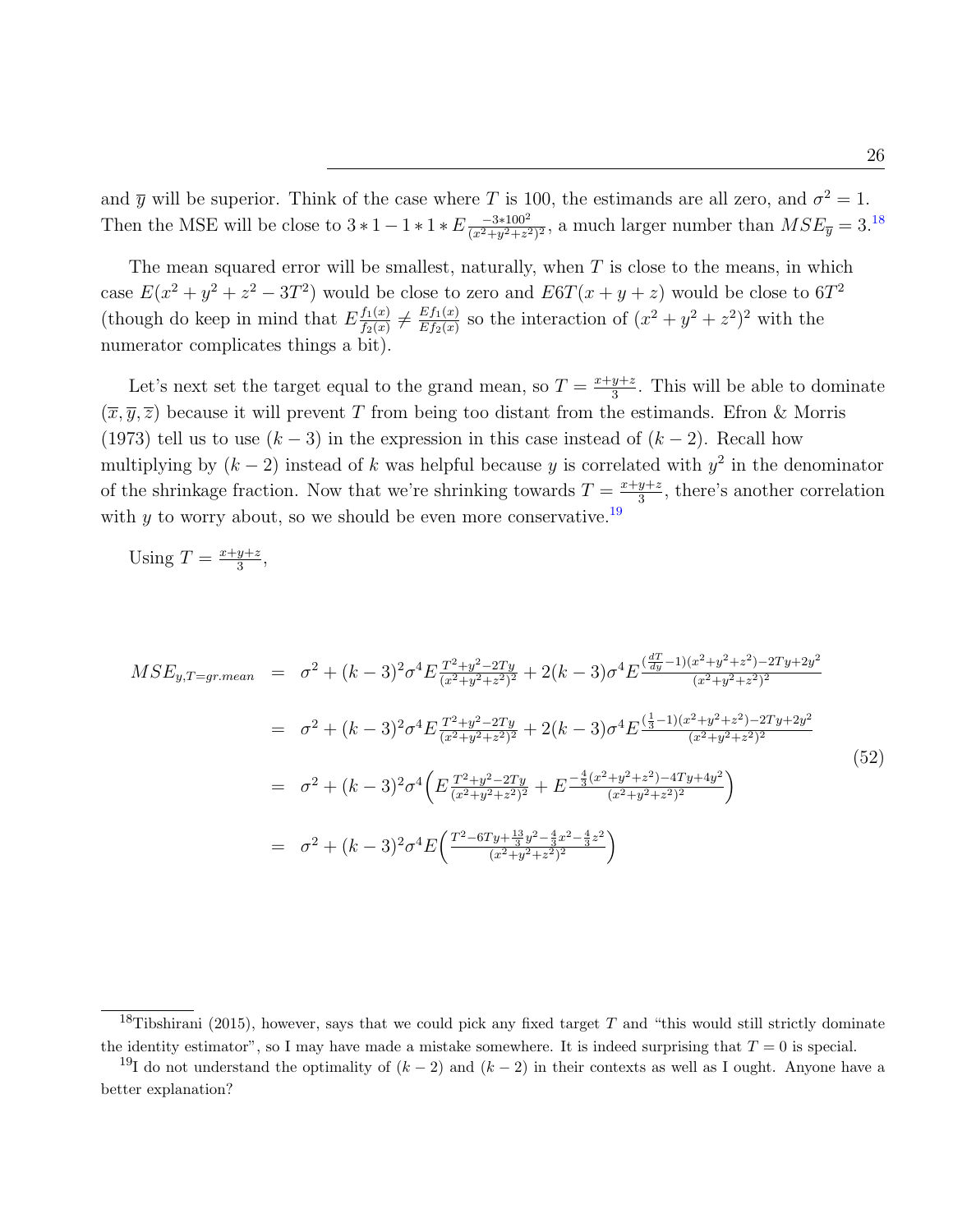Adding up the three estimands' MSE's, we get

so

$$
MSE(total, JS, gr. mean) = \sigma^{2} + (k - 3)^{2} \sigma^{4} E\left(\frac{T^{2} - 6T x + \frac{13}{3}x^{2} - \frac{4}{3}y^{2} - \frac{4}{3}z^{2}}{(x^{2} + y^{2} + z^{2})^{2}}\right) + \sigma^{2} + (k - 3)^{2} \sigma^{4} E\left(\frac{T^{2} - 6T y + \frac{13}{3}y^{2} - \frac{4}{3}x^{2}}{(x^{2} + y^{2} + z^{2})^{2}}\right) + \sigma^{2} + (k - 3)^{2} \sigma^{4} E\left(\frac{T^{2} - 6T z + \frac{13}{3}z^{2} - \frac{4}{3}x^{2} - \frac{4}{3}y^{2}}{(x^{2} + y^{2} + z^{2})^{2}}\right) = 3\sigma^{2} + (k - 3)^{2} \sigma^{4} E\left(\frac{3T^{2} - 6T(x + y + z) + \frac{5}{3}x^{2} + \frac{5}{3}y^{2} + \frac{5}{3}z^{2}}{(x^{2} + y^{2} + z^{2})^{2}}\right) = 3\sigma^{2} + (k - 3)^{2} \sigma^{4} E\left(\frac{3T^{2} - 6T(x + y + z) + \frac{5}{3}x^{2} + \frac{5}{3}y^{2} + \frac{5}{3}z^{2}}{(x^{2} + y^{2} + z^{2})^{2}}\right) = 3\sigma^{2} + (k - 3)^{2} \sigma^{4} E\left(\frac{\frac{(x + y + z)^{2}}{3} - 2(x + y + z)^{2} + \frac{5}{3}x^{2} + \frac{5}{3}y^{2} + \frac{5}{3}z^{2}}{(x^{2} + y^{2} + z^{2})^{2}}\right) = 3\sigma^{2} + (k - 3)^{2} \sigma^{4} E\left(\frac{-\frac{5}{3}(x + y + z)^{2} + \frac{5}{3}(x^{2} + y^{2} + z^{2})}{(x^{2} + y^{2} + z^{2})^{2}}\right) MSE(total, JS, gr. mean) = 3\sigma^{2} - (k - 3)^{2} \sigma^{4} E\left(\frac{\frac{5}{3}(xy + yz + xz)}{(x^{2} + y^{2} + z
$$

This is a better mean squared error than from using  $\bar{y}$ . How about compared with the original James-Stein estimator?

$$
MSE(total, JS, T = 0) = 3\sigma^2 - (k-2)^2 \sigma^4 E\left(\frac{x^2 + y^2 + z^2}{(x^2 + y^2 + z^2)^2}\right)
$$
\n(55)

Using the grand mean for T would give lower error if the  $\mu_i$  are close to each other, since then  $xy + zy + yz$  is close to  $x^2 + y^2 + z^2$  but the expression is multiplied by 5/3 if T equals the grand mean. If the  $\mu_i$  are not close to each other, then  $T = 0$  is better. An important consideration, though, is that if the  $\mu_i$  are not close to each other then the James-Stein estimator doesn't work well with either target. If  $\mu_y$  is much bigger than  $\mu_x$ , for example, then the denominator in the shrinkage fraction will be small because of the  $y^2$  term and although the absolute amount of shrinkage of y will still be substantial, the absolute amount of shrinkage of x will be tiny. Thus, using the grand mean for  $T$  has the advantage of working better when using the James-Stein estimator at all reduces MSE a lot compared to using  $\bar{y}$ .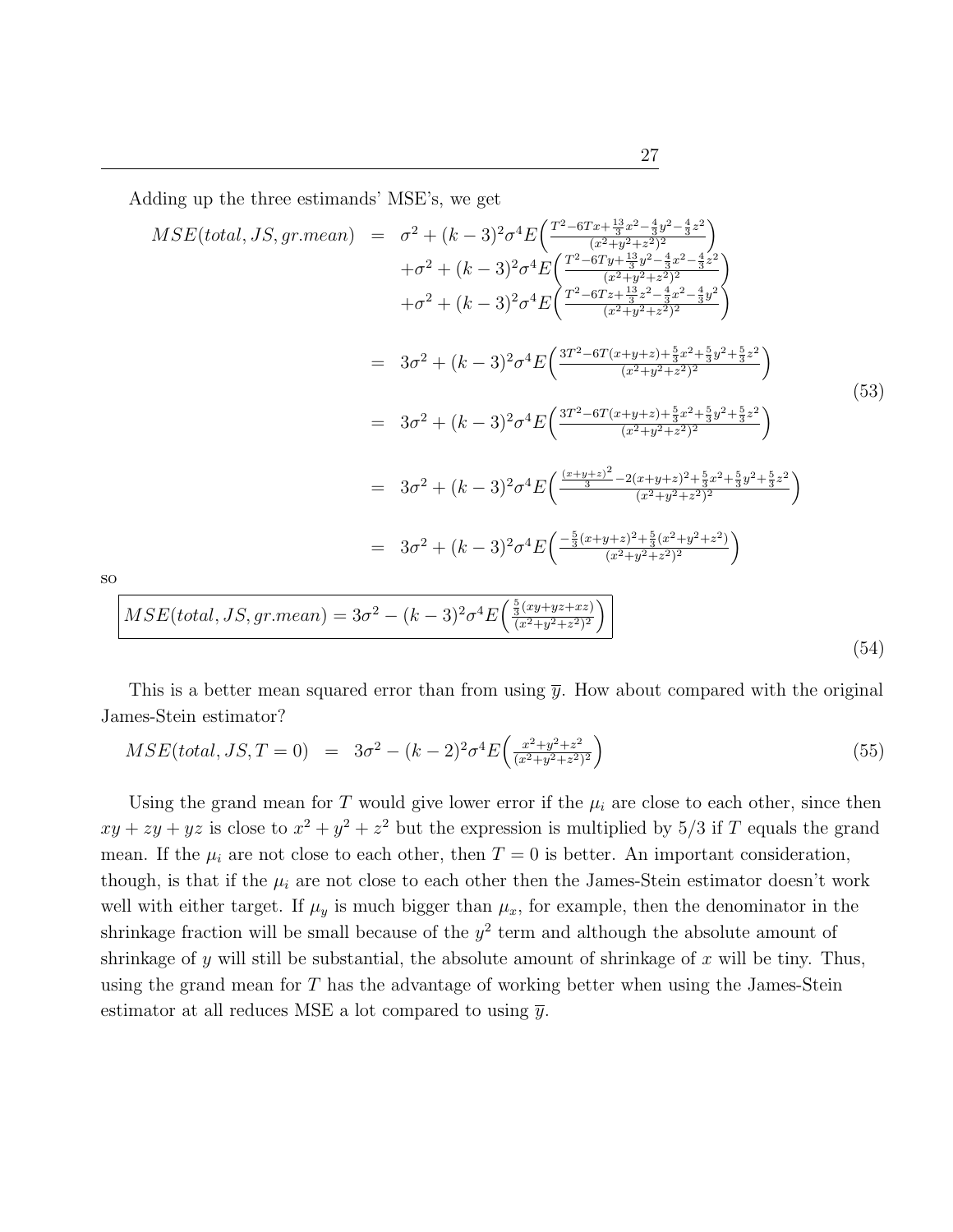# VII. The James-Stein Estimator for Three Means and Three Known But Not Identical Variances

Now let us relax the assumption that all three estimands have the same variance. This turns out not to be as hard a case as one might think, if we're willing to allow some slippage in our definition of total mean squared error. We can use a trick. Suppose we have three estimands, each with a separate known variance,  $\sigma_x^2$ ,  $\sigma_y^2$ ,  $\sigma_z^2$ . Before we start the estimation, transform the variables so they have identical variances, all equal to one. We can do that by using  $\frac{y_i}{\sigma_y}$  instead of  $y_i$ , and similarly for  $X$  and  $Z$ . Now all the variances are equal, so we can use the plain old James-Stein estimator. At the end, untransform the estimator so we have a number we can multiply by the original, untransformed, data.

Note that even if the population variances  $\sigma_2$  are the same for each estimand, if we leave the case of  $n = 1$  (a single observation) that we've been using, the sample means will have different variances if the samples sizes differ. Thus, let's generalize to have  $n_x$  observations for X,  $n_y$  for Y, and  $n_z$  for Z. Transform  $\overline{y}$  to  $\overline{y}_t \equiv \frac{\overline{y}}{\sigma_y/\sqrt{y}}$  $\frac{\overline{y}}{\sigma_y/\sqrt{n_y}}$ . The new expectation is  $E\overline{y}_t = \frac{\mu_y}{\sigma_y/\sqrt{n_y}}$  $\frac{\mu_y}{\sigma_y/\sqrt{n_y}}$ . The new variance is

$$
Variance(\overline{y}_t) = E(\overline{y}_t - E\overline{y}_t)^2
$$
  
\n
$$
= E\left(\frac{\overline{y}}{\sigma_y/\sqrt{n_y}} - \frac{\mu_y}{\sigma_y/\sqrt{n_y}}\right)^2
$$
  
\n
$$
= E\frac{\overline{y}^2}{\sigma_y^2/n_y} + E\frac{\mu_y^2}{\sigma_y^2/n_y} - 2E\frac{\overline{y}}{\sigma_y/\sqrt{n_y}}\frac{\mu_y}{\sigma_y/\sqrt{n_y}}
$$
  
\n
$$
= \frac{\mu_y^2 + \sigma_y^2/n_y}{\sigma_y^2/n_y} + \frac{\mu_y^2}{\sigma_y^2/n_y} - 2\frac{\mu_y^2}{\sigma_y^2/n_y}
$$
  
\n
$$
= \frac{\mu_y^2}{\sigma_y^2/n_y} + \frac{\sigma_y^2/n_y}{\sigma_y^2/n_y} - \frac{\mu_y^2}{\sigma_y^2/n_y}
$$
  
\n
$$
= 1
$$

The three transformed variables will each have a different mean but all will have the same variance,  $\sigma_2 = 1$ . Thus we're back to our basic case of equal variances. We can find  $\hat{\mu}_{yt}$  and then multiply back to get  $\hat{\mu}_y = \frac{\sqrt{n_y}}{\sigma_y}$  $\frac{\sqrt{n_y}}{\sigma_y}\hat{\mu}_{yt}.$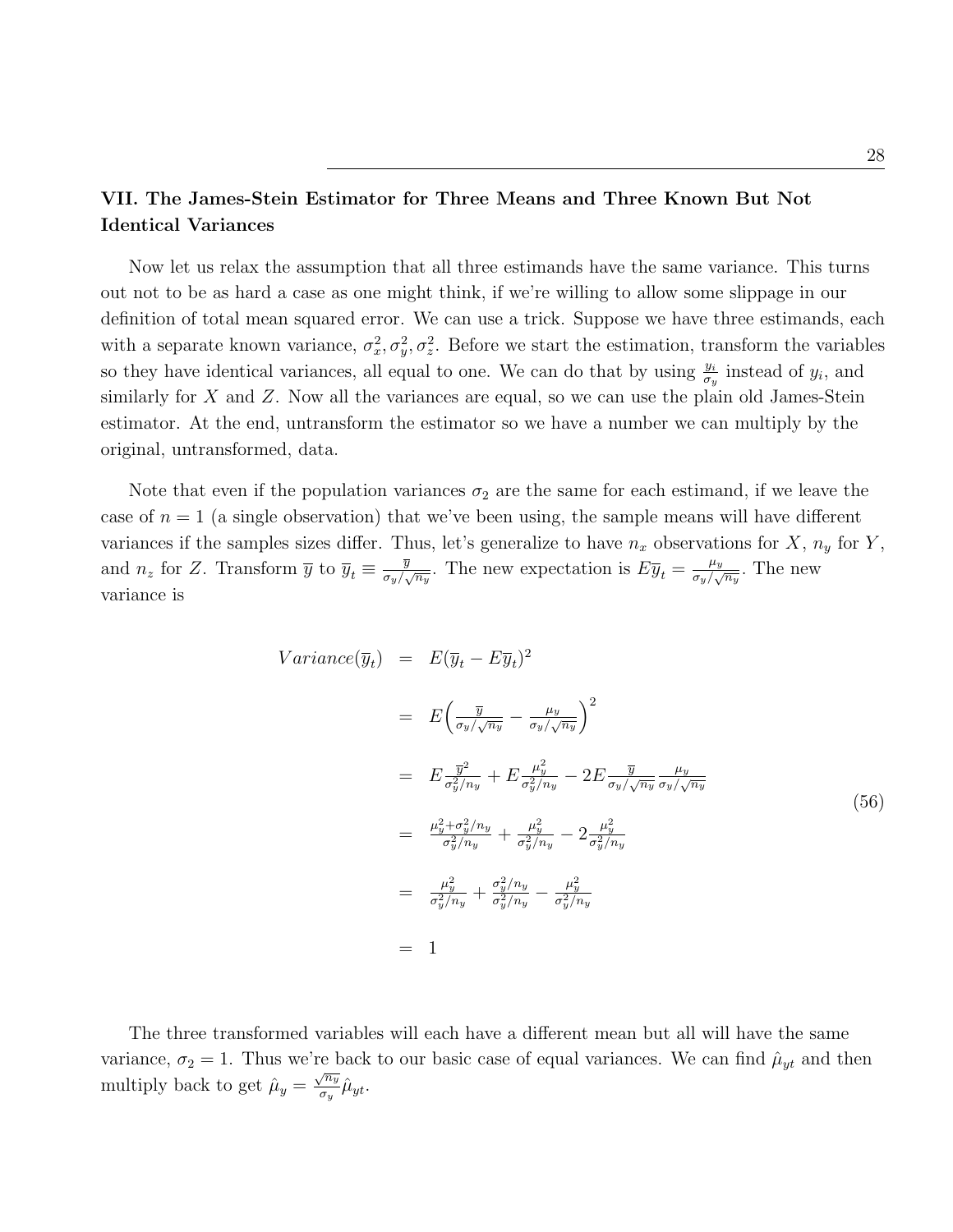There is an important caveat, though. The sum of the mean squared errors is now the sum of terms like

$$
(\overline{x}_t - (k-2)\frac{1}{\overline{x}_t^2 + \overline{y}_t^2 + \overline{z}_t^2}\overline{x}_t - \mu_{xt})^2
$$
  
=  $\frac{\sigma_x^2}{n_x}(\overline{x} - (k-2)\frac{1}{\overline{x}_t^2 + \overline{y}_t^2 + \overline{z}_t^2}\overline{x} - \mu_x)^2$  (57)

not like the "real" mean squared error,

$$
(\overline{x} - (k-2)\frac{1}{\overline{x}^2 + \overline{y}^2 + \overline{z}^2}\overline{x} - \mu_x)^2.
$$
\n
$$
(58)
$$

Instead of getting equal weight, the mean squared errors of the three estimands are weighted differently and it is the weighted total, not the original total, that is smaller with the James-Stein estimator than with  $\bar{y}$ . Remember that one caveat about the original James-Stein estimator is that it only is good if the analyst cares equally about the estimands rather than caring especially about getting one of them precisely estimated. Now, the analyst must care more to reduce the mean squared error of an estimand if the sample mean is a worse estimator—that is, if the estimand variable's variance is high and its sample size is small— because  $\frac{\sigma_x^2}{n_x}$  is the weight for  $\hat{\mu}_x$ .

# VIII. The James-Stein Estimator for  $k$  Means, Variances Identical or Not, and Needing To Be Estimated

This is the real-world case we need to deal with. Unfortunately, we can't if the variances are not identical and need to be estimated. We can deal with it if the variances are identical but unknown, but if we need to estimate 3 separate variances, we have to leave the world of theoretical bestness.

The James-Stein estimator (with  $k = 3$  in this case) is, for the case of equal unknown variances and equal sample sizes (where  $n$  is the sum of the 3 equal sample sizes),

$$
\mu_{y,JS} \equiv \overline{y} - \left(\frac{k-2}{n+2}\right) \left(\frac{\hat{\sigma}^2}{\overline{y}^2 + \overline{x}^2 + \overline{z}^2}\right) \overline{y}
$$
\n(59)

I don't have the time to deal with this case as it deserves, though, so I will have to leave it to someone else— perhaps a reader of this paper.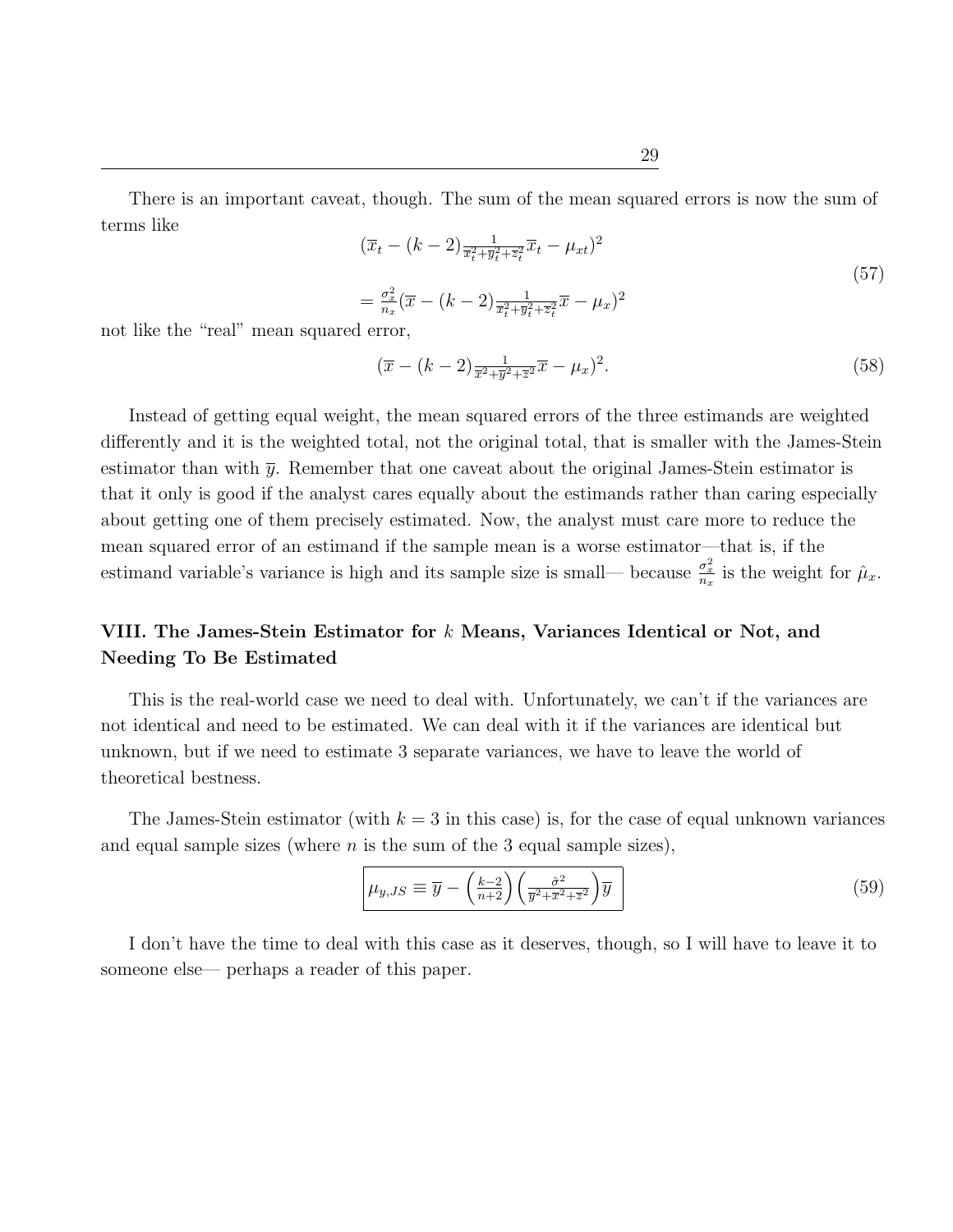### IX. Concluding Remarks

Please, reader, email me at (erasmuse@indiana.edu) to tell me about mistakes you find, to suggest better explanations, or to thank me if this paper is useful. I can fix up a web document like this, with input. If you cite it, let me know about that too. I think this kind of paper can be useful, but my dean won't believe that unless I show him evidence, and maybe not even then, since business schools often use the management technique of relying on numerical counts of various kinds to evaluate research.

I will close by repeating something I said at the start: that I think understanding the James-Stein estimator is a good step towards understanding the machine learning approach to statistics. The Lasso estimator, in particular, is a shrinkage estimator. It does two things in a regression model. First, it selects a "best" or "sparse" set of explanatory variables to include, by setting the coefficients on all the other possible regressors to zero. Second, it shrinks the coefficient on the included regressors to below the ordinary least squares level, though not all by the same fraction, unlike the James-Stein estimator. In effect, what the Lasso estimator does is rather like forward stepwise regression, starting by including the regressor most closely correlated with the dependent variable. Rather than simply running OLS on it, however, Lasso continuously increases the coefficient on that first variable until the marginal explanatory power (that is,  $R<sup>2</sup>$ -increasing power) of the that variable falls to the level of the marginal explanatory power of increasing some other regressor's coefficient above zero. Then those best two regressors' coefficients are continuously increased till a third regressor's marginal value makes it worthwhile to increase its coefficient above zero too. The process continues until the analyst decides to stop, for whatever reason he may have, be it number of variables, amount of  $R^2$ , or whatever he desires.

The lasso estimator thus has the shrinkage feature. The process works by enlarging from zero rather than shrinking from  $\bar{y}$ , but is seems rather like the positive-part James-Stein estimator, or, at least, its not shrinking the high-variance estimands beyond zero (from either the positive or negative direction) has the advantage of not introducing sampling error. The shrinkage is not uniform, either, and it appears that an estimand with high estimated variance will be shrunk more than one with a low variance, as seems reasonable but which as we've seen isn't easily justified in the James-Stein framework. I have come across two unpublished papers on the web that might be useful in understandingthe relation between Lasso and James-Stein: notes from a course by Tibshirani (2015) and the working paper of Hansen (2013). I have not read through them well enough to absorb their contents, but I point the interested reader to them.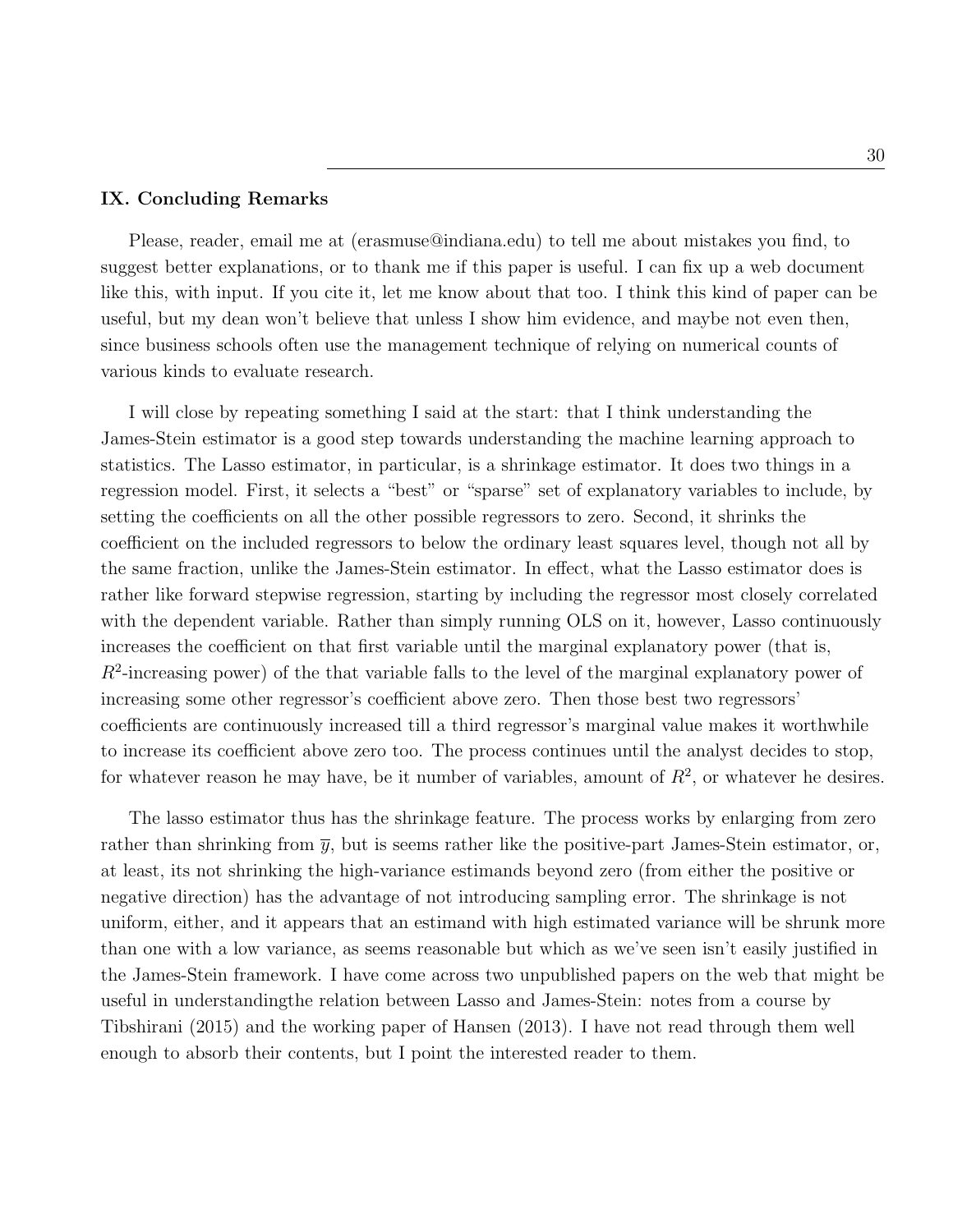We will do the same thing in matrix notation in this section. Let var denote the  $k \times 1$  vector of observations for our case of  $n = 1$  and  $\mu$  the  $k \times 1$  vector of population means, boldfaced to indicate that they are vectors, not scalars. For our case of  $k = 3$  and  $n = 1$  the vectors are  $var = (w, y, z)$  and  $\mu \equiv (\mu_x, \mu_y, \mu_z)$ . If we had  $n > 1$  then we'd use the sample means in var, and the variances would be  $\sigma^2/n$ .

Note that **var'var** multiplies a  $1 \times k$  vector by a  $k \times 1$  vector and so ends up being  $1 \times 1$ scalar. It is  $x^2 + y^2 + z^2$  when  $k = 3$ .

The James-Stein formula is

$$
\hat{\mu}_{JS} \equiv \left(1 - \frac{(k-2)\sigma^2}{\text{var}'\text{var}}\right) \cdot \text{var}\tag{60}
$$

Define the  $k \times 1$  vector **g** as  $\mathbf{g}(\mathbf{var}) \equiv \frac{(k-2)\sigma^2}{\mathbf{var}/\mathbf{var}}$  $\frac{(k-2)\sigma^2}{\text{var}'\text{var}} \cdot \text{var}$ . Then

$$
MSE_{JS} = E(\mathbf{var} - \mathbf{g}(\mathbf{var}) - \boldsymbol{\mu})^2
$$
  
=  $E(\mathbf{var} - \boldsymbol{\mu} - \mathbf{g}(\mathbf{var}))^2$  (61)  
=  $E(\mathbf{var} - \boldsymbol{\mu})'(\mathbf{var} - \boldsymbol{\mu}) + E\mathbf{g}(\mathbf{var})'\mathbf{g}(\mathbf{var}) - 2E(\mathbf{var} - \boldsymbol{\mu})'\mathbf{g}(\mathbf{var})$ 

We next use Stein's Lemma. Stein's Lemma in vector form says

$$
E(\mathbf{var} - \boldsymbol{\mu})' \mathbf{g}(\mathbf{var}) = \sigma^2 E \frac{\mathbf{dg}}{d\mathbf{var}} \tag{62}
$$

The derivative of  $q$  is

$$
\frac{dg}{dvar} = \frac{(k-2)^2 \sigma^2}{var' var}.
$$
\n(63)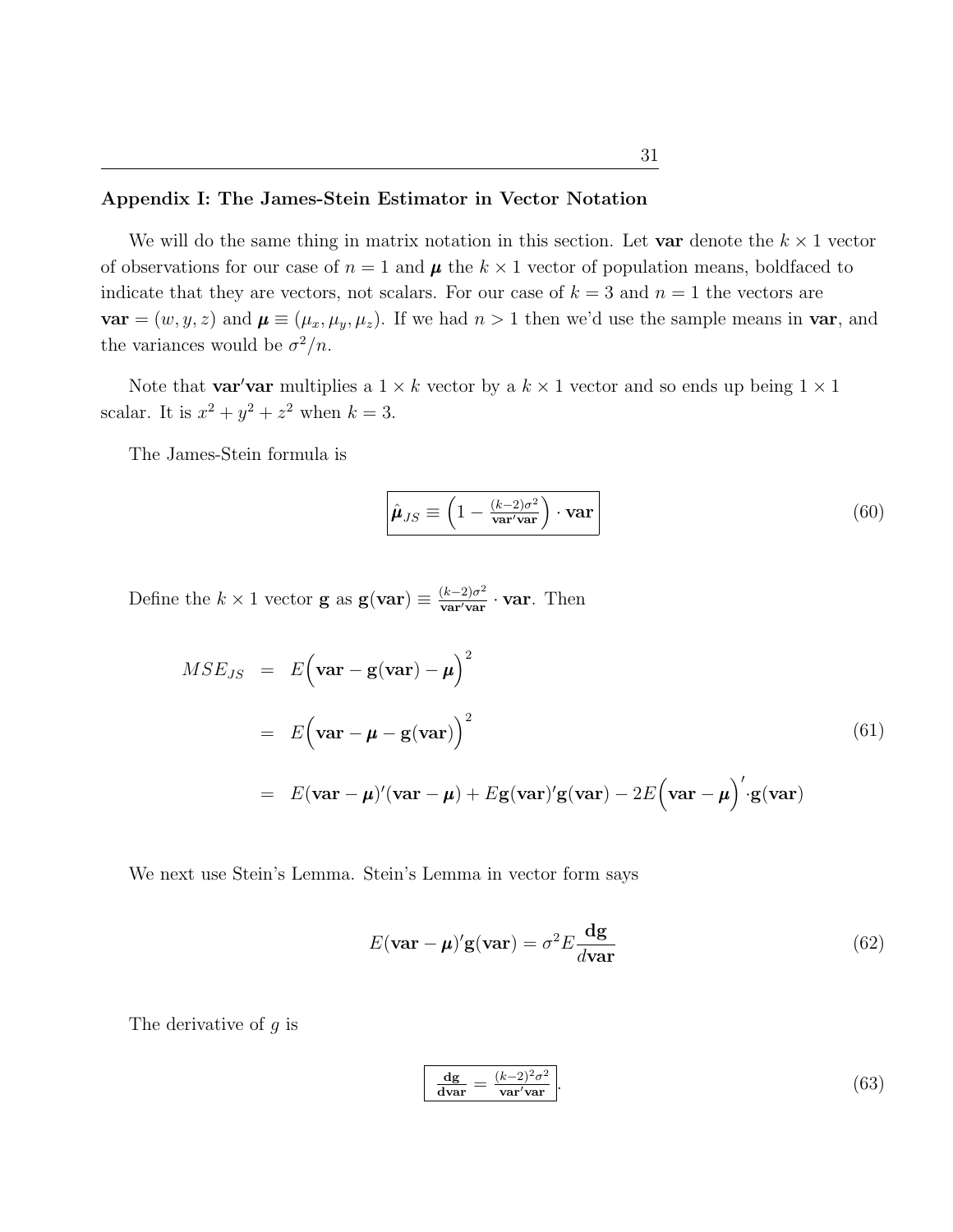To see this, note that

$$
\mathbf{g}(\mathbf{var}) = (k-2)\sigma^2 \left(\frac{x}{\mathbf{var}'\mathbf{var}^{\prime}} , \frac{y}{\mathbf{var}'\mathbf{var}^{\prime}} , \frac{z}{\mathbf{var}'\mathbf{var}^{\prime}}\right)
$$
\n
$$
\frac{d\mathbf{g}}{d\mathbf{var}} = (k-2)\sigma^2 \sum_{i=1}^k \left(\frac{1}{\mathbf{var}'\mathbf{var}^{\prime}} - \frac{2x^2}{(\mathbf{var}'\mathbf{var}^{\prime})^2} , \frac{1}{\mathbf{var}'\mathbf{var}^{\prime}} - \frac{2y^2}{(\mathbf{var}'\mathbf{var})^2} , \frac{1}{\mathbf{var}'\mathbf{var}^{\prime}} - \frac{2z^2}{(\mathbf{var}'\mathbf{var}^{\prime})^2}\right)
$$
\n
$$
= (k-2)\sigma^2 \left(\frac{k}{\mathbf{var}'\mathbf{var}^{\prime}} - \frac{2\mathbf{var}'\mathbf{var}^{\prime}}{(\mathbf{var}'\mathbf{var})^2}\right)
$$
\n(64)

Now we can go back to mean squared error.

$$
MSE_{JS} = E(\mathbf{var} - \boldsymbol{\mu})'(\mathbf{var} - \boldsymbol{\mu}) + E\mathbf{g}(\mathbf{var})'\mathbf{g}(\mathbf{var}) - 2E(\mathbf{var} - \boldsymbol{\mu})' \cdot \mathbf{g}(\mathbf{var})
$$
  
=  $E(\mathbf{var} - \boldsymbol{\mu})'(\mathbf{var} - \boldsymbol{\mu}) + E\mathbf{g}(\mathbf{var})'\mathbf{g}(\mathbf{var}) - 2E\sigma^2\sigma^2 E \frac{d\mathbf{g}}{d\mathbf{var}}$  (65)

Thus we can continue with

$$
MSE_{JS} = k\sigma^2 + E \frac{(k-2)^2 \sigma^4}{(\text{var}/\text{var})^2} \cdot \text{var}' \text{var}' - 2\sigma^2 E \frac{(k-2)^2 \sigma^2}{\text{var}' \text{var}' \text{var}'}
$$
  
=  $k\sigma^2 + E \frac{(k-2)^2 \sigma^4}{\text{var}' \text{var}^2} - 2(k-2)^2 \sigma^4 E \frac{1}{\text{var}' \text{var}' \text{var}'}$   
=  $k\sigma^2 - (k-2)^2 \sigma^4 E \frac{1}{\text{var}' \text{var}' \text{var}'}$  (66)  
 $< k\sigma^2$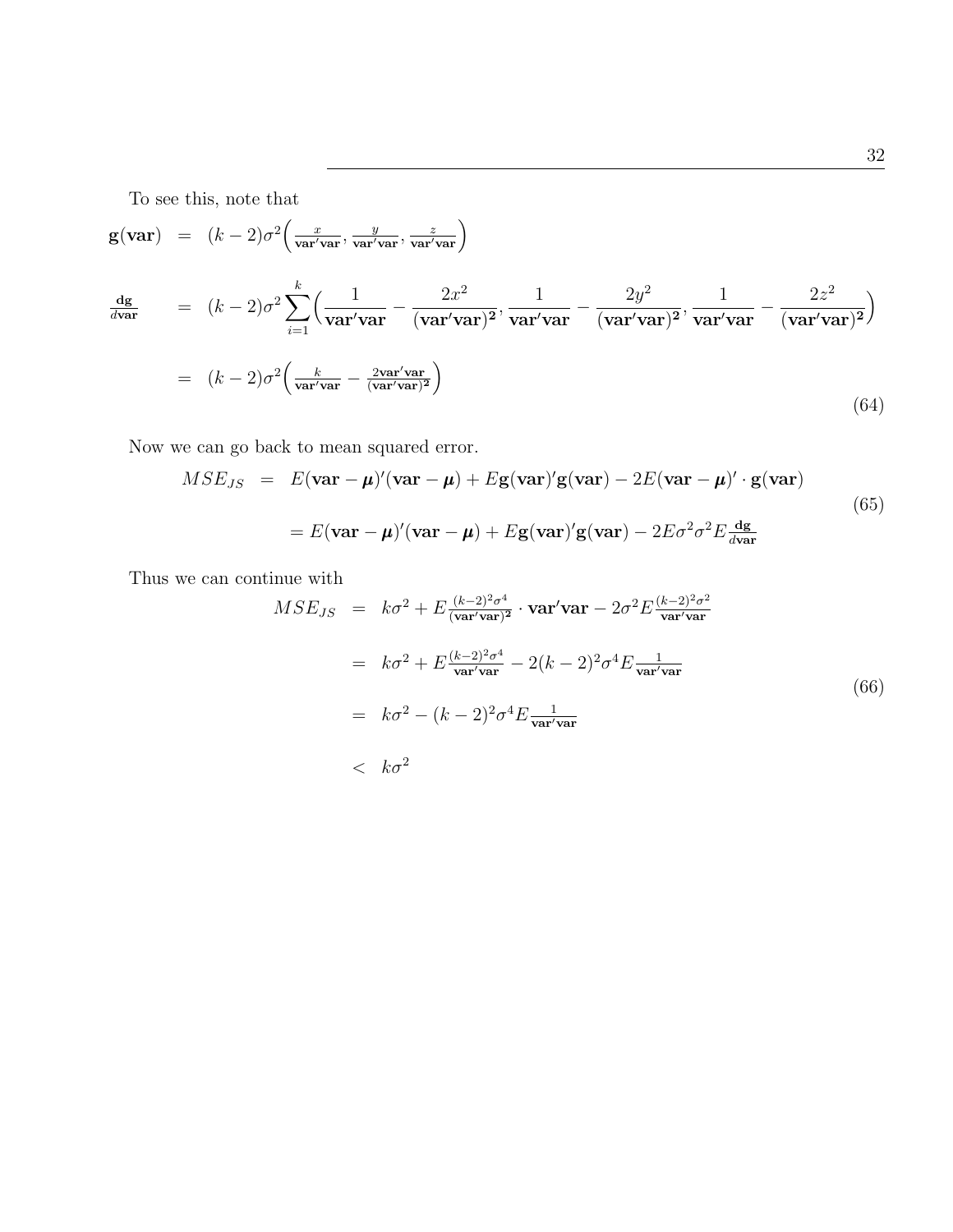## Appendix II: Reducing Mean Squared Error with a Shrinkage Estimator for Variance

The obvious estimator of the population variance  $\sigma^2$  is the sample variance  $\frac{\sigma_{i=1}^n(y-\bar{y})^2}{n}$  $\frac{(y-y)^{-}}{n}$ . Unfortunately, that's biased: its expectation is less than  $\sigma^2$ . That's because  $\bar{y}$  is by definition in the middle of your particular sample, which inevitably will make the data's deviations from it less than the data's deviations from  $\mu$ . The unbiased estimator uses the "Bessel correction" and equals  $\sigma_{i=1}^n(y-\overline{y})^2$  $\frac{1(y-y)^{-1}}{n-1}$ .

As it happens, though, the unbiased estimator does not have the lowest mean squared error. For that, you should use the biased and smaller estimator  $\hat{\sigma}^2 = \frac{\sigma_{i=1}^n (y-\bar{y})^2}{n+1}$ . See

[https://en.wikipedia.org/wiki/Shrinkage](https://en.wikipedia.org/wiki/Shrinkage_estimator.) estimator. For the normal distribution, at least, dividing by  $n + 1$  has lower mean squared error in finite samples. The intution is, I speculate, that if the average size of the sample estimate's error is zero, then since the underestimates are limited to the range  $[0, \sigma^2)$  but the overestimates are in the much larger range  $(\sigma^2, \infty)$ , squaring an overestimate will on average give a larger number than squaring an underestimate.

This isn't the intuition for the estimators of means because they can go negative. Thus, it is a different and distinct reason why various kinds of unbiased estimators don't always have the lowest mean squared error.

It's helpful, too, to think about the oracle variance estimator for the variance of one observation:

$$
\hat{\sigma}_{oracle}^2 = \frac{\sum_{i=1}^n (y_i - \mu)^2}{n+1} \tag{67}
$$

The unbiased estimator, though, is

$$
\hat{\sigma}_{BLUE}^2 = \frac{\sum_{i=1}^n (y_i - \overline{y})^2}{n-1} \tag{68}
$$

The estimator  $\hat{\sigma}_{BLUE}^2$  is an "expansion estimator". If we used n instead of  $n-1$ , we'd underestimate the variance, because  $\bar{y}$  is by construction exactly be the best case, where the variance estimate is smallest because  $\hat{\sigma}^2$  is the shortest distance from  $\hat{\mu}$ . Since there is sampling variance, we know that this biases the estimate downwards, so we adjust by expanding it a little.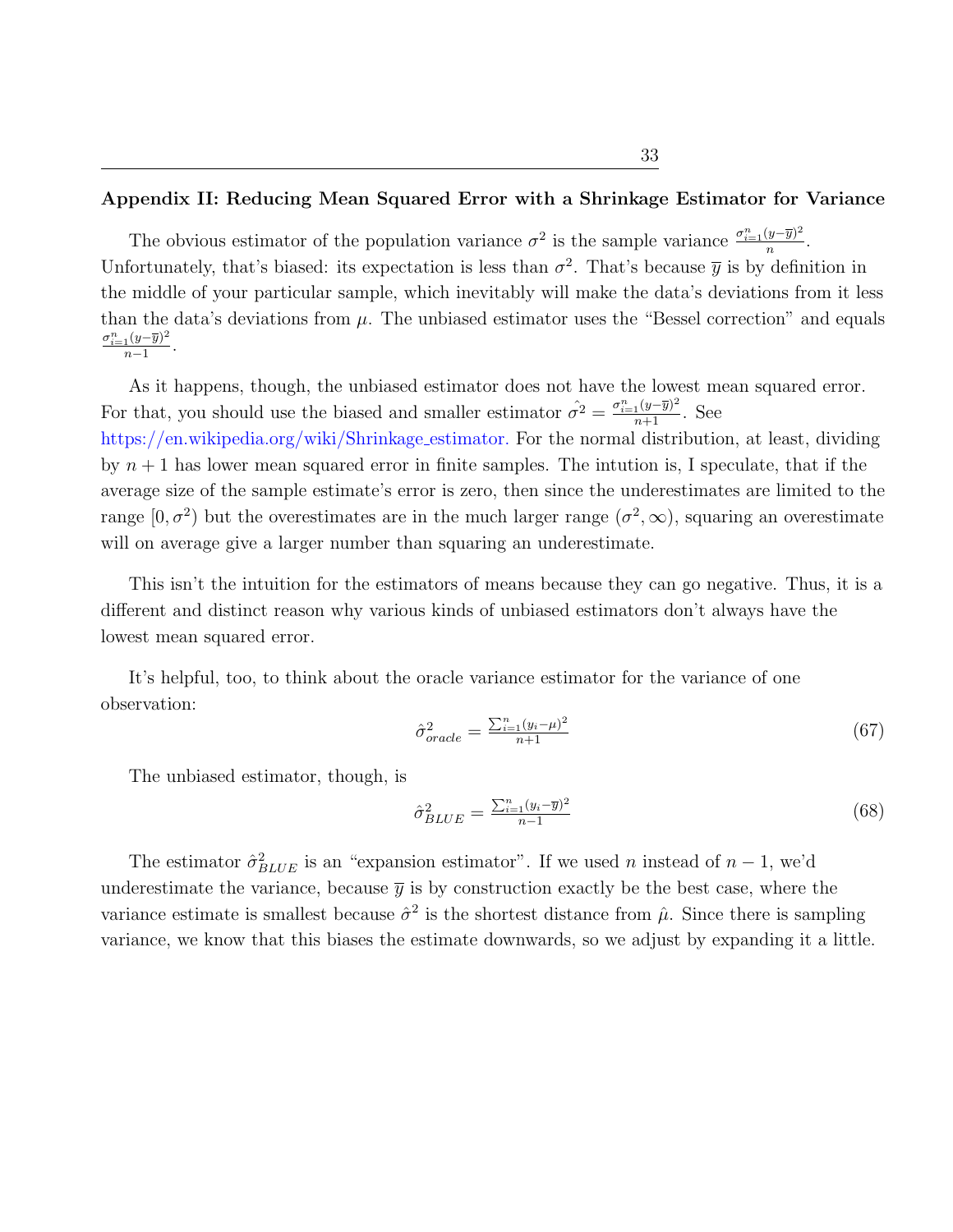## References

Ang, Andrew, Jun Liu & Krista Schwarz (2008) ["Using Stocks or Portfolios in Tests of Factor]( https://doi.org/10.1017/S0022109019000255 ) [Models,"]( https://doi.org/10.1017/S0022109019000255 ) Columbia University Finance working paper (March 14, 2008).

Baranchik, A. J. (1964) "Multiple Regression and Estimation of the Mean of a Multivariate Normal Distribution," Stanford Technical Report no. 51, [https://statistics.stanford.edu/sites/default/files/CHE%20ONR%2051.pdf,](https://statistics.stanford.edu/sites/default/files/CHE%20ONR%2051.pdf) May 4, 1964.

Berger, James (1980) ["Improving on Inadmissible Estimators in Continuous Exponential](http://projecteuclid.org/euclid.aos/1176345008) [Families with Applications to Simultaneous Estimation of Gamma Scale Parameters,"](http://projecteuclid.org/euclid.aos/1176345008) Annals of Statistics, 8(3): 545-571.

Blackwell, David (1951) ["On the Translation Parameter Problem for Discrete Variables,"](https://doi.org/10.1214/aoms/1177729585 ) Annals of Mathematical Statistics 22: 393-399 (1951).

Bock, M.E., G.G. Judge & T.A. Yancey (1984) ["A Simple Form for the Inverse Moments of](https://www.sciencedirect.com/science/article/abs/pii/0304407684900484 ) Non-Central Chi<sup>2</sup> [and F Random Variables and Certain Confluent Hypergeometric Functions,"](https://www.sciencedirect.com/science/article/abs/pii/0304407684900484 ) Journal of Econometrics, 25(1–2): 217–234 (May–June 1984).

Brandwein, Ann Cohen & William E. Strawderman (2012) ["Stein Estimation for Spherically](https://www.jstor.org/stable/23208820 ) [Symmetric Distributions: Recent Developments,"](https://www.jstor.org/stable/23208820 ) Statistical Science, 27(1): 11—23.

Brown, Lawrence D. (1966) ["On the Admissibility of Invariant Estimators of One or More](https://www.jstor.org/stable/2239069 ) [Location Rarameters,"](https://www.jstor.org/stable/2239069 ) Annals of Mathematical Statistics, 37(5): 1087–1136 (October 1966).

Charnigo, Richard & Cidambi Srinivasan (2011) ["Stein's Phenomenon,"](https://doi.org/10.1016/B978-0-444-51862-0.50033-2 ) Philosophy of Statistics, edited by Prasanta S. Bandyopadhyay and Malcolm Forster. Elsevier, Oxford.

Efron, Bradley (1975[\)"Biased Versus Unbiased Estimation,"](http://www.sciencedirect.com/science/article/pii/0001870875901140) Advances in Mathematics, 16: 259-277 (1975).

Efron, Bradley & Carl N. Morris (1973) "Stein's Estimation Rule and Its Competitors — An [Empirical Bayes Approach,"]( https://doi.org/10.2307/2284155 ) Journal of the American Statistical Association, 68: 117-130.

Efron, Bradley & Carl N. Morris (1977) ["Stein's Paradox in Statistics,"](http://wwwstat. stanford.edu/~ckirby/brad/other/Article1977.pdf) Scientific American, 236(5): 119–127.

Fama, Eugene F. & James D. MacBeth (1973) ["Risk, Return, and Equilibrium: Empirical](https://finpko.ku.edu/myssi/FIN938/Fama%20&%20Macbeth.JPE_1973.pdf ) [Tests,"](https://finpko.ku.edu/myssi/FIN938/Fama%20&%20Macbeth.JPE_1973.pdf ) The Journal of Political Economy, 81: 607-636 (May–June 1973).